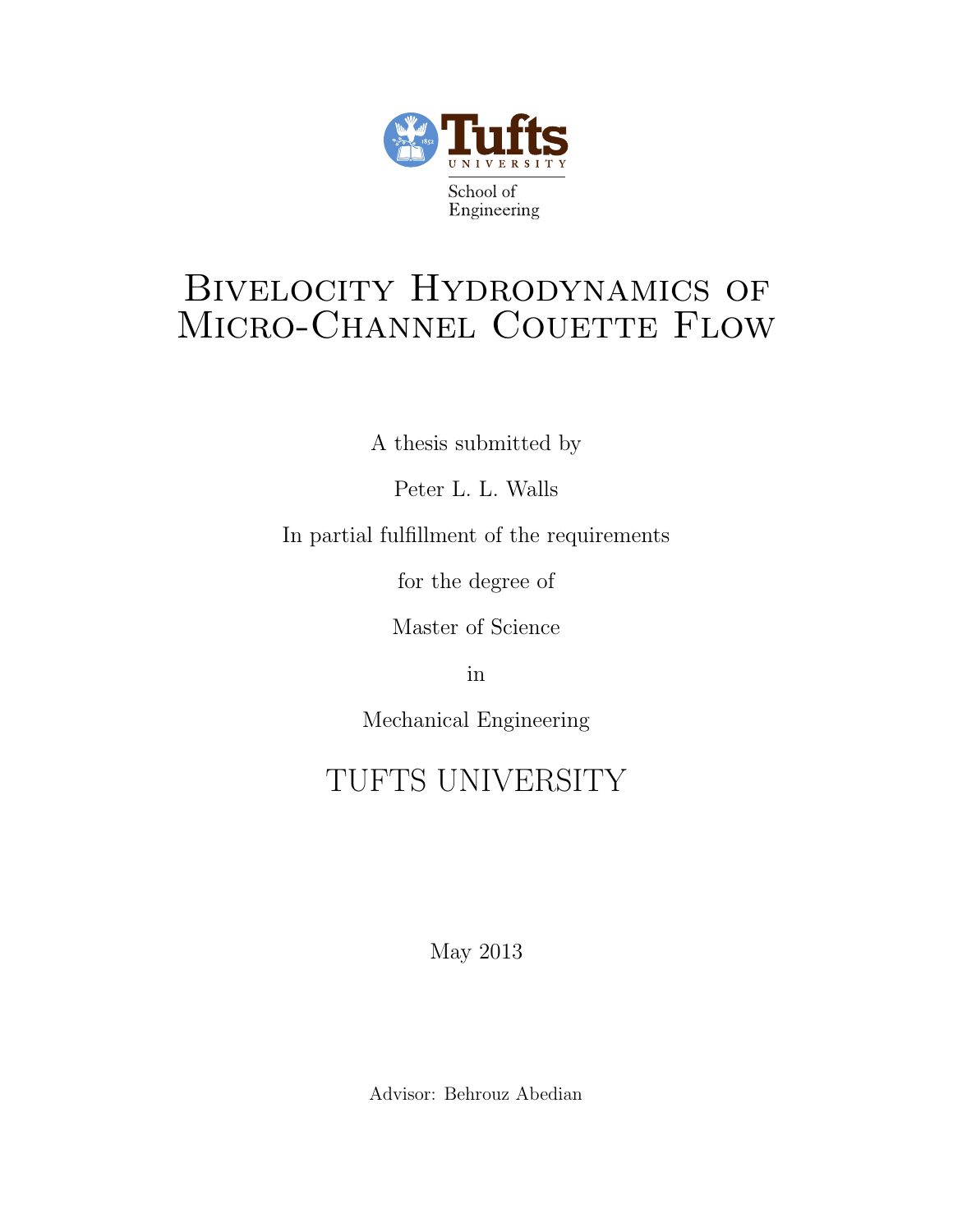#### Abstract

A nonkinetic approach is adopted in this thesis to numerically predict the profiles of a Maxwellian ideal gas in a micro-channel geometry. Our analysis utilizes a full set of mechanically and thermodynamically consistent volume-diffusion hydrodynamic equations. Bivelocity theory predicts, contrary to current investigations, a no-slip velocity at the wall in planar Couette flow for rarefied gas flows. This thesis was motivated by the recent success of Bivelocity hydrodynamics in explaining traditionally non-continuum phenomenon in a physically sound manner. The results are compared and contrasted with the Burnett equations, which show that the predictions are fundamentally different from those previously obtained in similar analyses. It is concluded that more experimental data will be needed to make a determination as to which model should be used. Suggestions for experimental verification, motivated by our numerical results, are also presented.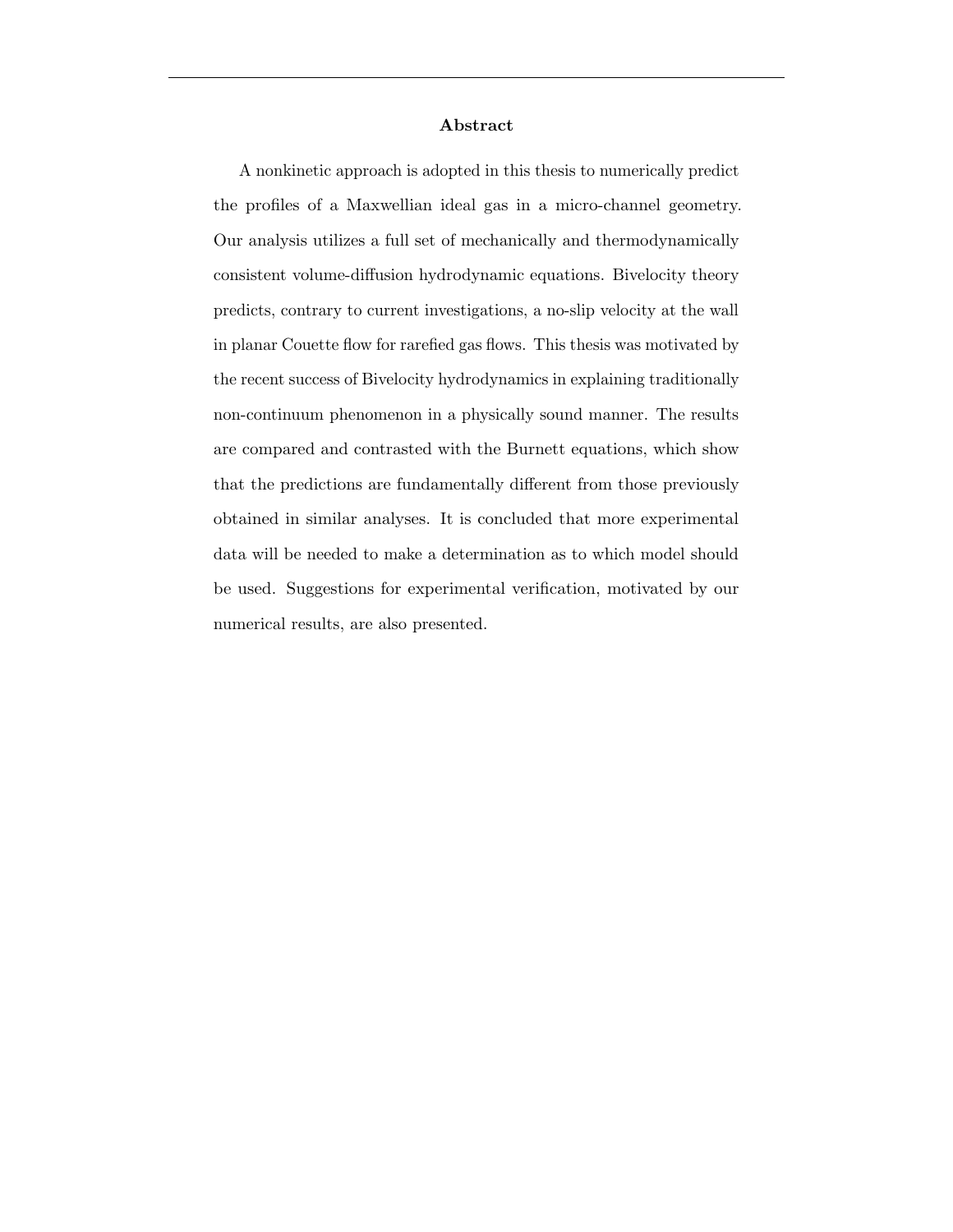### Acknowledgements

First and foremost, I would like to thank my advisor, Professor Behrouz Abedian, without whom this thesis would not have been possible. His open door policy and patience for my onslaught of questions has honed my thinking and helped me to grow as a researcher. I am grateful to consider him more than an advisor; he is also a good friend.

I would also like to thank Professor Howard Brenner for not only introducing me to his theory of Bivelocity hydrodynamics, but also volunteering his time to mentor me throughout this long and arduous process. I enjoyed his stories from his graduate student days; these stories will help to influence my career choices going forward. I truly cannot thank Howard enough for everything he has done for me.

In addition, I would like to thank my committee members, Professor Mark Kachanov and Professor Christoph Börgers. Our conversations were both insightful and helpful for clarifying my thesis during the editing process.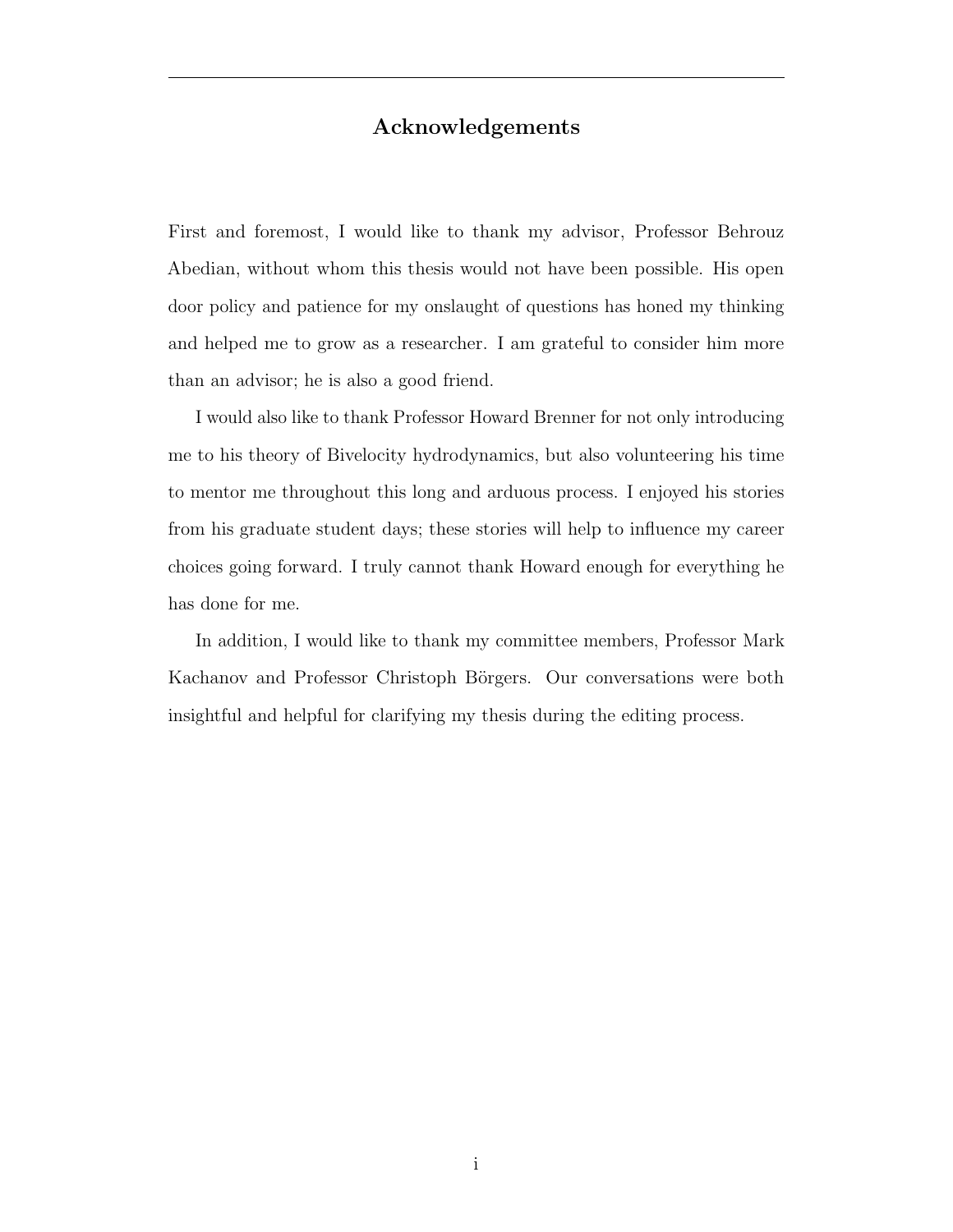for Stephanie

my best friend and better half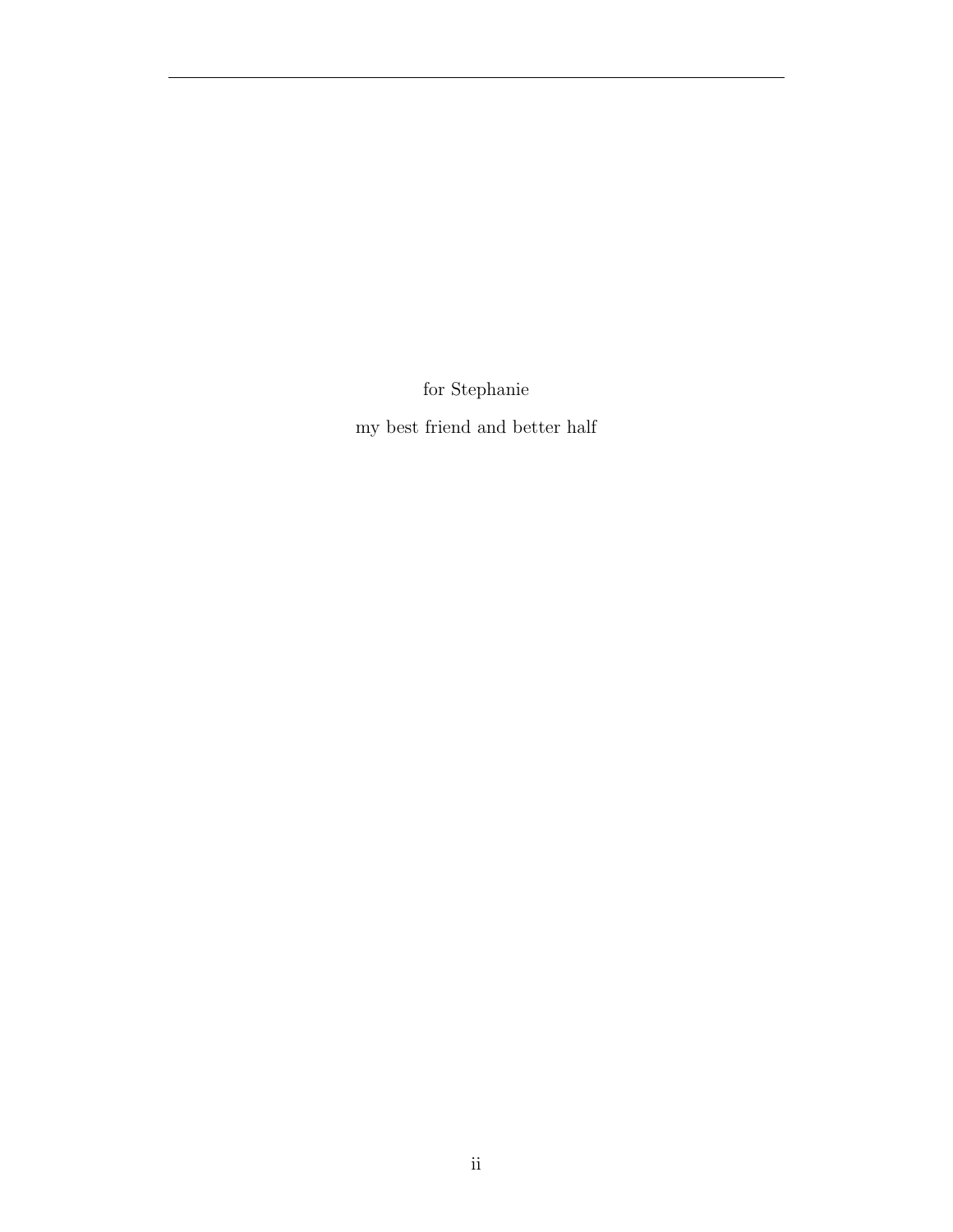# Contents

| 1              | Introduction      |                                   |                                                 |                |
|----------------|-------------------|-----------------------------------|-------------------------------------------------|----------------|
| $\overline{2}$ |                   |                                   | <b>Bivelocity Hydrodynamics Overview</b>        | 3              |
|                | 2.1               |                                   |                                                 | 3              |
|                |                   | 2.1.1                             |                                                 | 3              |
|                |                   | 2.1.2                             | Diffusive Molecular Flux                        | $\overline{5}$ |
|                |                   | 2.1.3                             | Lagrangian Transport Equations                  | 6              |
| 2.2            |                   |                                   | Pre-Constitutive Bivelocity Transport Equations | 9              |
|                |                   | 2.2.1                             |                                                 | 9              |
|                |                   | 2.2.2                             |                                                 | 10             |
|                |                   | 2.2.3                             |                                                 | 11             |
|                | 2.3               |                                   |                                                 | 12             |
|                |                   | 2.3.1                             |                                                 | 12             |
|                |                   | 2.3.2                             |                                                 | 13             |
|                |                   | 2.3.3                             | Diffuse Flux of Internal Energy                 | 14             |
| 3              |                   | <b>No-slip Boundary Condition</b> |                                                 | 15             |
| 4              |                   |                                   | <b>Plane Micro-Couette Flow</b>                 | 16             |
|                | 4.1               |                                   |                                                 | 24             |
|                |                   |                                   |                                                 | $25\,$         |
|                |                   | 4.1.2                             | Initial Guess for Solver $Kn_0 \to 0$           | 26             |
|                |                   | 4.1.3                             | General Knudsen Number Case                     | 27             |
| $\bf{5}$       | <b>Discussion</b> |                                   |                                                 |                |
|                | 5.1               |                                   |                                                 | 35             |
|                | 5.2               |                                   |                                                 | 36             |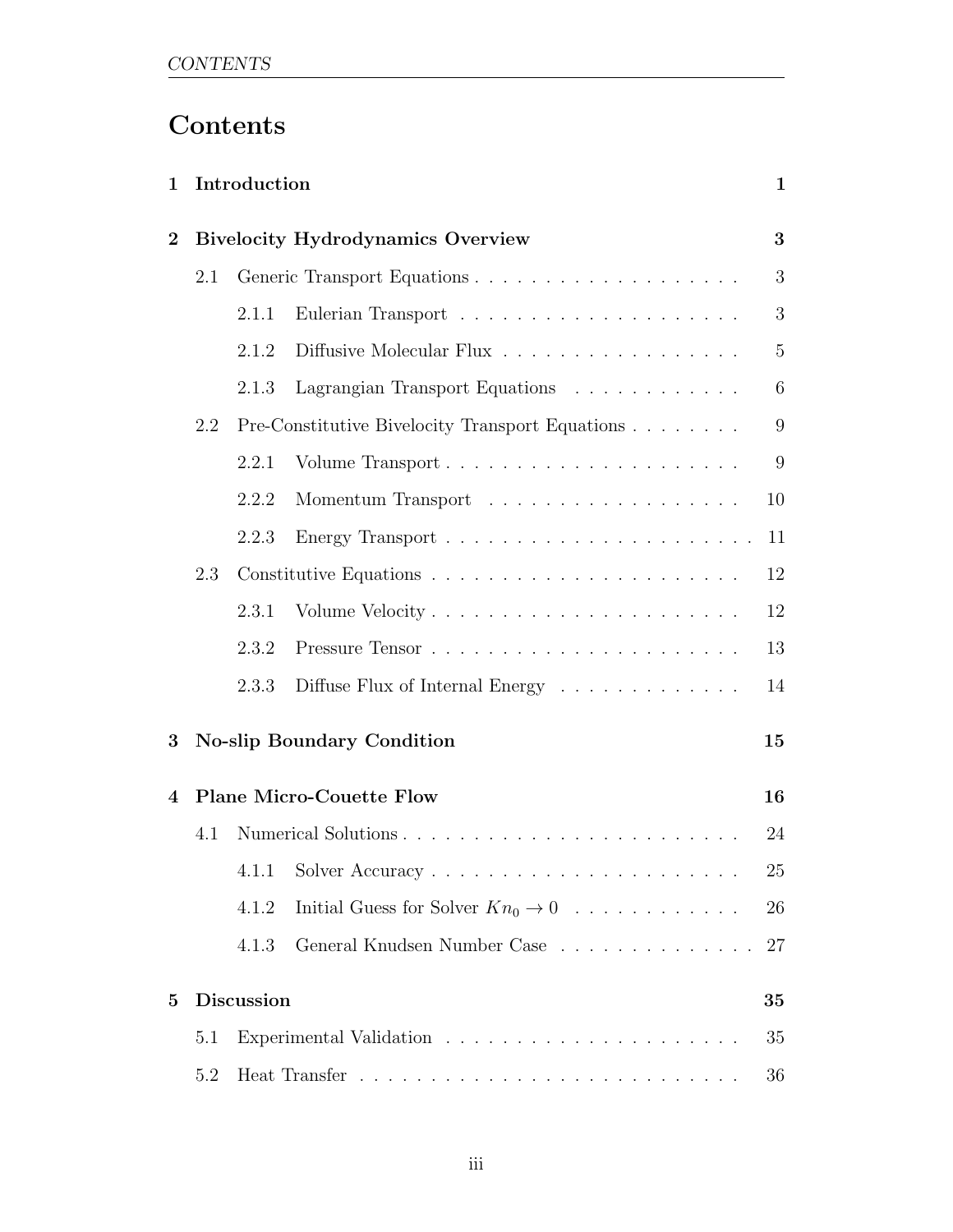| 6 Conclusions               |                                                 | 37 |
|-----------------------------|-------------------------------------------------|----|
|                             | Appendix A Reducing the order of the            |    |
| <b>Bivelocity Equations</b> |                                                 | 38 |
|                             | Appendix B Molecular Dynamics                   | 40 |
|                             | Appendix C Direct Simulation Monte Carlo (DSMC) | 41 |
|                             | Appendix D Burnett Hydrodynamics                | 42 |
|                             | Appendix E MATLAB Code for Numerical            |    |
| <b>Solutions</b>            |                                                 | 43 |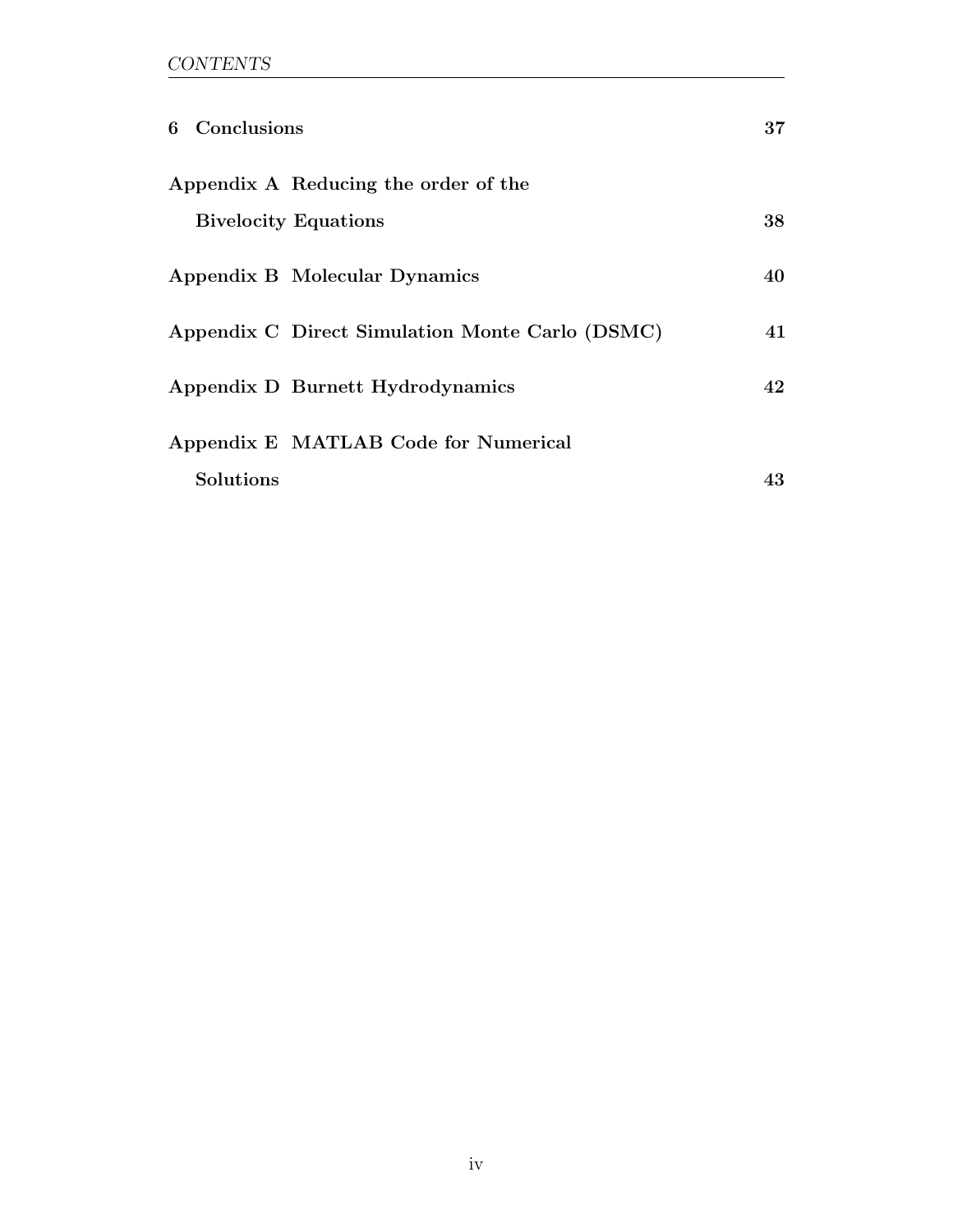## 1 Introduction

Microelectromechanical systems have had a major impact on our daily lives and many disciplines [1] (e.g. biology, medicine, optics, aerospace, and mechanical and electrical engineering) over the past three decades. For example hard-disk heads, micro-pumps, and lab-on-a-chip technologies all rely on gas flows around micro-scale geometry, therefore a fundamental understanding of these flows, referred to as microfluidics, is important for the design and characterization of these devices. While it is agreed that this class of gas flow is vital to many industries, there is currently no generally accepted fluid-mechanical theory for this regime of flow  $[2,3]$ . It is this gap in knowledge that been the primary motivation of this thesis.

The critical parameter used in determining whether a particular flow is considered a continuum or non-continuum gas flow, i.e. rarefied, is the Knudsen number. The Knudsen number is typically defined as  $Kn = \lambda/L$  where  $\lambda$  is the mean free path of the gas and  $L$  is a characteristic length scale of the geometry of interest. For example, in the case of micro-poiseuille flow L would be the diameter of the tube. The Knudsen number is commonly taken as a measure of the flows level of local equilibrium with flows possessing a higher Knudsen number being further from local thermal equilibrium. Specifically when  $Kn \sim O(1)$  it is thought that there are not enough particle-to-particle collisions to equilibrate heat and momentum at every point in the flow and the local equilibrium assumption becomes increasingly inaccurate. It should also be stated that there is no objective distinction between a continuum and a non-continuum gas flow [2]. That is, there is no definite value of the Knudsen number which determines whether a gas is rarefied or otherwise. However, for the purposes of this thesis we will use the oft cited value of 0.01 to mark the transition between a continuum and a rarefied gas [4].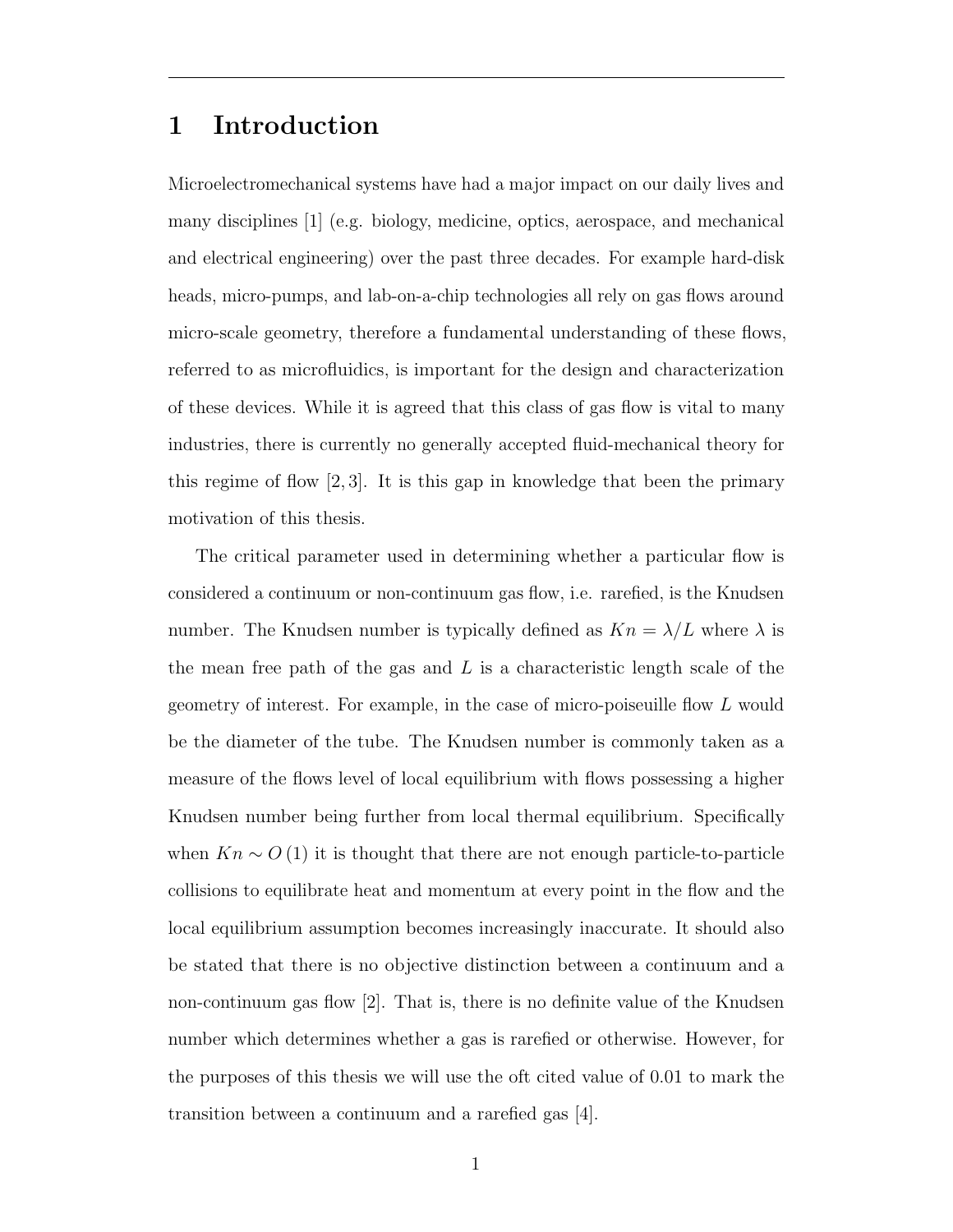Prior to Knudsen's pioneering work in 1909 [5, 6] it was believed that the compressible form of the Navier-Stokes-Fourier (NSF) equations [7–9] were accurate in describing rarefied gas flows. However, Knudsen showed, through a series of experiments involving rarefied gas flows, that the compressible NSF equations, subject to the no-slip boundary condition, were inadequate in describing such flows [10]. Since this time, the rarefied or non-continuum domain of flow investigated by Knudsen is typically regarded as being governed by the Boltzmann gas-kinetic equation [1, 4, 10]. However, the mathematical complexity of the Boltzmann equation has prevented an exact solution from being derived and has lead to a variety of approximate methods being developed. These approximate solutions can be classified as either particle methods or moment methods [11]. The direct simulation Monte Carlo (DSMC) method [12,13], which will not be discussed in any depth in the body of this thesis (See Appendix C) , falls into the particle method category while the Burnett equations [10,14] is an example of a moment method. However, the Burnett equations are known to violate a number of thermodynamic and mechanical principles (See Appendix D) [11, 15]. Despite these problems with the Burnett equations, the complexity and computational cost of DSMC and other simulation methods, such as molecular dynamics (See Appendix B), has led researchers to continue focus on the development of several different "Burnett regime" expansions of the Boltzmann equation in an attempt to fix these violations and accurately capture the physics of the problem while reducing computational complexity. "Burnett regime" simply refers to the agreed upon range of  $0.01 < Kn_0 < 10$ also referred to as the transition regime. These expansions are referred to as: Burnett equations [14], conventional Burnett equations [10], augmented Burnett equations [16], and the BKG-Burnett equations [17], each of which has attempted to resolve issues with the original Burnett equations. To this day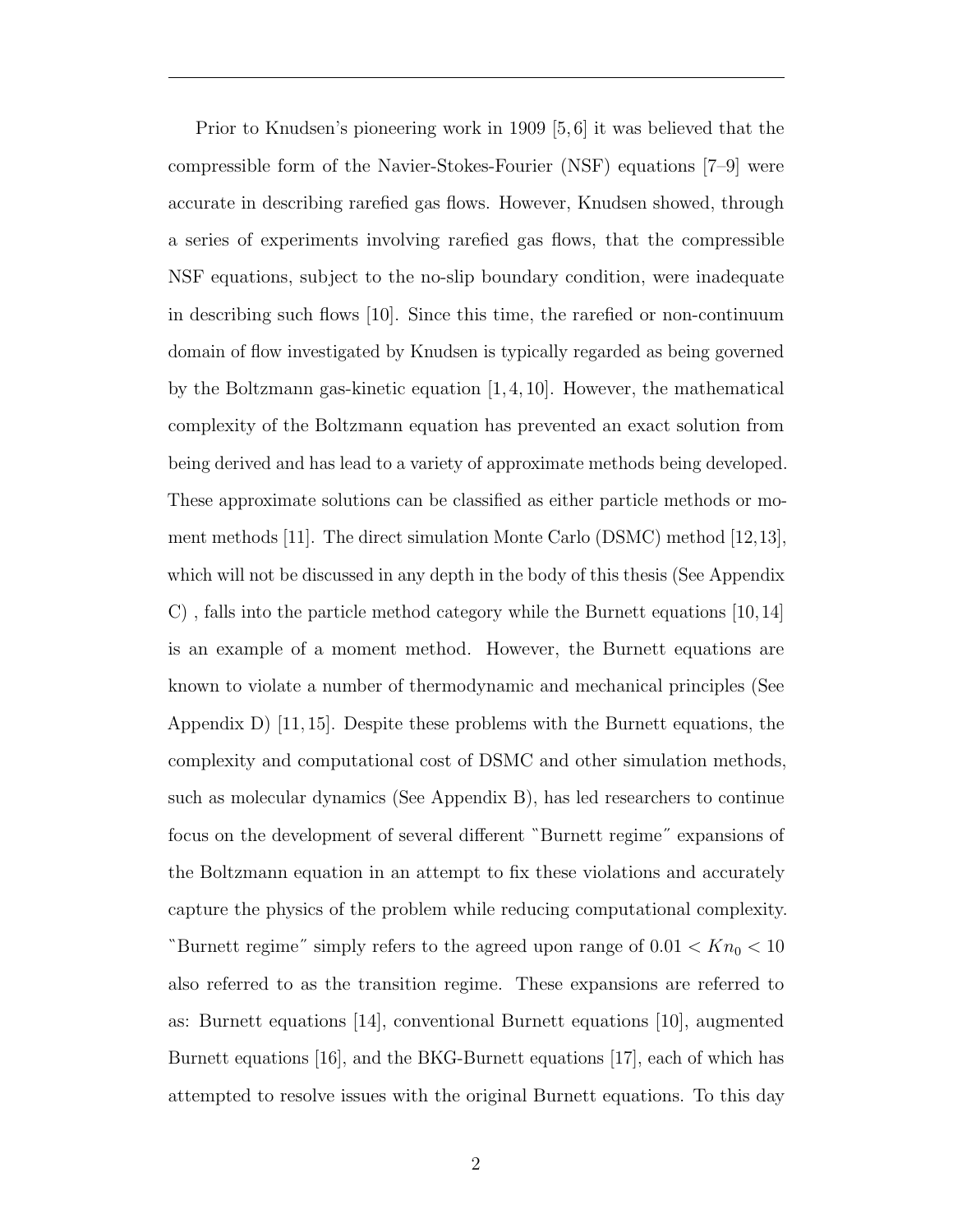however, in the field of rarefied gas flow there does not exist an uncontested, generally applicable, macroscopic fluid-mechanical theory [2, 3].

Recently Bivelocity hydrodynamics [18–21], a new theory proposed by Howard Brenner has attempted to close the gap of understanding in rarefied gas flows. To date this new theory has been successful in describing experimental data in both continuum and non-continuum fluid flows [22–24]. These experiments range from thermophoresis [25, 26] to describing the enhanced mass flow rate of micro-channel pressure driven flows [23]. Bivelocity theory's hypothesis, that there exist two independent velocities in any compressible fluid, differs substantially from the traditional approach for describing not only rarefied gases but compressible flows in general. While Bivelocity hydrodynamics has been applied to several non-continuum experiments with great success, the theory was originally derived using the macroscopic non-kinetic framework of Linear Irreversible Thermodynamics [9] (LIT) and in the past couple of years has been verified using a kinetic-theory approach [15,27,28]. Given the success of bivelocity hydrodynamics in describing a variety of both compressible and micro-channel flows in a physically sound manner, we have investigated the predictions this new theory gives for micro-Couette, the simple shear driven flow between two infinite parallel plates.

## 2 Bivelocity Hydrodynamics Overview

### 2.1 Generic Transport Equations

#### 2.1.1 Eulerian Transport

In this section an overview will be given of the generic transport equations, in order to highlight the theoretical development of the Bivelocity hydrodynamic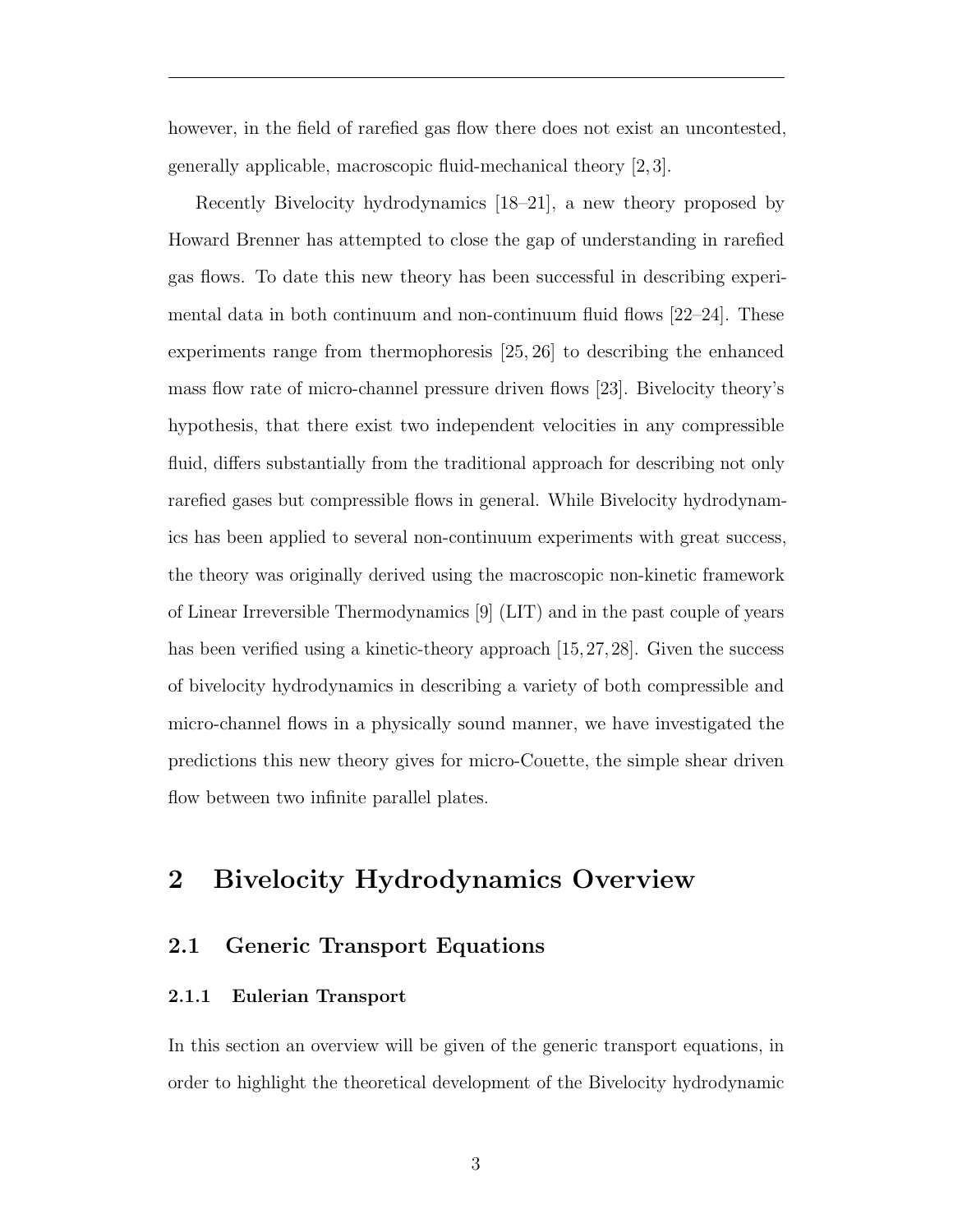equations [19, 21]. Beginning with any extensive physical property  $\Psi$  we can write an equation representing the total amount of this quantity in an arbitrary volume. The quantity  $\Psi$  can represent any physical quantity such as mass M, momentum M, internal energy U, entropy S, etcetera. The amount  $\Psi$  at time t at a fixed point in space  $x(x)$  here representing an arbitrary position vector) encompassed in a volume  $V$  can be given by:

$$
\Psi(t) = \int\limits_V \psi(\mathbf{x}, t) \, dV \tag{2.1}
$$

where  $\psi(\mathbf{x},t)$  is the amount of the physical property per unit volume. We can now determine the total change of this property over time by taking the temporal derivative to (2.1) yield:

$$
\frac{d\Psi}{dt} = \int\limits_{V} \frac{\partial}{\partial t} \left[ \psi \left( \boldsymbol{x}, t \right) \right] dV \tag{2.2}
$$

This total change of the property can be attributed to two physical mechanisms: a flux through the surrounding surface of the volume; and production of the quantity within the arbitrary volume. The surface flux mechanism can be expressed generally in terms of a total flux density  $n_{\psi}(x, t)$  as follows:

$$
-\oint_{S} \hat{\boldsymbol{n}} \cdot \boldsymbol{n}_{\psi}(\boldsymbol{x},t) dS \qquad (2.3)
$$

with  $\hat{\boldsymbol{n}}$  and  $dS$  representing the outward facing surface normal vector and differential scalar surface quantities, respectively. Next, the total production of the property in the volume can be given in terms of a per unit volume production term  $\pi_{\psi}(\boldsymbol{x},t)$  as:

$$
\int\limits_V \pi_{\psi}(\boldsymbol{x},t) \, dV \tag{2.4}
$$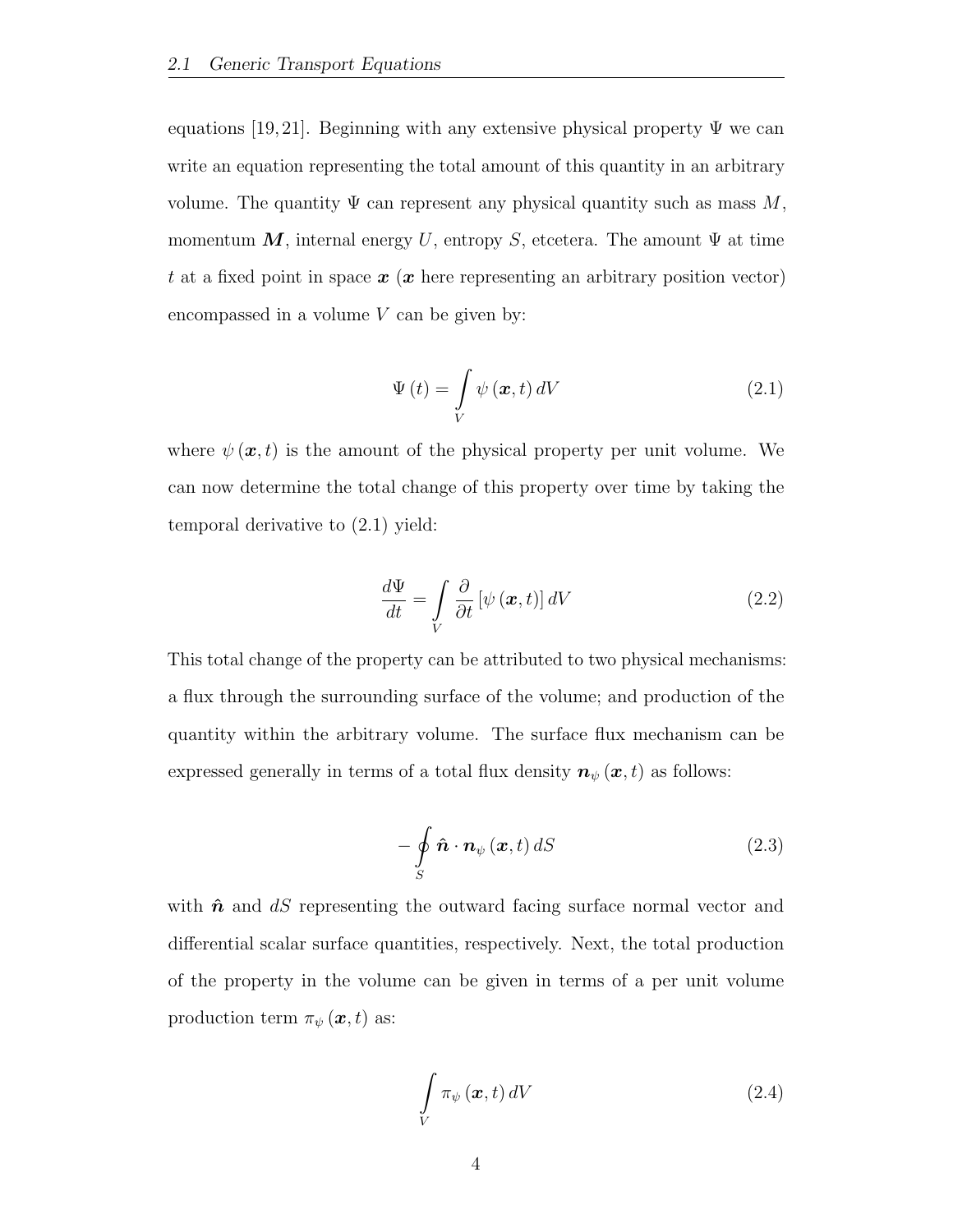Now, with the use of the divergence theorem to transform (2.3) into the proper volume based form below:

$$
-\oint_{S} \hat{\boldsymbol{n}} \cdot \boldsymbol{n}_{\psi}(\boldsymbol{x},t) dS = -\int_{V} \nabla \cdot \boldsymbol{n}_{\psi}(\boldsymbol{x},t) dV
$$
\n(2.5)

Through combining  $(2.2)$ ,  $(2.4)$  and  $(2.5)$  for an arbitrary volume, the total generic Eulerian transport equation becomes:

$$
\frac{\partial \psi}{\partial t} + \nabla \cdot \mathbf{n}_{\psi} = \pi_{\psi} \tag{2.6}
$$

and represents the unsteady transport of any extensive physical property when given in terms of  $\psi$ , i.e. amount of property per unit volume. The first and most recognizable use for the Eulerian form of the transport equation is to denote the transport of mass M. For this case our per unit volume mass is simply the density  $\rho$  and since mass is a conserved quantity, i.e.  $\pi_m = 0$ , the result is the well known continuity equation:

$$
\frac{\partial \rho}{\partial t} + \nabla \cdot \mathbf{n}_m = 0 \tag{2.7}
$$

wherein when the density flux is represented in terms of the local mass velocity, i.e.  $\mathbf{n}_m = \rho \mathbf{v}_m$ , the standard form of the continuity equation is furnished:

$$
\frac{\partial \rho}{\partial t} + \nabla \cdot (\rho \boldsymbol{v}_m) = 0 \tag{2.8}
$$

#### 2.1.2 Diffusive Molecular Flux

As is traditionally done [8], before continuing to the other transport equations, we will break the total Eulerian flux  $n_{\psi}$  into two physically distinct components: a convective contribution and a molecular or diffusive contribution as follows: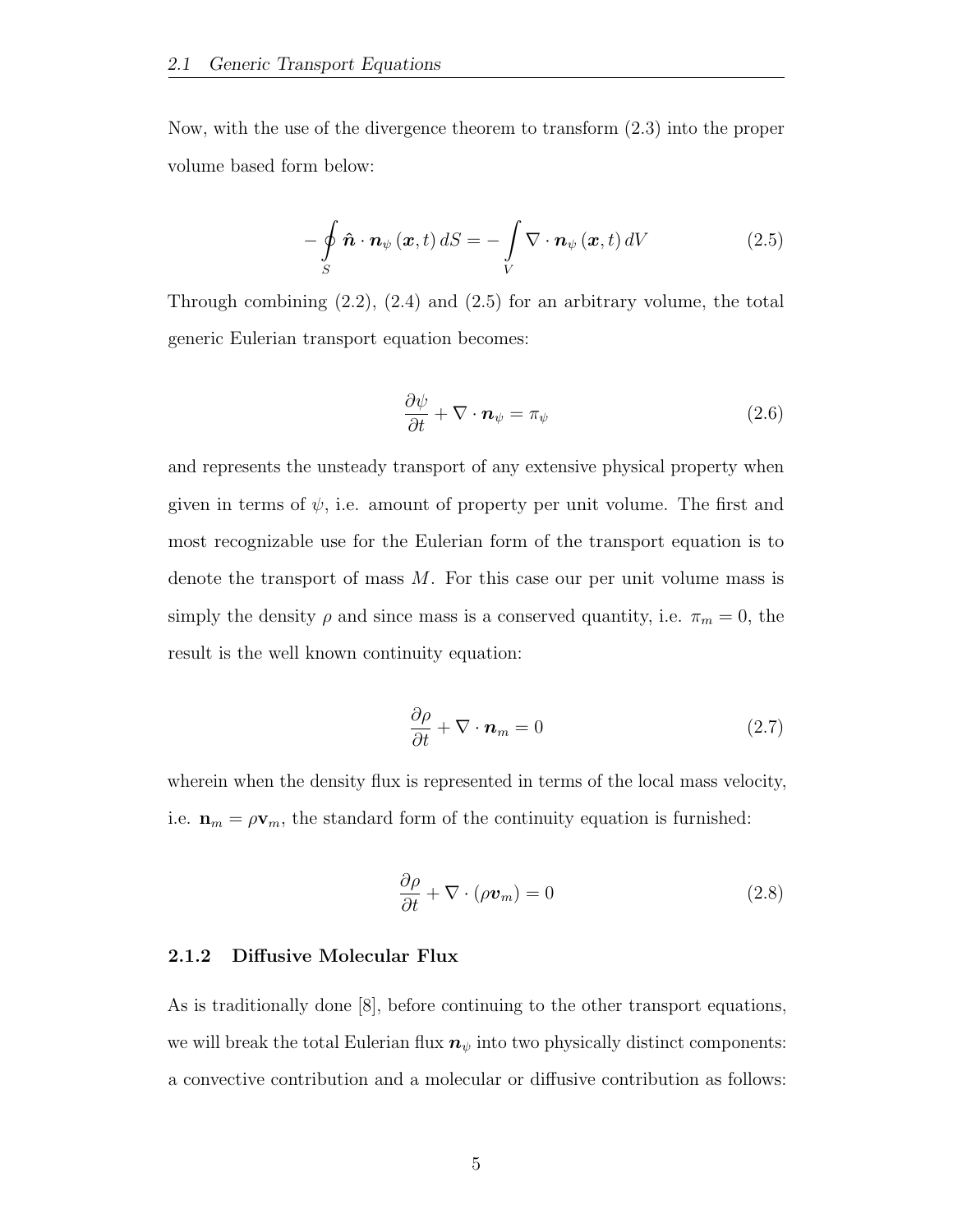$$
\boldsymbol{n}_{\psi} := \boldsymbol{n}_{m}\hat{\psi} + \boldsymbol{j}_{\psi} \tag{2.9}
$$

The convective portion of the total flux  $\boldsymbol{n}_{m} \hat{\psi}$  is given in terms of the mass flux  $n_m$  and the property specific density  $\hat{\psi} = \psi/\rho$ , which represents the amount of the physical property per unit mass that is carried along with the mass flux across the bounding surface. The other contribution, i.e. the diffusive molecular flux  $\boldsymbol{j}_{\psi}$ , represents the amount of the property per unit time flowing non-convectively across a unit area. This allows us to define the diffuse molecular flux as the difference between the total Eulerian flux  $n_{\psi}$  and the convective contribution  $\boldsymbol{n}_m \hat{\psi}$ :

$$
\boldsymbol{j}_{\psi} := \boldsymbol{n}_{\psi} - \boldsymbol{n}_{m} \hat{\psi} \tag{2.10}
$$

The diffusive molecular flux  $\boldsymbol{j}_{\psi}$ , which going forward will be referred to as simply the diffuse flux, is not directly measured in experiment [21]. However, this diffuse flux is defined in terms of three separately measureable fields and should be considered a slack variable to represent the difference observed. Note, that when the property being transported is mass i.e.  $\hat{\psi} = 1$ , the diffuse flux is identical to zero and corresponds with the definition of no mass being diffusively transported.

### 2.1.3 Lagrangian Transport Equations

Before presenting the remaining transport equations, we will want to transform the generic Eulerian equation (2.7) into the more familiar Lagrangian form (2.11). This transformation is equivalent to changing our perspective from focusing on a single point in the flow (Eulerian) to following a packet of fluid as it moves with the flow (Lagrangian). By combining the continuity equation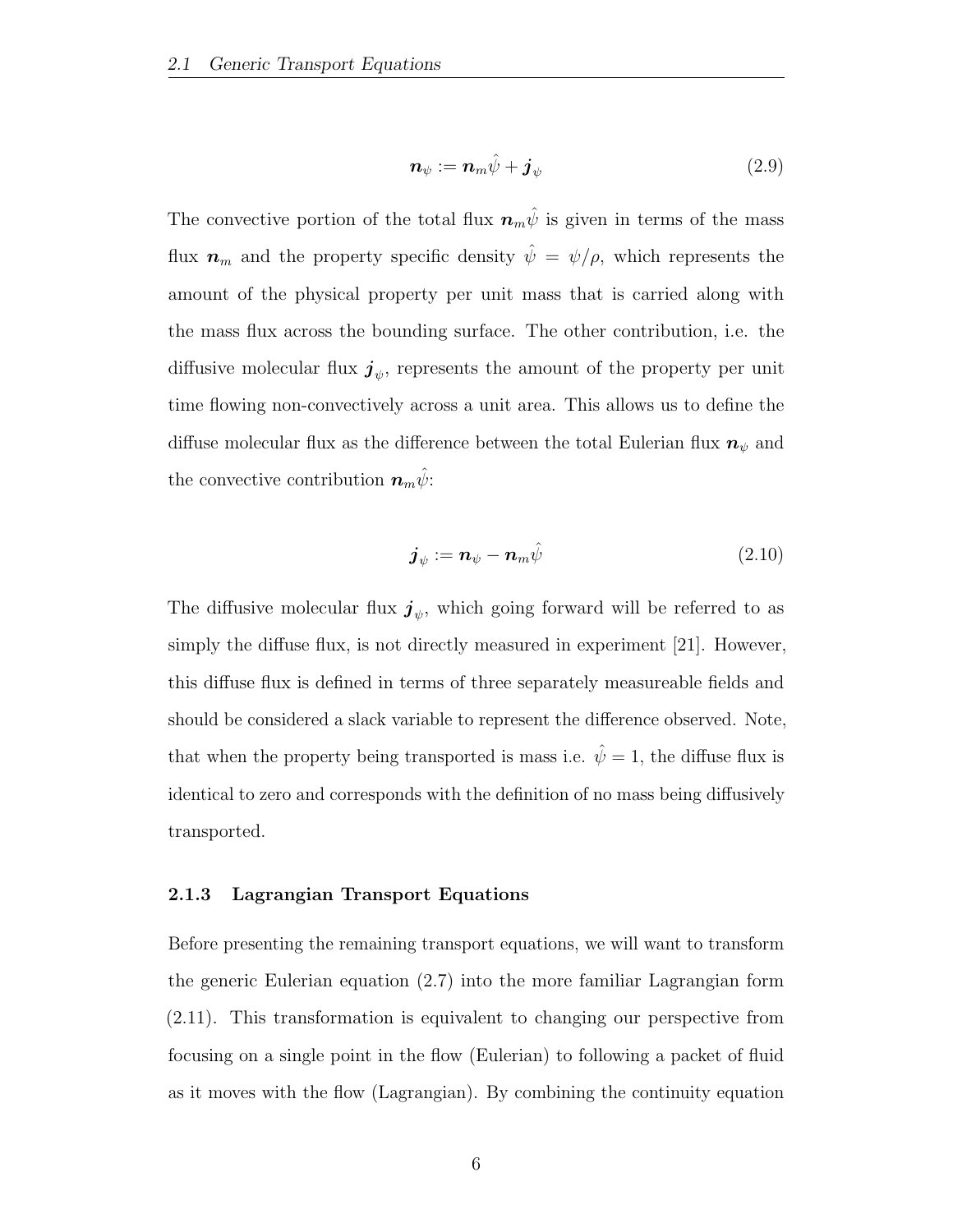$(2.7)$  and the definition of the diffuse molecular flux  $(2.9)$  we can yield:

$$
\rho \frac{D\hat{\psi}}{Dt} + \nabla \cdot \boldsymbol{j}_{\psi} = \pi_{\psi} \tag{2.11}
$$

with the material derivative defined as:

$$
\frac{D}{Dt} := \frac{\partial}{\partial t} + \boldsymbol{v}_m \cdot \nabla \tag{2.12}
$$

We now have the general Lagrangian form that we will be utilizing throughout the remainder of this thesis.

### Contextual Velocities

Before moving on and presenting the derivation of the specific equations constituting Bivelocity hydrodynamics, we would like to give a high level overview of the theory and how it differs from the traditional Navier-Stokes-Fourier approach.

Since Euler's founding of the subject of ideal fluid mechanics [29], the contextual˝ velocities defined by their appearances in the body force free mass  $(2.13)$ , momentum  $(2.14)$ , and energy  $(2.15)$  equations have been implicitly assumed equal to the mass velocity present in the continuity equation (2.13).

$$
\frac{\partial \rho}{\partial t} + \nabla \cdot (\rho \boldsymbol{v}_m) = 0 \tag{2.13}
$$

$$
\rho \frac{D\hat{\mathbf{m}}}{Dt} + \nabla \cdot \mathbf{P} = 0 \tag{2.14}
$$

$$
\rho \frac{D}{Dt} \left( \hat{u} + \frac{1}{2} |\boldsymbol{v}_{kin}|^2 \right) + \nabla \cdot (\boldsymbol{j}_u + \boldsymbol{P} \cdot \boldsymbol{v}_v) = 0 \qquad (2.15)
$$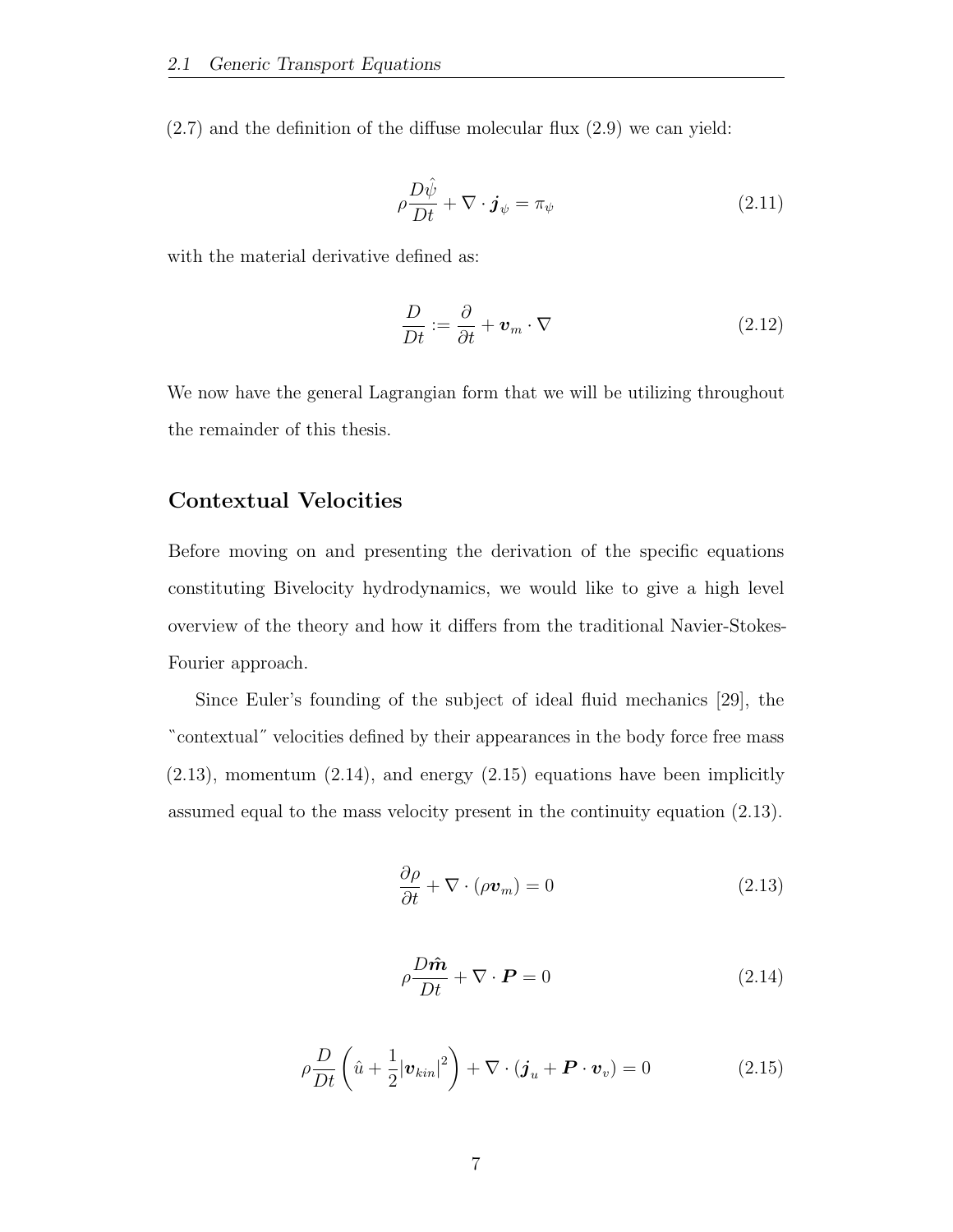If we name each velocity according to their corresponding location in the above equations the resulting terminology is:

$$
\boldsymbol{v}_m := Mass\;Velocity
$$
  

$$
\hat{\boldsymbol{m}} := Momentum\; Velocity
$$
  

$$
\boldsymbol{v}_{kin} := Kinetic\; Velocity
$$
  

$$
\boldsymbol{v}_v := Volume\;Velocity
$$

Moving forward, if we are to assume any equality between the above named contextual˝ velocities, it must be proven. However, Landau and Lifshitz in 1959 [7] were the first to recognize the need to prove one of the implicit assumptions, namely the Euler hypothesis  $(\hat{\mathbf{m}} = \mathbf{v}_m)$ , rather than accept it as a fact based on an analogy to Newtonian mechanics. Kostddt and Liu [30] later recognized their proof as incomplete and offered a more convincing argument in favor of Euler's hypothesis. Liu drawing upon thermodynamic and mechanical arguments [31], further elaborated upon his proof. This proof by Liu was endorsed by Ottinger  $[32]$  and led to a collaboration with Liu and Struchtrup, which stated that rejection of Euler's hypothesis would lead to, among other things, violation of the principle of locally conserved angular momentum [33] and therefore the two velocities  $(\hat{m}, v_m)$  must at all times be equal. It is interesting to note that the complete proof of this equality wasn't published until 2009!

Lastly, the equality  $(\hat{\mathbf{m}} = \mathbf{v}_{kin})$  is shown [34] to be necessary to satisfy the required physical principle of Galilean invariance (recognized as an indisputable universally valid physical principle) of the mass, momentum, and energy equations. We now have proofs stating that  $(\hat{\mathbf{m}} = \mathbf{v}_{kin} = \mathbf{v}_m)$  for all fluids, however, no such proof has been given stating the equality of  $v<sub>v</sub>$  to any of the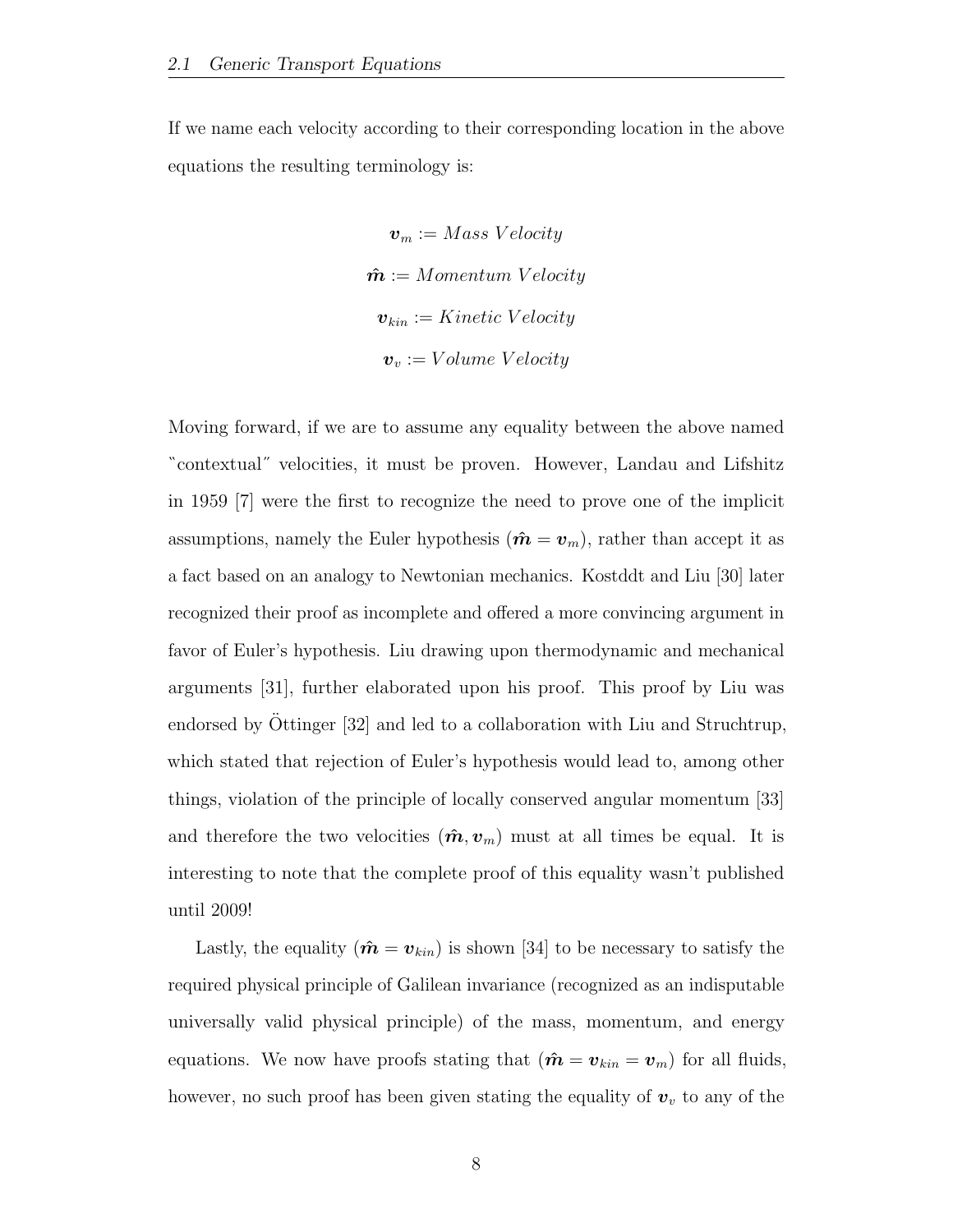other velocities. It is this lack of evidence for the equality of  $v<sub>v</sub>$  that is the essence of the Bivelocity hydrodynamics paradigm.

### 2.2 Pre-Constitutive Bivelocity Transport Equations

In what follows we will present the pre-constitutive transport equations governing Bivelocity hydrodynamics for volume, energy, and momentum. By pre-constitutive it is meant the following transport equations do not provide enough information to fully describe the physical problem and will require several constitutive hypotheses for closure. These constitutive hypotheses, as will be seen in Section 2.3, are material dependent and will be derived using the principles of LIT.

The transport of mass is excluded in this section due to the resulting equation, when written in Lagrangian form, equalling  $0 = 0$ , which provides no useful information.

#### 2.2.1 Volume Transport

Volume is a generally non-conserved property in any given system, i.e.  $\pi_{\nu} \neq 0$ . To illustrate this point, if one takes a quantity of hot water and mixes it both adiabatically and isobarically with a quantity of cold water; once this mixture is allowed to equilibrate to a temperature between the two components the resulting volume will, in general, be different than just the sum of the two individual quantities [35]. That is to say that water doesn't follow a rule of thermal additive volumes.

Now applying the general Lagrangian transport equation (2.11) with  $\hat{\psi}$  =  $\hat{v} = 1/\rho$  we can write the transport of volume as:

$$
\rho \frac{D\hat{v}}{Dt} + \nabla \cdot \boldsymbol{j}_v = \pi_v \tag{2.16}
$$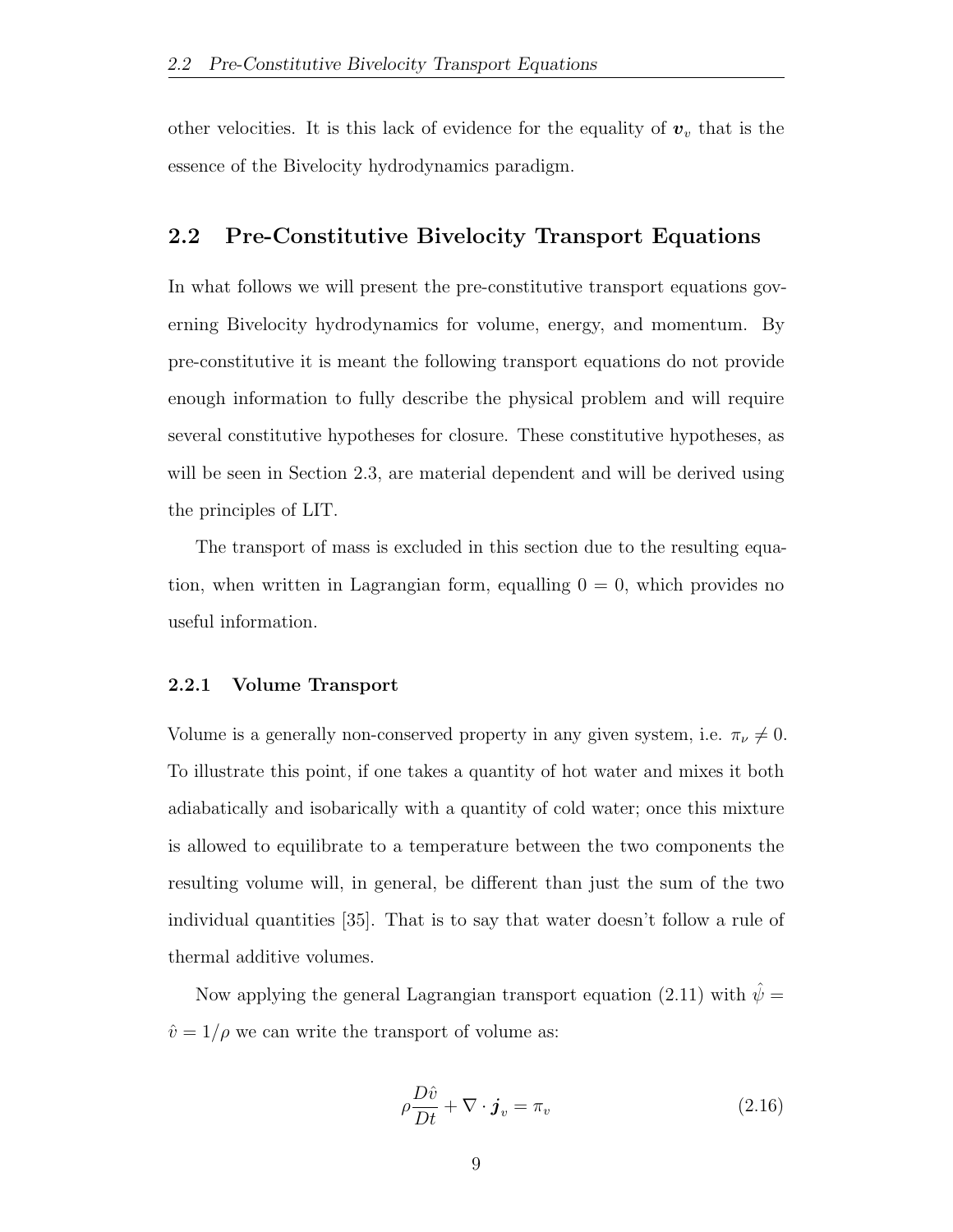with  $\hat{v}$  representing the fluid's specific volume and  $\boldsymbol{j}_v$  representing the diffuse volume flux. We can write the volume transport (2.16) in the Eulerian form  $(2.6)$  with  $\psi = 1$  which results in:

$$
\nabla \cdot \mathbf{n}_{\nu} = \pi_{\nu} \tag{2.17}
$$

and can be seen as a sort of volumetric continuity equation˝ [35]. Volume production  $\pi_v$  is philosophically different from the other transport quantities in that there is no counterpart for  $\pi_v$  in discrete Newtonian mechanics [21]. This owes to the fact that each point size particle constituting a continuum contains no volume and at best this property can be attributed to a collection of particles in a statistical manner. The point-size particles, on the other hand, do carry the properties of mass, momentum, and energy rendering them fundamentally different.

#### 2.2.2 Momentum Transport

The production of momentum given in Bivelocity theory is not changed from that of the production given in the NSF case and is defined as:

$$
\pi_{\mathbf{M}} = -\nabla p + \rho \hat{\mathbf{f}} \tag{2.18}
$$

with p being the equilibrium thermodynamic pressure and  $\hat{f}$  a conservative specific body force, such as gravity, that derives from a time-independent potential, i.e.  $\left(\partial \hat{\phi}/\partial t = 0\right)$ :

$$
\hat{\mathbf{f}} = -\nabla \hat{\phi} \tag{2.19}
$$

The Lagrangian transport equation (2.11), along with the fluids per unit volume momentum being  $\mathbf{M} = \mathbf{v}_{m} \rho$ , becomes: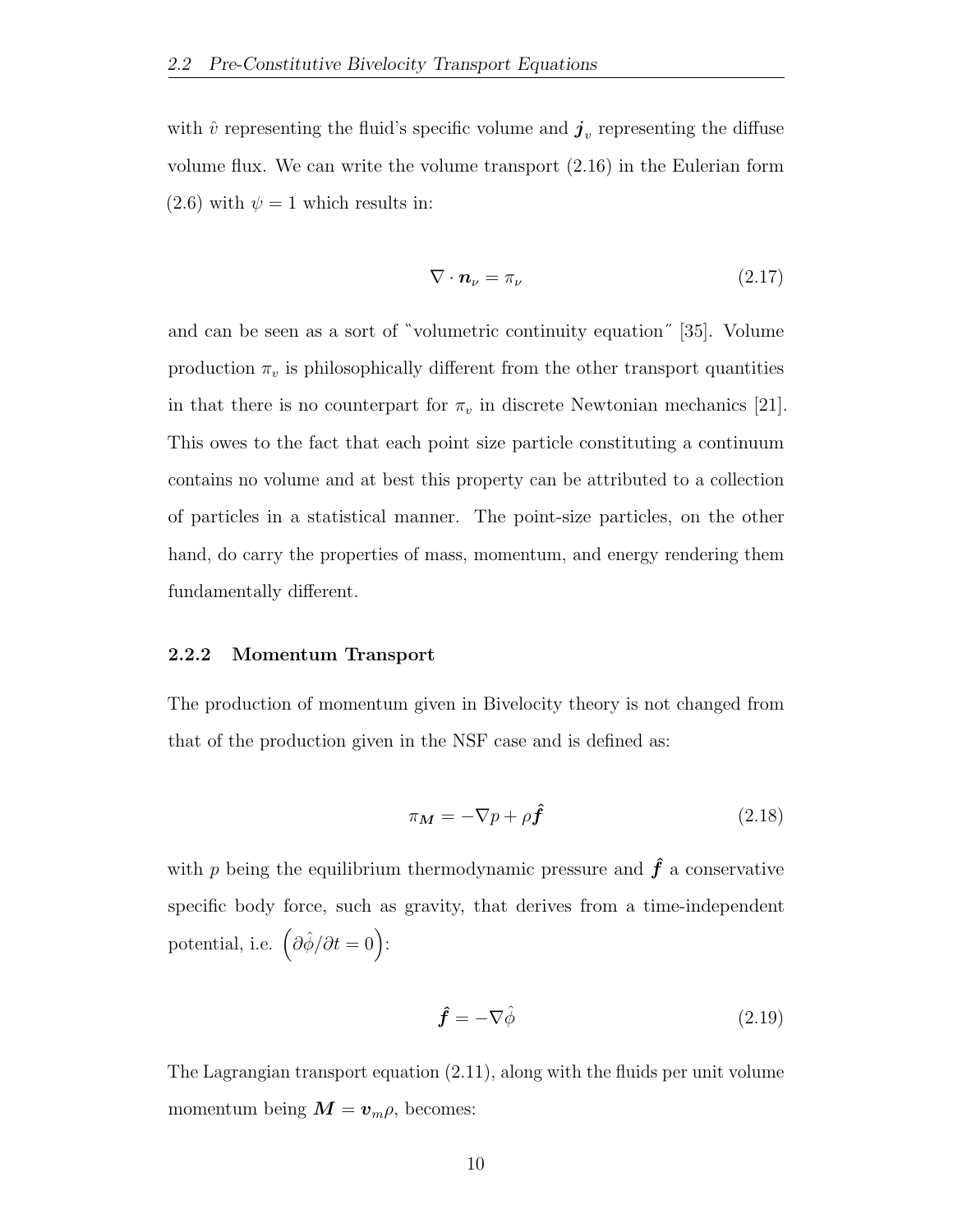$$
\rho \frac{D \mathbf{v}_m}{Dt} + \nabla \cdot \mathbf{j}_M = -\nabla p + \rho \hat{\mathbf{f}} \tag{2.20}
$$

wherein  $j_M$  is the diffuse flux of momentum and is defined in terms of the pressure tensor  $P$  and equilibrium pressure  $p$ :

$$
\boldsymbol{j}_M := \boldsymbol{P} - \boldsymbol{I}p \tag{2.21}
$$

#### 2.2.3 Energy Transport

The production term in the Bivelocity energy equation is changed from that of the original NSF equations from the concept of mechanical work  $\nabla \cdot (\boldsymbol{P} \cdot \boldsymbol{v}_m)$ to that of irreversible thermodynamic work:

$$
\pi_e = -\nabla \cdot (\boldsymbol{P} \cdot \boldsymbol{v}_v) \tag{2.22}
$$

with the pressure tensor  $P$ . The volume velocity  $v_v$ , also referred to as the work velocity˝ is defined solely by its assigned role in (2.22) [21]. An excellent discussion comparing and contrasting the concepts of the traditional mechanical work with the newly introduced irreversible thermodynamic work is presented in [34, Section X]. Also note that while the mass velocity  $v_m$  does not require a constitutive equation, the volume velocity  $v_v$  appearing in (2.22) does require a constitutive hypothesis. Now using the Lagrangian transport equation (2.11) we arrive at:

$$
\rho \frac{D\hat{e}}{Dt} + \nabla \cdot \boldsymbol{j}_u = -\nabla \cdot (\boldsymbol{P} \cdot \boldsymbol{v}_v)
$$
\n(2.23)

wherein

$$
\hat{e} = \hat{u} + \hat{e}_k + \hat{\phi} \tag{2.24}
$$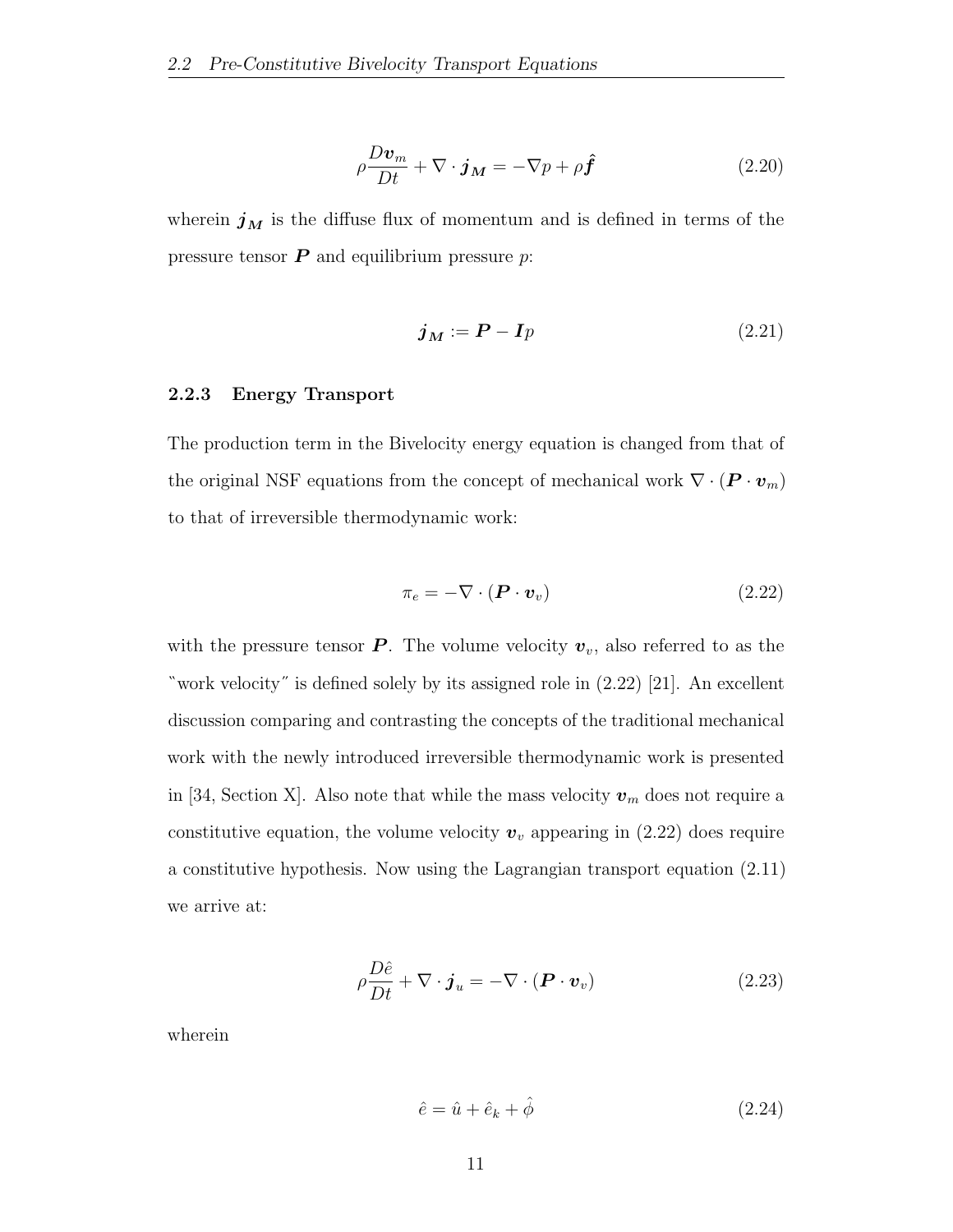is the fluid's specific energy, consisting of the internal, kinetic, and potential energies. The specific kinetic energy is given by the classical relation  $\hat{e}_k = (1/2) \, \boldsymbol{v}_m \cdot \boldsymbol{v}_m$ . Above we have written the energy equation in terms of the diffuse flux of internal energy by setting  $\boldsymbol{j}_e = \boldsymbol{j}_u$ . This is true by definition since there can be no diffuse flux of either kinetic or potential energy (for single-component fluids, which for this thesis is our focus)

### 2.3 Constitutive Equations

In the prior section we presented a complete set of pre-constitutive equations, but still require constitutive equations for the pressure tensor  $P$ , the diffuse flux of internal energy  $\boldsymbol{j}_u$ , and the volume velocity  $\boldsymbol{v}_v$  to complete closure. Note that we chose to exclude the entropy transport equation in the prior section as we will not be utilizing it in this thesis.

We will now discuss how the general principles of linear irreversible thermodynamics (i.e. non-equilibrium thermodynamics) [9] were used in the derivation of the constitutive relationships for  $(\boldsymbol{v}_v, \boldsymbol{P}, \boldsymbol{j}_u)$ . The full derivation has been presented in a comprehensive review of Bivelocity theory to date [21] and will not be presented here. We will simply be presenting the results along with illustrating some of the important features of the theory.

#### 2.3.1 Volume Velocity

The relation between the mass velocity  $v_m$  and the volume velocity  $v_v$  is connected through the concept of a diffuse volume flux as follows [21, 36]:

$$
\boldsymbol{v}_v = \boldsymbol{v}_m + \boldsymbol{j}_v \tag{2.25}
$$

with  $j_v$  being the diffuse flux of volume. This diffuse flux requires a constitutive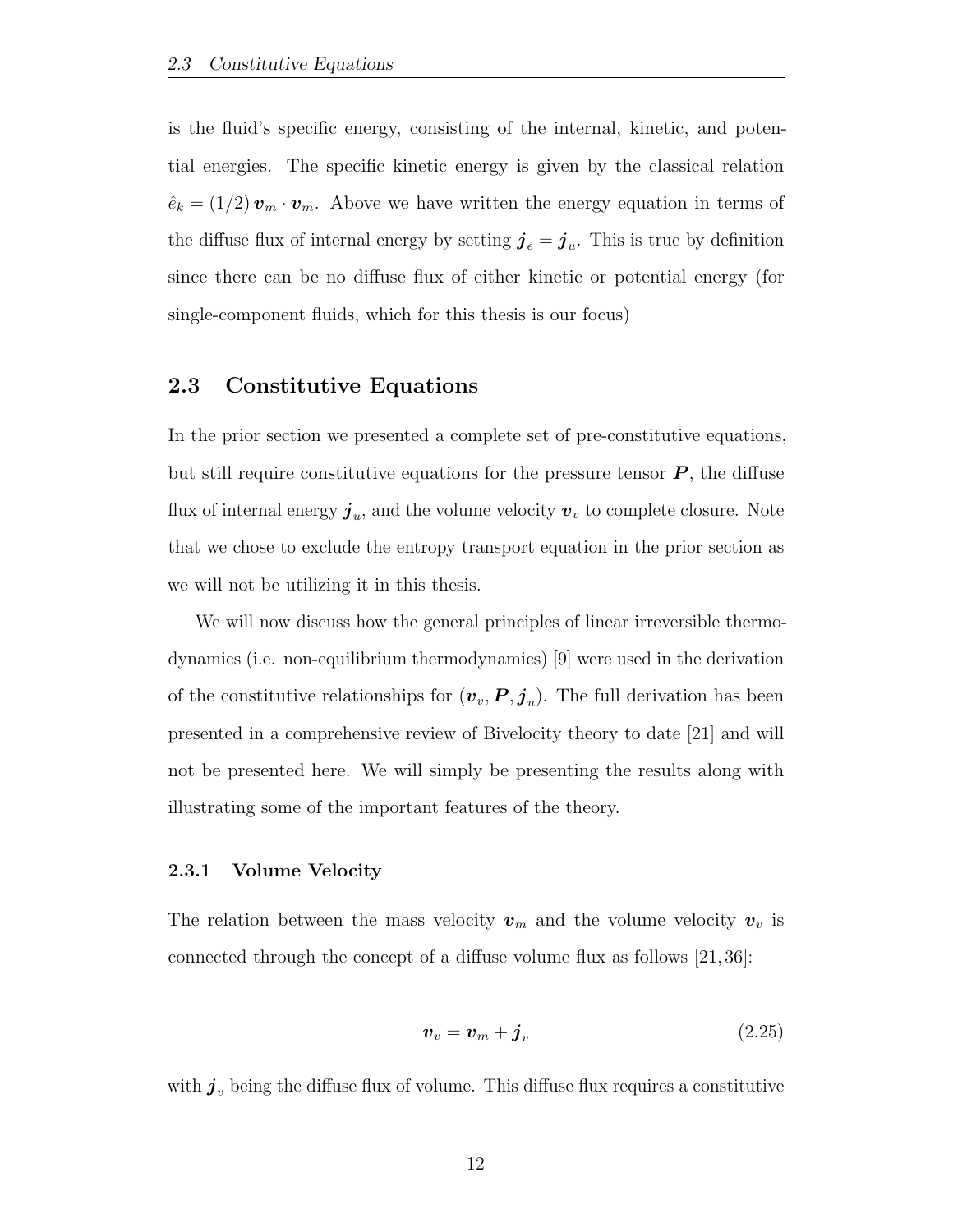equation, and is given by [21]:

$$
\boldsymbol{j}_v = \alpha \nabla \ln \rho - \alpha \kappa \rho \boldsymbol{\hat{f}} \tag{2.26}
$$

In this expression  $\alpha$  and  $\kappa$  represent the fluids thermometric diffusivity and compressibility coefficient. This same relationship between the volume and mass velocity along with the constitutive equation for the volume flux has been derived by Dadzie [15] and independently by Eu [36–39] from purely kinetic-theory standpoints, which has given the theory a firm grounding in the kinetic theory field. Both of these derivations showed that when volume transport is added to the molecular transport equation (e.g. the Boltzmann equation), the relationships (2.25) and (2.26) naturally arise from the governing equation.

#### 2.3.2 Pressure Tensor

For an ideal gas, i.e. a fluid in which we can ignore bulk viscosity effects, we can express the pressure tensor in the standard form

$$
P = Ip - T \tag{2.27}
$$

where p is the equilibrium thermodynamic pressure and  $T$  is the viscous or deviatoric stress tensor. Also, we will restrict the viscous stress tensor to being both symmetric and traceless, i.e.  $\overline{D} = \frac{1}{2}$  $\frac{1}{2}\left(\boldsymbol{D}+\boldsymbol{D}^T\right)-\frac{1}{3}$  $\frac{1}{3}tr(D)$  where the superscript <sup>T</sup> is the transpose and  $tr()$  is the trace of the tensor. Now, the stress tensor is given in terms of the volume velocity as follows:

$$
T = 2\mu \overline{\nabla v_v} \tag{2.28}
$$

which is in stark contrast to the NSF case, given in terms of the mass velocity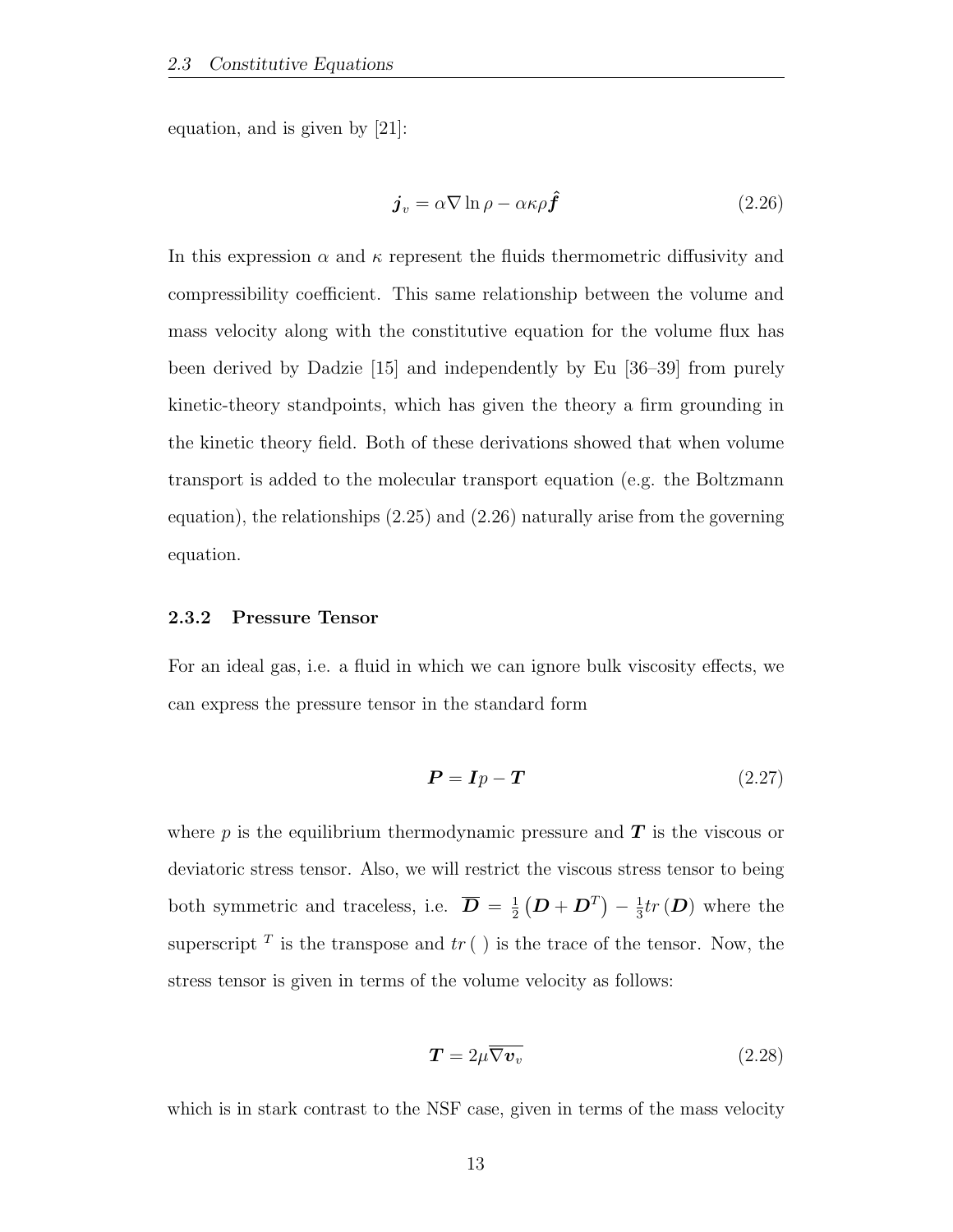$$
T = 2\mu \overline{\nabla v_m} \tag{2.29}
$$

Also note that when  $j_v = 0$ , as is the case for incompressible flow, the stress tensor  $(2.28)$  assumes the form of  $(2.29)$ .

#### 2.3.3 Diffuse Flux of Internal Energy

The last constitutive relation required for the closure of the transport equations is the diffuse flux of internal energy. In Bivelocity hydrodynamics the flux of internal energy  $j_u$  is linked to the traditional heat flux  $q$  as follows:

$$
\boldsymbol{j}_u = \boldsymbol{q} - p\boldsymbol{j}_v \tag{2.30}
$$

with the only remaining unknown requiring a constitutive relation being that of the entropic or traditional heat flux. In conventional NSF fluid mechanics, which is equivalent to  $j_v = 0$ , the fluxes are identical, as should be expected. The entropic heat flux is now given as:

$$
\mathbf{q} = -kT\nabla \ln T + \alpha \beta T \left( \nabla p - \rho \hat{\mathbf{f}} \right)
$$
 (2.31)

with k and  $\beta$  representing the fluids thermal conductivity and thermal expansivity.

We now have all of the transport equations with their respective constitutive hypotheses that are required to describe the general flow of a fluid. Before applying these equations to the problem of micro-Couette flow we much first address the boundary conditions.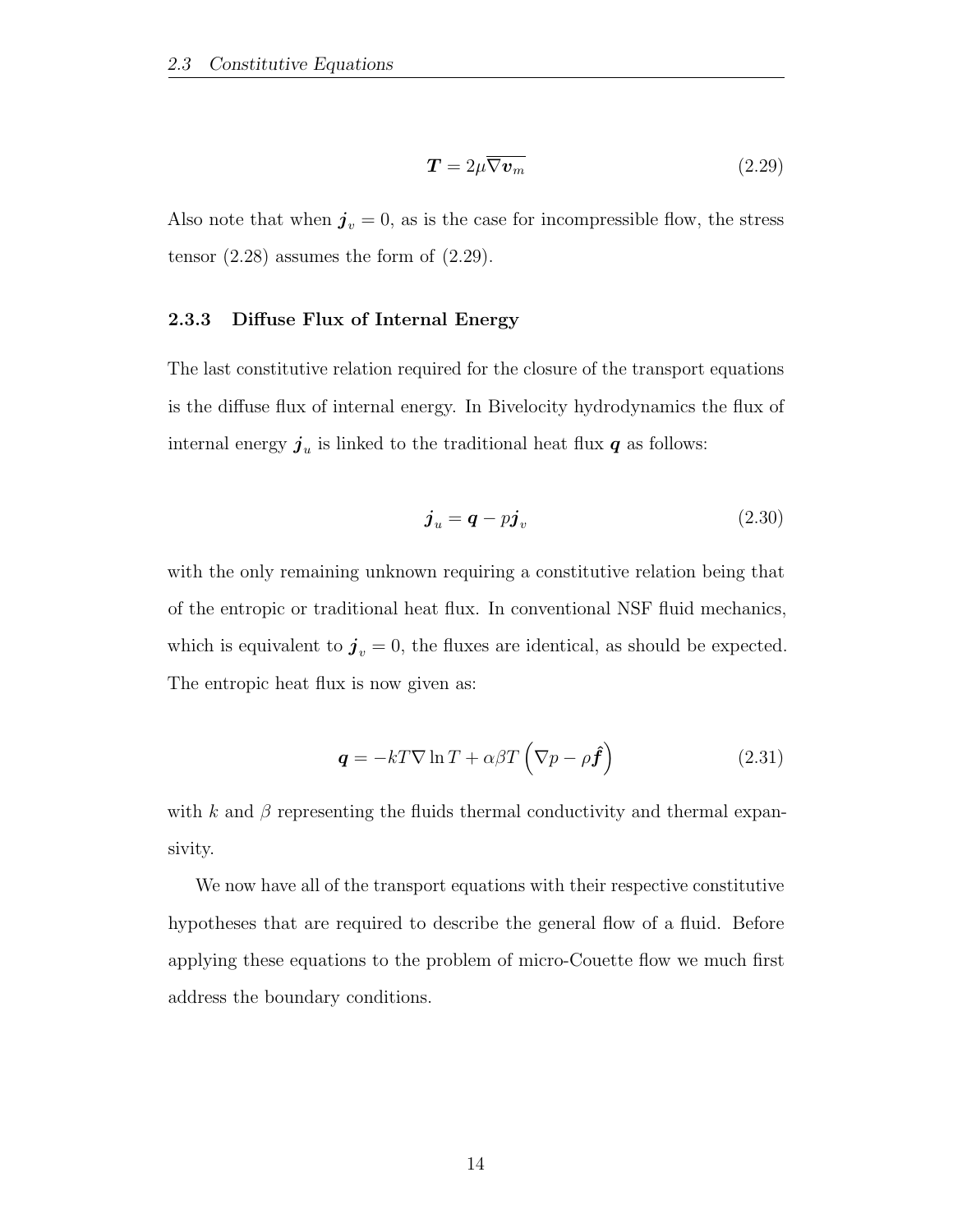## 3 No-slip Boundary Condition

The plane micro-Couette flow analysed in this thesis is a unique class of fluid flow. Steady micro-Couette flow is different from other cases in that there are no gradients in the direction of flow. For instance, in other flows there may be either a pressure or temperature gradient along the direction of fluid flow. This difference will be seen to make a substantial difference in our predictions for the appropriate boundary conditions for micro-Couette flow.

Traditionally for micro-channel flow, where the Knudsen number can be of  $O(1)$ , a slip-velocity would be imposed at the boundaries. This slip velocity, originally given by Maxwell [40], is given as a function of either the first or second orders of the velocity gradient as follows:

$$
(u_m)_{slip} \propto \left. \frac{\partial u}{\partial n} \right|_{wall} \tag{3.1}
$$

and is related to the shear stress at the bounding wall. However, in keeping with the boundary condition proposed by Brenner [21, 34, 41], we will instead use a no-slip on the volume velocity condition, shown below:

$$
(\mathbf{I} - \hat{\mathbf{n}}\hat{\mathbf{n}}) \cdot \mathbf{v}_v = 0 \tag{3.2}
$$

in which I is the idiom factor and  $\hat{\boldsymbol{n}}$  is the unit surface normal vector. Given the definitions of the volume velocity  $v_v$  (2.25) and diffuse volume flux  $j_v$ (2.26), it can prove useful to express this boundary condition as a slip on the mass velocity:

$$
\left(\boldsymbol{v}_{m}\right)_{slip} = -\alpha \frac{\partial \ln \rho}{\partial s}\bigg|_{wall} \tag{3.3}
$$

where  $\partial s$  refers to the differential distance measured along the wall in which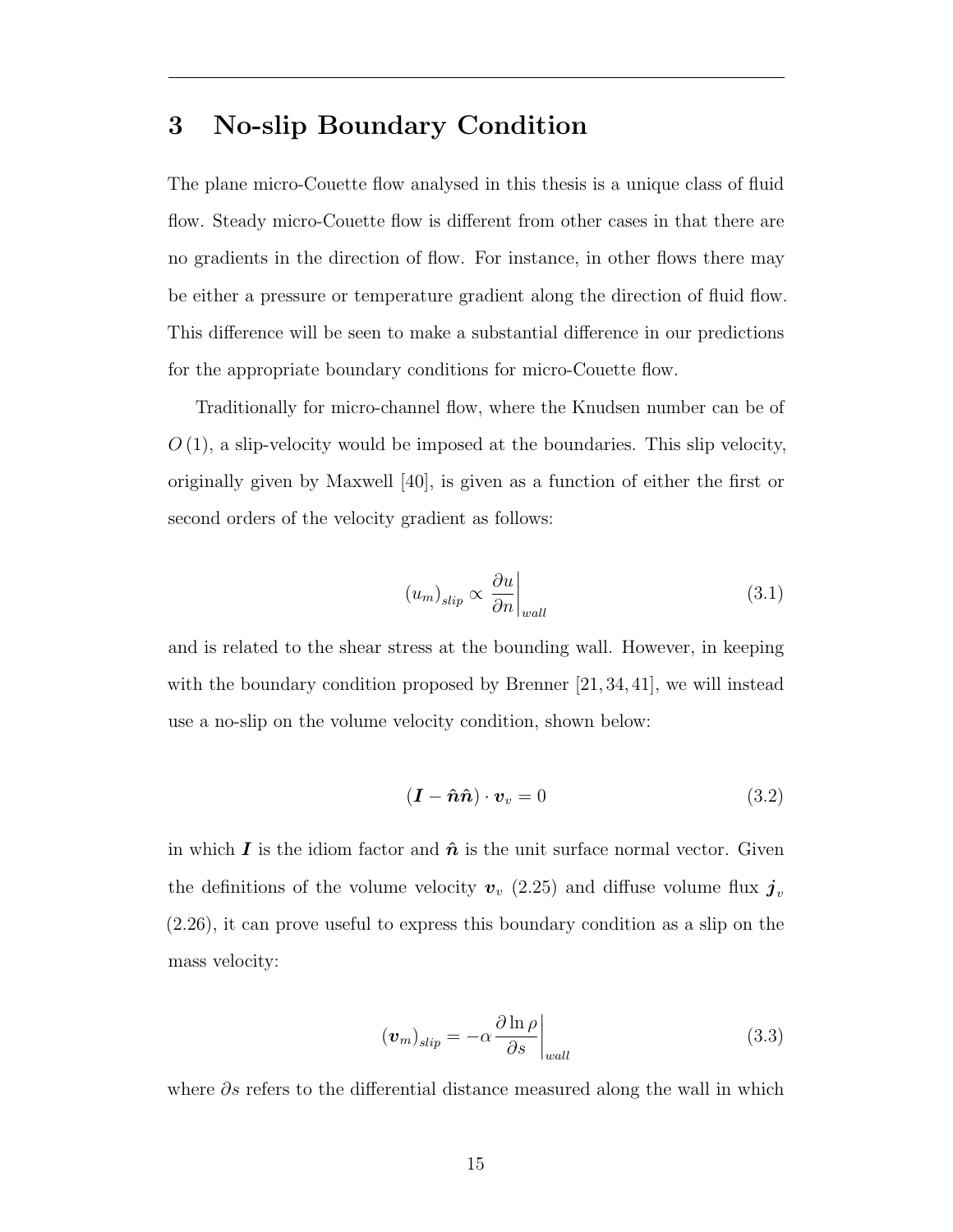the slip or creep occurs and  $\alpha$  is the fluid's thermal diffusivity.

We will take the position originally adopted by Stokes [42, 43] regarding determining the accuracy of theory [41]. That is to say that the viability of the volume-velocity boundary condition can only be made certain by examining the pertinent experimental evidence. To date the slip condition (3.2), (3.3) above has been successfully applied to both the phenomena of thermophoresis [22] and predicting the enhanced mass flow rates of pressure-driven rarefied gases [23, 44–47]. Thermophoresis, for example, was previously explained by a sub-continuum thermal creep boundary condition which relied upon free parameters, the degree of scattering for a particle hitting a surface for example, to fit the experimental data [34, 48]. However, an analysis utilizing Bivelocity hydrodynamics [22] resulted in a first-principles prediction that fit experimental data well, and was also free of any empirical fitting parameters. This success of fitting the experimental data, along with the lack of any convincing experimental evidence for the existence of a slip-velocity in plane Couette flow, gives us confidence that application of the condition above results in the most consistent and accurate analysis of the flow in this geometry.

### 4 Plane Micro-Couette Flow

Steady flow between infinite parallel plates is a simple geometry for feasible testing of micro-channel models. This model provides insights into analogous systems such as gas bearings and disc-head readers. The geometry in this thesis will consist of a fixed lower plate separated  $(y = 0)$  by a small distance H from an upper plate moving at a constant velocity  $V$  and can be seen in Figure 1 below.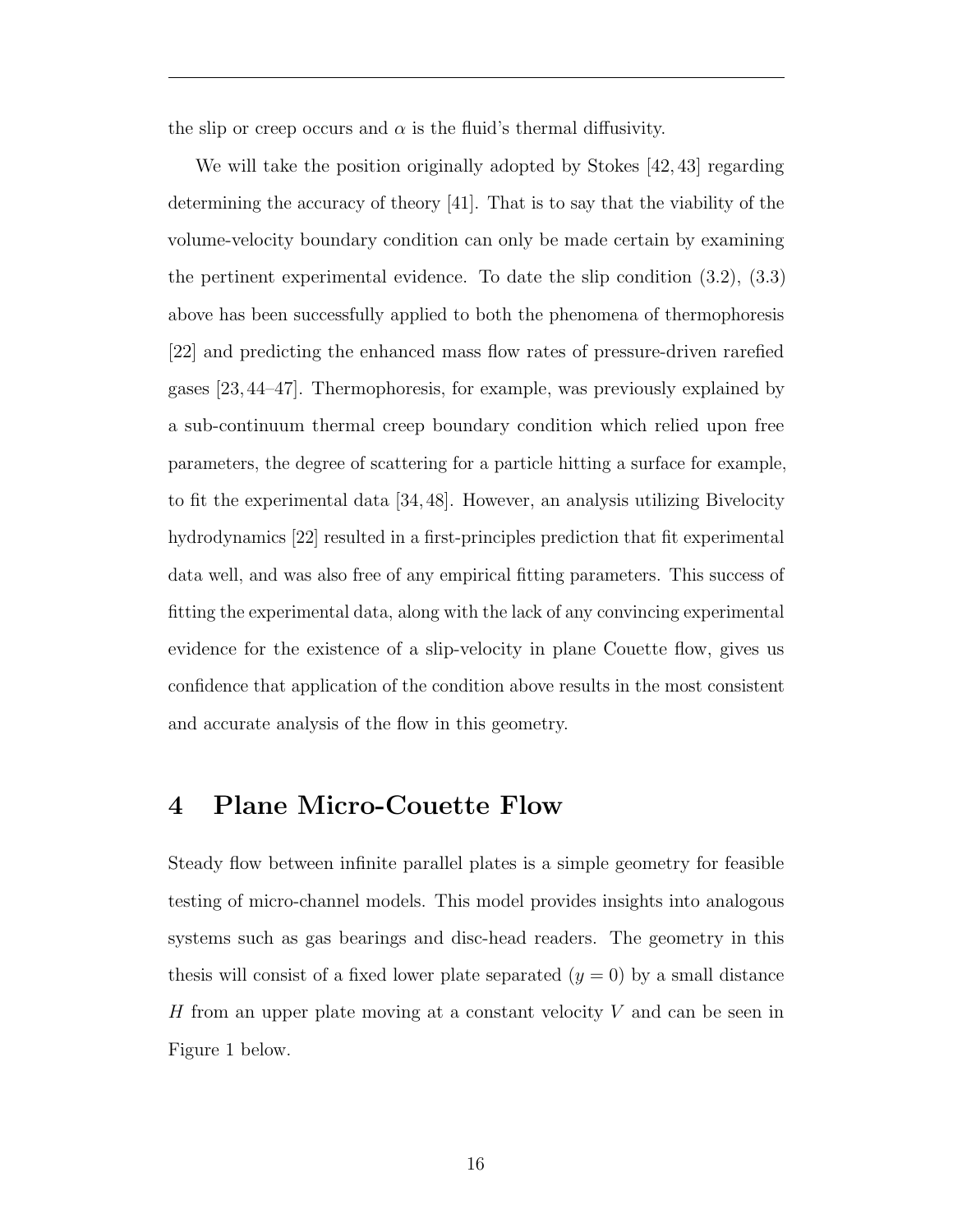

Figure 1: Micro-Couette flow geometry [49]

For the steady flow we are considering, given the lack of experimental data in this flow regime, it will prove useful to compare and contrast the predictions given by Bivelocity hydrodynamics with those of the conventional Burnett model. Beginning with the transport equations of Burnett, for this steady Couette flow, they reduce to the following set of ordinary differential equations [10, 49, 50]:

$$
\frac{d}{dy}\left[\mu \frac{du}{dy}\right] = 0\tag{4.1}
$$

$$
\frac{d}{dy}\left[p + \mathbf{\Pi}_{22}^{(2)}\right] = 0\tag{4.2}
$$

$$
\frac{d}{dy}\left[k\frac{dT}{dy} + \mu u \frac{du}{dy}\right] = 0\tag{4.3}
$$

with  $k$  representing the gas's thermal conductivity,  $p$  the equilibrium thermodynamic pressure, and  $\mu$  the dynamic viscosity. Going forward we will represent the mass velocity in the x-direction by u. The variable  $\Pi_{22}^{(2)}$  here represents a second-order contribution to the stress tensor and is given as: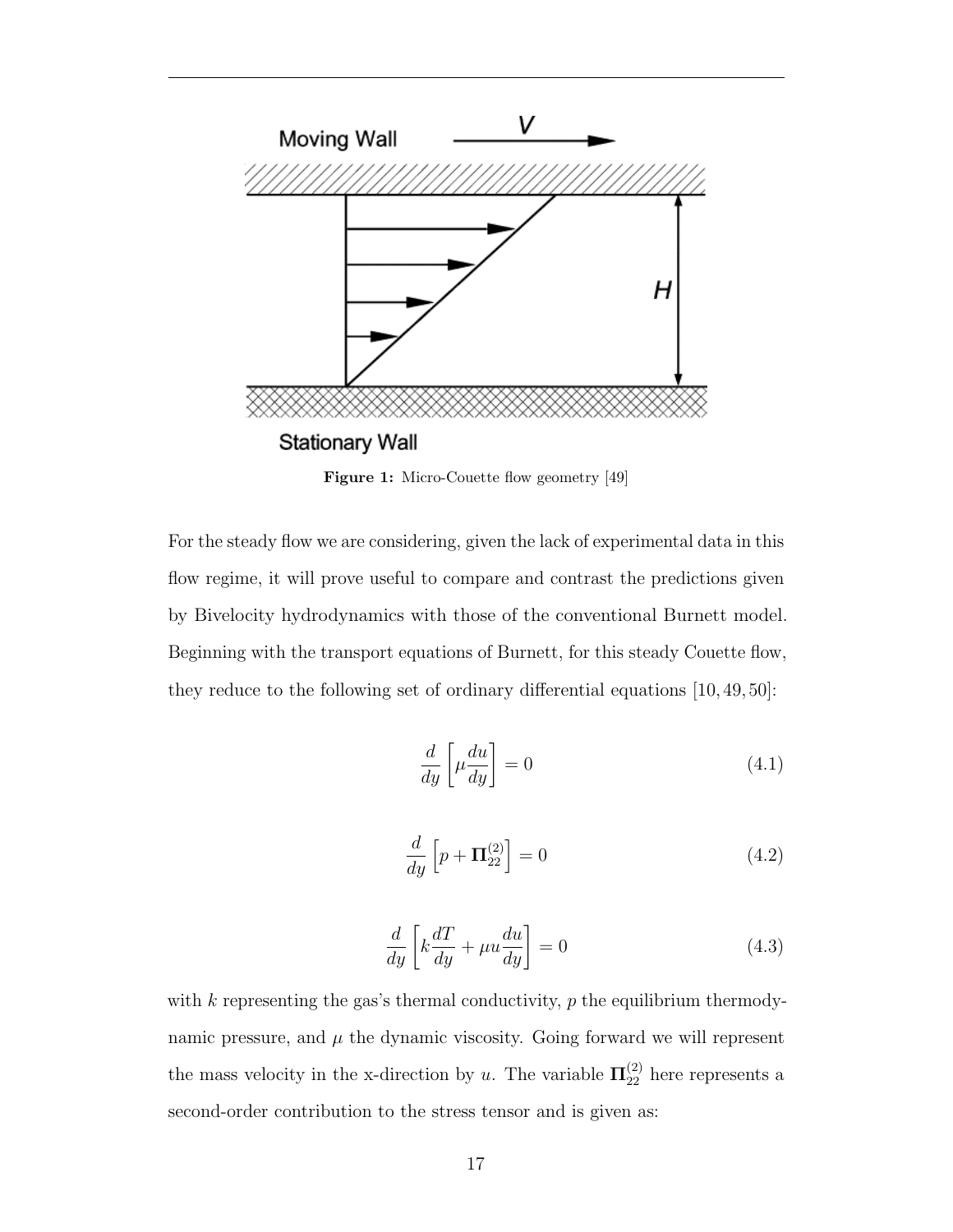$$
\Pi_{22}^{(2)} = \frac{\mu^2}{p} \left[ \alpha_1 \left[ \frac{du}{dy} \right]^2 + \alpha_2 R \frac{d^2 T}{dy^2} + \alpha_3 \frac{RT}{\rho} \frac{d^2 \rho}{dy^2} + \alpha_4 \frac{RT}{\rho^2} \left[ \frac{d\rho}{dy} \right]^2 + \alpha_5 \frac{R}{\rho} \frac{d\rho}{dy} \frac{dT}{dy} + \alpha_6 \frac{R}{T} \left[ \frac{dT}{dy} \right]^2 \right]
$$
\n(4.4)

Where  $\alpha_{1-6}$  are constant coefficients given during the derivation as:

$$
\alpha_1=-\frac{2}{3},\ \alpha_2=\frac{2}{3},\ \alpha_3=-\frac{4}{3},\ \alpha_4=\frac{4}{3},\ \alpha_5=-\frac{4}{3},\ \alpha_6=2
$$

The above set of equations  $(4.1)$ ,  $(4.2)$ , and  $(4.3)$  with the higher-order contribution  $\Pi_{22}^{(2)}$  (4.4) constitute a complete set of non-linear ordinary differential equations and in conjunction with an appropriate equation of state (4.8) can be solved numerically with appropriate boundary conditions.

Now, as with the Burnett equations above, we will present the reduced versions of the Bivelocity equations for comparison

$$
\frac{d}{dy}\left[\mu \frac{du}{dy}\right] = 0\tag{4.5}
$$

$$
\frac{d}{dy}\left[p - \frac{4}{3}\mu \frac{dj_v}{dy}\right] = 0\tag{4.6}
$$

$$
\frac{d}{dy}\left[k\frac{dT}{dy} + \mu u\frac{du}{dy} - \frac{k}{\rho\hat{c}_p}\frac{dp}{dy} + \frac{4}{3}\mu j_v \frac{dj_v}{dy}\right] = 0\tag{4.7}
$$

From (4.6) and (4.7) we can immediately see the role of the diffuse volume flux  $j_v$  in both the momentum and energy equations. This stands in stark contrast to the Burnett equations which only have a "higher-order" contribution to the momentum equation  $(4.2)$ . One also notices that all three equations given by Bivelocity theory are coupled together, in that all three differential equations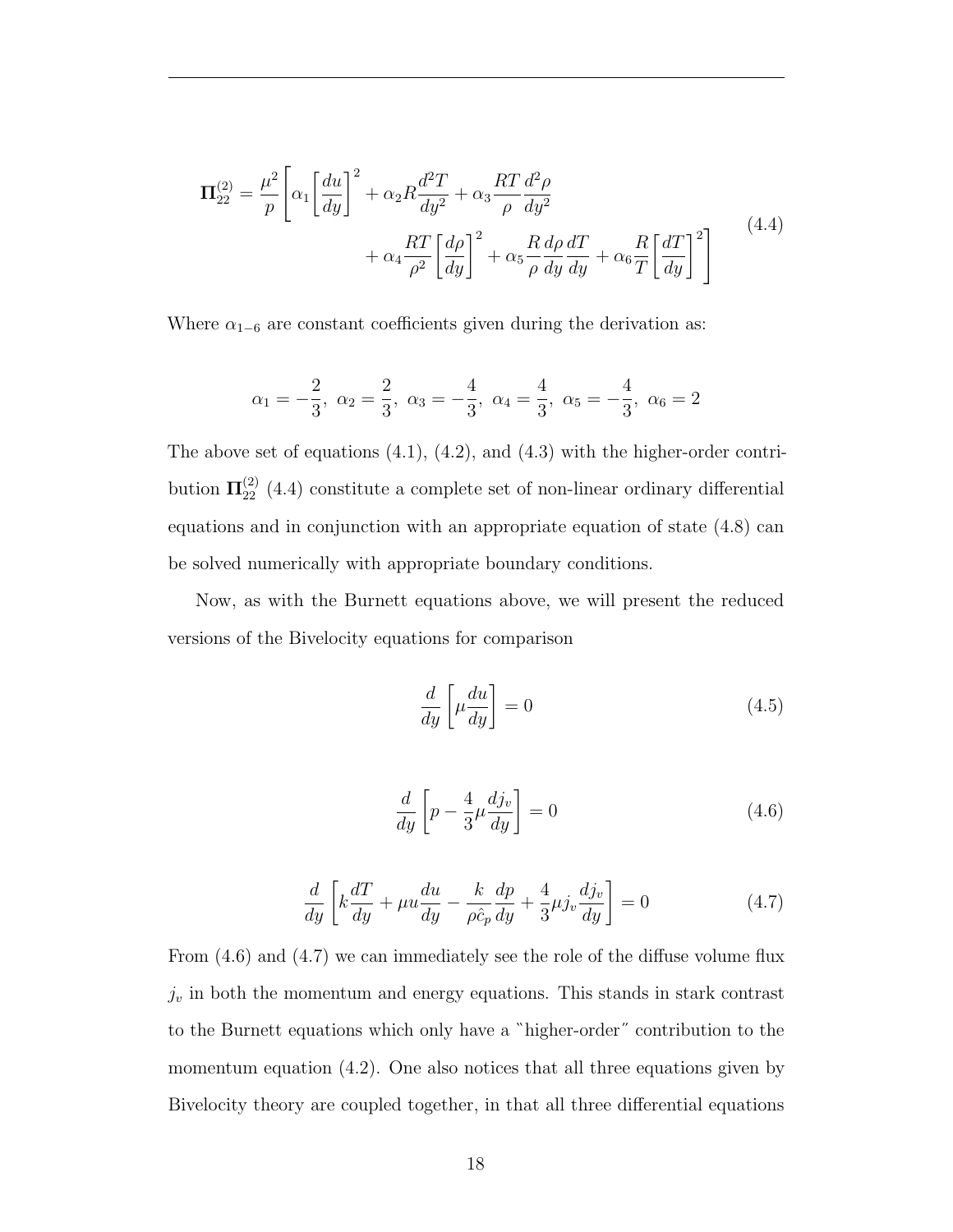must be solved simultaneously. However, it can be seen that the Burnett equations (4.1) and (4.3) depend only upon the temperature and mass velocity and are solved independently of equation  $(4.2)$ . This "decoupled" nature makes solving the Burnett equations more straightforward and allows us to simply use the results for the velocity and temperature fields in determining the density.

We now have both sets of differential equations and only require an appropriate equation of state. In this thesis the fluid being analysed is assumed to be a Maxwellian monatomic ideal gas, where Maxwellian is referring to the intermolecular potential. This assumption will greatly simplify the differential equations and their subsequent solutions along with allowing us to easily incorporate the effects of temperature on the transport properties. The state of a monatomic ideal gas flow can be fully characterized by its density  $\rho$ , temperature  $T$ , and mass velocity  $u$ . We also assume that the gas is in a state of local equilibrium to enable use of the ideal gas law

$$
p = \rho RT \tag{4.8}
$$

wherein  $R$  is the specific gas constant. While we recognize that for flows approaching a Knudsen number on the order of unity the local equilibrium assumption breaks down, since the Knudsen number itself can be seen as a measure of local equilibrium, we will still use the ideal gas law as an approximation, as is traditionally done [49, 50]. For a monatomic gas the isochoric and isobaric specific heats  $\hat{c}_v$  and  $\hat{c}_p$  are related to the specific gas constant by the relations

$$
\hat{c}_v = \frac{3}{2}R \text{ and } \hat{c}_p = \frac{5}{2}R
$$

such that the specific heat ratio  $\gamma$  which is defined as  $\hat{c}_p/\hat{c}_v = 5/3$ . The speed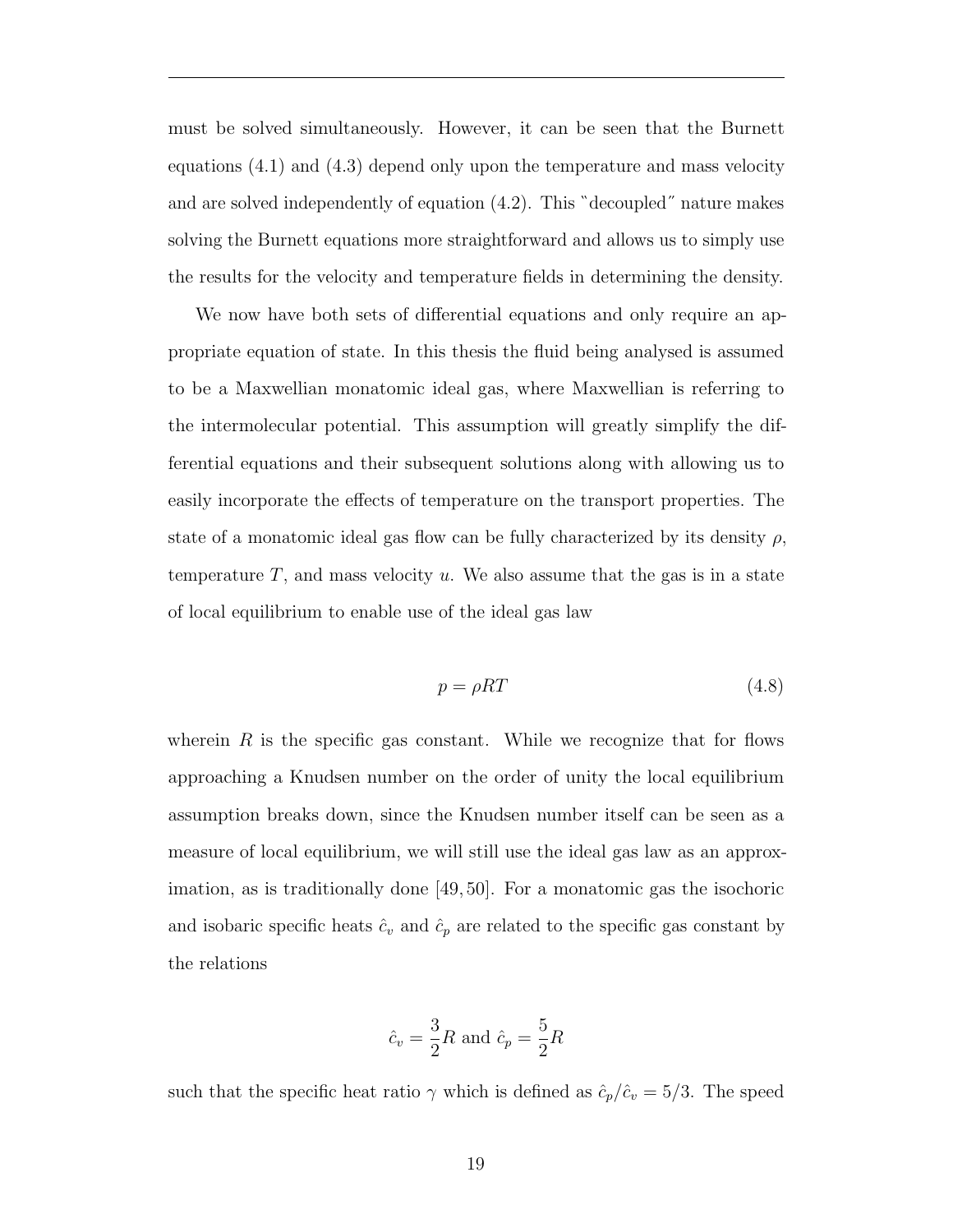of sound in the gas is given by the simple relation as

$$
c^2 = \gamma \frac{p}{\rho} \tag{4.9}
$$

Lastly, for a Maxwellian monatomic gas modelled by point centres of force, the thermal conductivity and dynamic viscosity are directly proportional to temperature [49–51], i.e.  $(\mu, k) \propto T$ , and will be used to incorporate the effect of temperature on these properties in our analysis. For convenience in calculations we will non-dimensionalize the flow variables and properties as follows, in a manner similar to Xue [50]:

$$
\tilde{y} = \frac{y}{H}, \ \tilde{u} = \frac{u}{\sqrt{RT_0}}, \ \tilde{T} = \frac{T}{T_0}, \ \tilde{\rho} = \frac{\rho}{\rho_0}, \ \tilde{p} = \frac{p}{p_0}, \ \tilde{\mu} = \frac{\mu}{\mu_0}, \ \tilde{k} = \frac{k}{\mu_0 \hat{c}_p}
$$

where the subscript  $"0"$  indicates the value of the property or variable at the stationary wall  $(y = 0)$ . The constant Prandtl number for a monatomic gas  $Pr = \mu \hat{c}_p / k = 2/3$  is used in the following relations for the dimensionless viscosity and thermal conductivity to incorporate the effects of temperature into the model.

$$
\tilde{\mu} = \tilde{T}
$$
 and  $\tilde{k} = \frac{3}{2}\tilde{T}$ 

The Knudsen and Mach numbers are defined as

$$
Kn_0 = \frac{\mu_0}{\rho_0 \sqrt{RT_0}H}
$$
\n(4.10)

and

$$
Ma = \frac{V}{c_0}
$$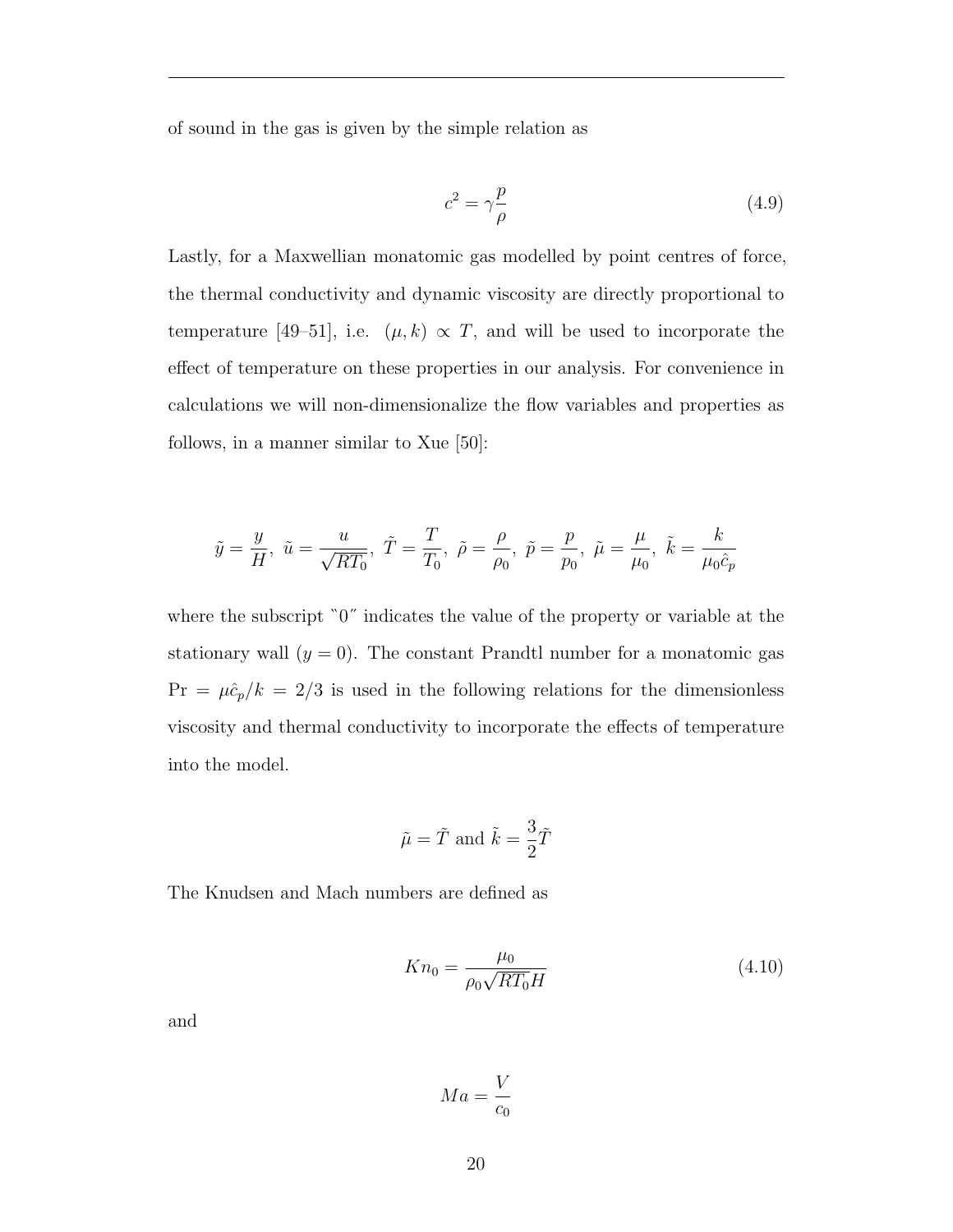where the reduced Knudsen number (4.10) given above can be related to the commonly used definition of the Knudsen number

$$
Kn = \frac{\lambda}{H}
$$

as  $Kn_0 = 0.783Kn$  owing to the definition of the mean free path of the reference state for an ideal gas [52]

$$
\lambda = \frac{16}{5\sqrt{2\pi}} \frac{\mu_0}{\rho_0 \sqrt{RT_0}}
$$

Using the above defined dimensionless parameters we will re-write the Burnett equations  $(4.1)$ ,  $(4.2)$ , and  $(4.3)$  along with the higher order stress term  $(4.4)$ as

$$
\frac{d}{d\tilde{y}} \left[ \tilde{T} \frac{d\tilde{u}}{d\tilde{y}} \right] = 0 \tag{4.11}
$$

$$
\frac{d}{d\tilde{y}}\left[\tilde{p} + Kn_0^2 \tilde{\mathbf{\Pi}}_{22}^{(2)}\right] = 0\tag{4.12}
$$

$$
\frac{d}{d\tilde{y}} \left[ \frac{15}{4} \tilde{T} \frac{d\tilde{T}}{d\tilde{y}} + \tilde{T} \tilde{u} \frac{d\tilde{u}}{d\tilde{y}} \right] = 0 \tag{4.13}
$$

with  $\tilde{\Pi}_{22}^{(2)}$  equalling

$$
\tilde{\mathbf{\Pi}}_{22}^{(2)} = \frac{\tilde{T}^2}{\tilde{p}} \left[ \alpha_1 \left[ \frac{d\tilde{u}}{d\tilde{y}} \right]^2 + \alpha_2 \frac{d^2 \tilde{T}}{d\tilde{y}^2} + \alpha_3 \frac{\tilde{T}}{\tilde{\rho}} \frac{d^2 \tilde{\rho}}{d\tilde{y}^2} + \alpha_4 \frac{\tilde{T}}{\tilde{\rho}} \frac{d\tilde{\rho}}{d\tilde{y}} \frac{d\tilde{p}}{d\tilde{y}} \frac{d\tilde{T}}{d\tilde{y}} + \alpha_5 \frac{1}{\tilde{\rho}} \frac{d\tilde{\rho}}{d\tilde{y}} \frac{d\tilde{T}}{d\tilde{y}} + \alpha_6 \frac{1}{\tilde{T}} \left[ \frac{d\tilde{T}}{d\tilde{y}} \right]^2 \right]
$$
\n(4.14)

Now, nondimensionalization of the Bivelocity equations (4.5), (4.6), and (4.7)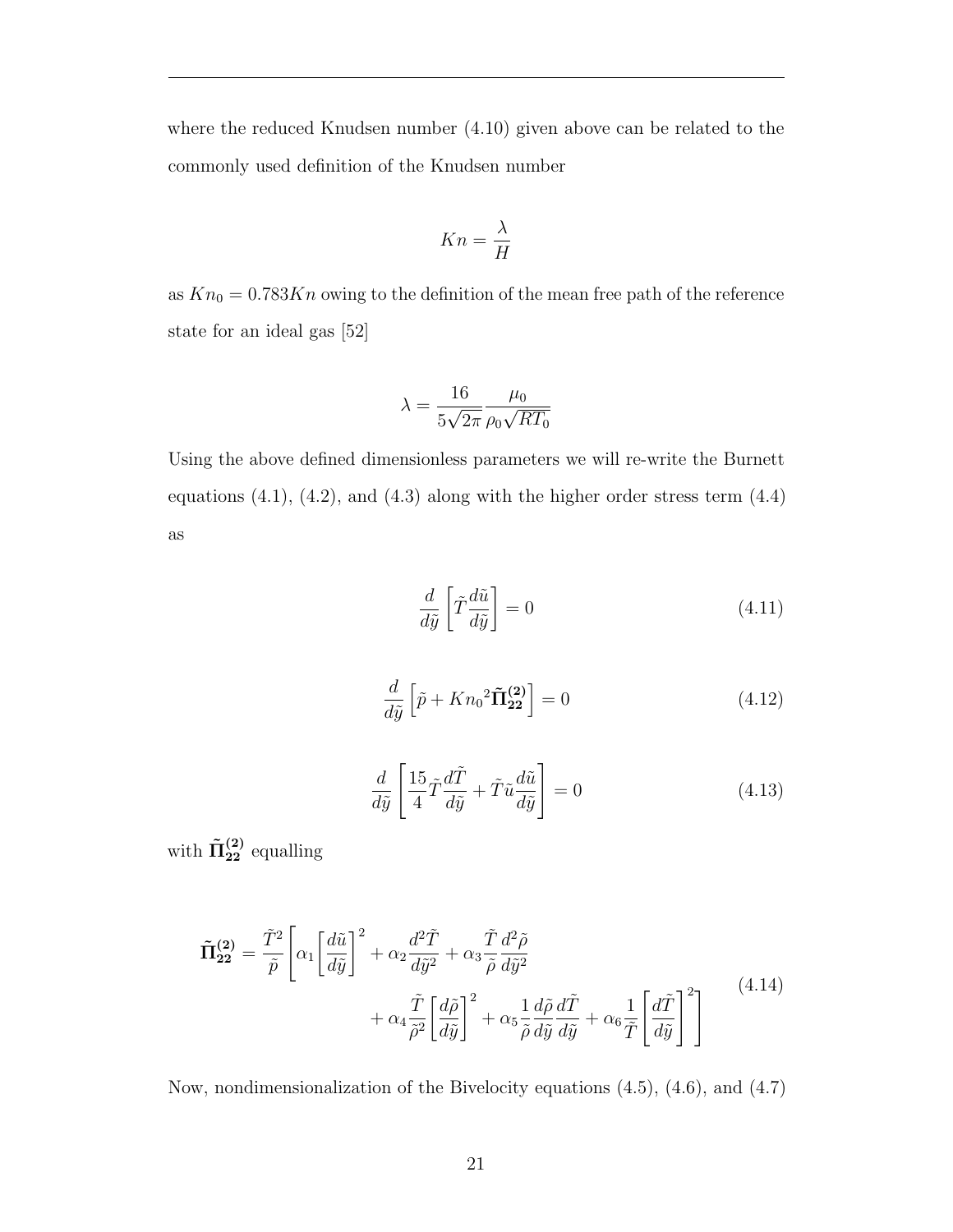results in

$$
\frac{d}{d\tilde{y}}\left[\tilde{T}\frac{d\tilde{u}}{d\tilde{y}}\right] = 0\tag{4.15}
$$

$$
\frac{d}{d\tilde{y}}\left[\tilde{p} - \frac{4}{3}Kn_0^2\tilde{T}\frac{d\tilde{j}_v}{d\tilde{y}}\right] = 0\tag{4.16}
$$

$$
\frac{d}{d\tilde{y}} \left[ \frac{15}{4} \tilde{T} \frac{d\tilde{T}}{d\tilde{y}} + \tilde{T} \tilde{u} \frac{d\tilde{u}}{d\tilde{y}} - \frac{3}{2} \frac{\tilde{T}}{\tilde{\rho}} \frac{d\tilde{p}}{d\tilde{y}} + \frac{4}{3} K n_0^2 \tilde{T} \tilde{j}_v \frac{d\tilde{j}_v}{d\tilde{y}} \right] = 0 \tag{4.17}
$$

wherein we have introduced the dimensionless diffuse volume flux

$$
\tilde{j}_v = \frac{3}{2} \frac{\tilde{T}}{\tilde{\rho}^2} \frac{d\tilde{\rho}}{d\tilde{y}}
$$

Both sets of differential equations will be subject to the following dimensionless boundary conditions:

Fixed Bottom Plate  $(\tilde{y} = 0)$ :

 $\tilde{\rho}=1, \ \tilde{T}=1, \ \tilde{u}=0$ 

Moving Top Plate  $(\tilde{y} = 1)$ :

$$
\tilde{\rho} = 1, \ \tilde{T} = 1, \ \tilde{u} = \gamma^{0.5} Ma
$$

Upon inspection of  $(4.12)$ ,  $(4.16)$ , and  $(4.17)$  we can see that these equations are of third order in terms of the density and second order in temperature and velocity. Also, we note that there are no Knudsen number effects on either the temperature or velocity distributions. The solution to the Burnett equations, regardless of how rarefied the gas is, will always coincide with the standard NSF solution (the so called Brinkman solution), since the higher order terms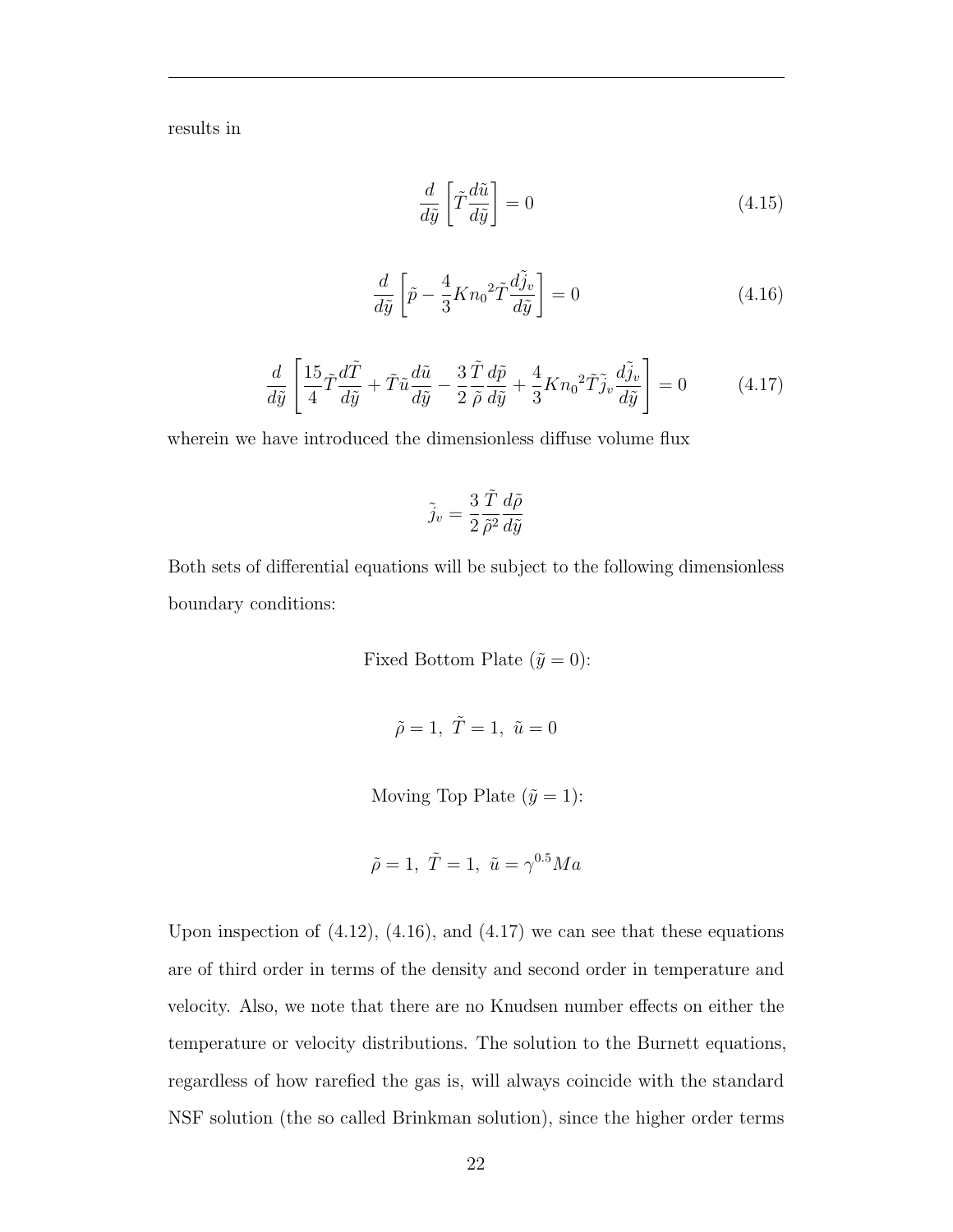only affect the density profile as is seen by inspection of (4.2). The Bivelocity equations, on the other hand, will be seen to be affected by the order of the Knudsen number. In order to reduce the total order from seven to six and facilitate applying boundary conditions we will use the method of Lee [52], which was adopted and implemented by both Xue [50] and Lockerby [49] in their studies of the Burnett equations. Using this method will also allow us to directly compare and contrast our results with both Lockerby and Xue. The method is straightforward and relies on the assumption that after integrating the y-direction momentum equations (4.12) and (4.16) once to reduce their order, the resulting constant is independent of the Knudsen number. Integrating both equations once results in:

$$
\tilde{p} + Kn_0^2 \tilde{\Pi}_{22}^{(2)} = \tilde{K}_1 \tag{4.18}
$$

and

$$
\tilde{p} - \frac{4}{3} K n_0^2 \tilde{T} \frac{d\tilde{j}_v}{d\tilde{y}} = \tilde{K}_2
$$
\n(4.19)

In the limit  $Kn_0 \to 0$  the dimensionless pressure gradient disappears identically in both (4.12) and (4.16), which corresponds to the traditional NSF case of constant pressure across the channel. This assumption allows us to assign the values of  $\tilde{K}_1 = 1$  and  $\tilde{K}_2 = 1$  and continue our analysis by reducing the total order of our non-linear system of ODE's to six. Using (4.18) the reduced order equations corresponding to the Burnett equations  $(4.11)$ ,  $(4.12)$ , and  $(4.13)$ , with some rearrangement and combining of terms, are:

$$
\tilde{T}\frac{d^2\tilde{u}}{d\tilde{y}^2} + \frac{d\tilde{T}}{d\tilde{y}}\frac{d\tilde{u}}{d\tilde{y}} = 0
$$
\n(4.20)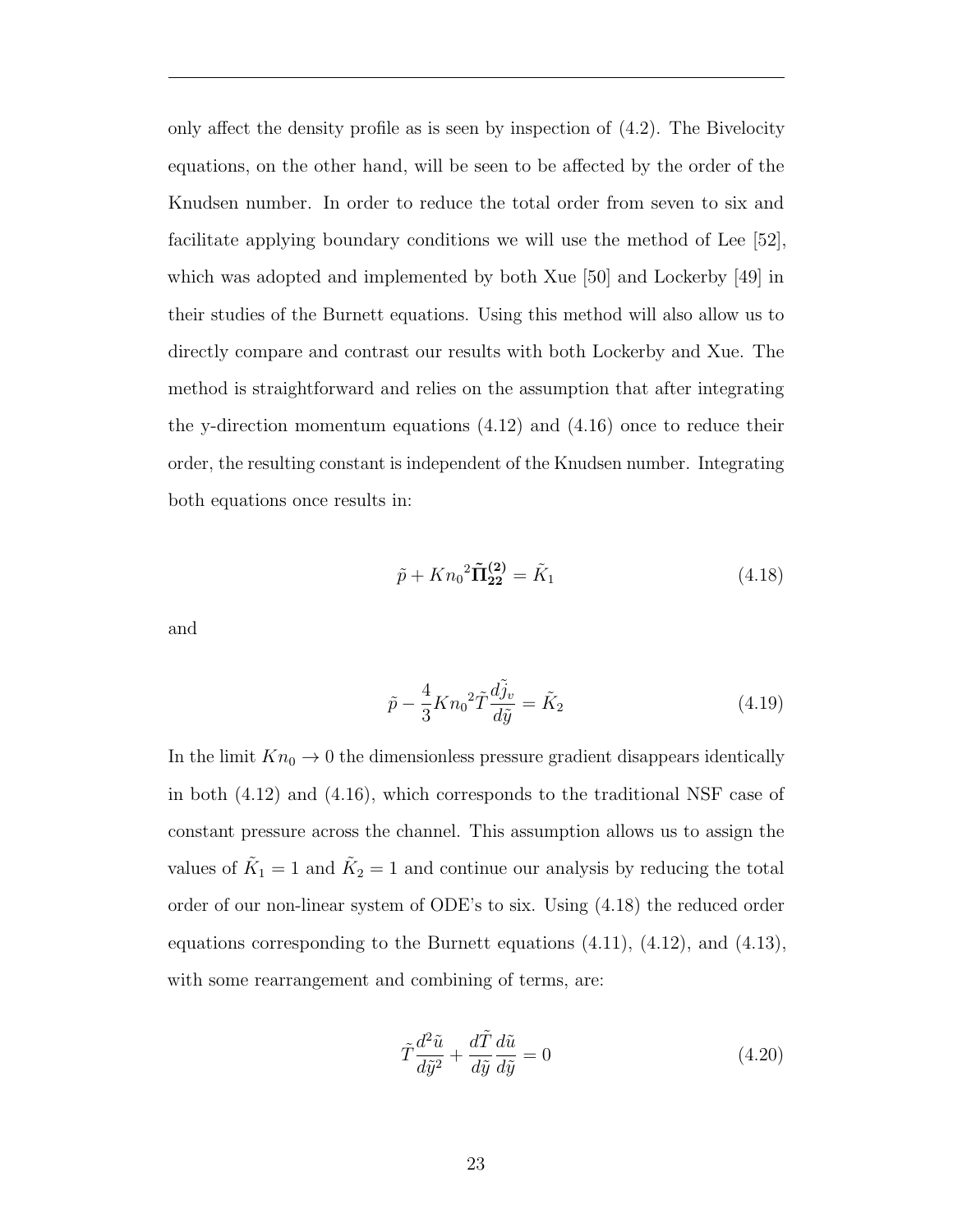$$
\frac{\tilde{T}}{\tilde{\rho}} \frac{d^2 \tilde{\rho}}{d\tilde{y}^2} - \frac{19}{30} \left[ \frac{d\tilde{u}}{d\tilde{y}} \right]^2 - \frac{1}{\tilde{T}} \left[ \frac{d\tilde{T}}{d\tilde{y}} \right]^2 - \frac{\tilde{T}}{\tilde{\rho}^2} \left[ \frac{d\tilde{\rho}}{d\tilde{y}} \right]^2 \n+ \frac{1}{\tilde{\rho}} \frac{d\tilde{\rho}}{d\tilde{y}} \frac{d\tilde{T}}{d\tilde{y}} + \frac{3}{4} \frac{\tilde{\rho}}{\tilde{T}} \frac{1 - \tilde{\rho}\tilde{T}}{K n_0^2} = 0
$$
\n(4.21)

$$
\tilde{T}\frac{d^2\tilde{T}}{d\tilde{y}^2} + \left[\frac{d\tilde{T}}{d\tilde{y}}\right]^2 + \frac{4}{15}\tilde{T}\left[\frac{d\tilde{u}}{d\tilde{y}}\right]^2 = 0
$$
\n(4.22)

Now, if we perform similar operations on  $(4.15)$ ,  $(4.16)$ , and  $(4.17)$  instead using (4.19) to reduce the order of the Bivelocity equations (see Appendix A for more details) we arrive at:

$$
\tilde{T}\frac{d^2\tilde{u}}{d\tilde{y}^2} + \frac{d\tilde{T}}{d\tilde{y}}\frac{d\tilde{u}}{d\tilde{y}} = 0
$$
\n(4.23)

$$
\tilde{T}\frac{d^2\tilde{\rho}}{d\tilde{y}^2} + \frac{d\tilde{T}}{d\tilde{y}}\frac{d\tilde{\rho}}{d\tilde{y}} - 2\frac{\tilde{T}}{\tilde{\rho}}\left[\frac{d\tilde{\rho}}{d\tilde{y}}\right]^2 + \frac{1}{2}\frac{\tilde{\rho}^2}{\tilde{T}}\frac{1 - \tilde{\rho}\tilde{T}}{Kn_0^2} = 0
$$
\n(4.24)

$$
\tilde{T}\frac{d^2\tilde{T}}{d\tilde{y}^2} + \left[\frac{d\tilde{T}}{d\tilde{y}}\right]^2 + \frac{4}{9}\tilde{T}\left[\frac{d\tilde{u}}{d\tilde{y}}\right]^2 + \frac{1}{3}\frac{1}{\tilde{T}}\frac{1-\tilde{\rho}\tilde{T}}{Kn_0^2} = 0\tag{4.25}
$$

We now have both sets of equations in a form that will facilitate a numerical solution.

### 4.1 Numerical Solutions

To solve the set of nonlinear differential equations both for the Burnett and Bivelocity equations we utilized the bvp4c solver in MATLAB. The bvp4c solver is a general boundary value problem solver that uses a collocation method to converge to a solution [53]. A collocation method is simply a method which chooses a higher order polynomial, for example a cubic spline, to represent the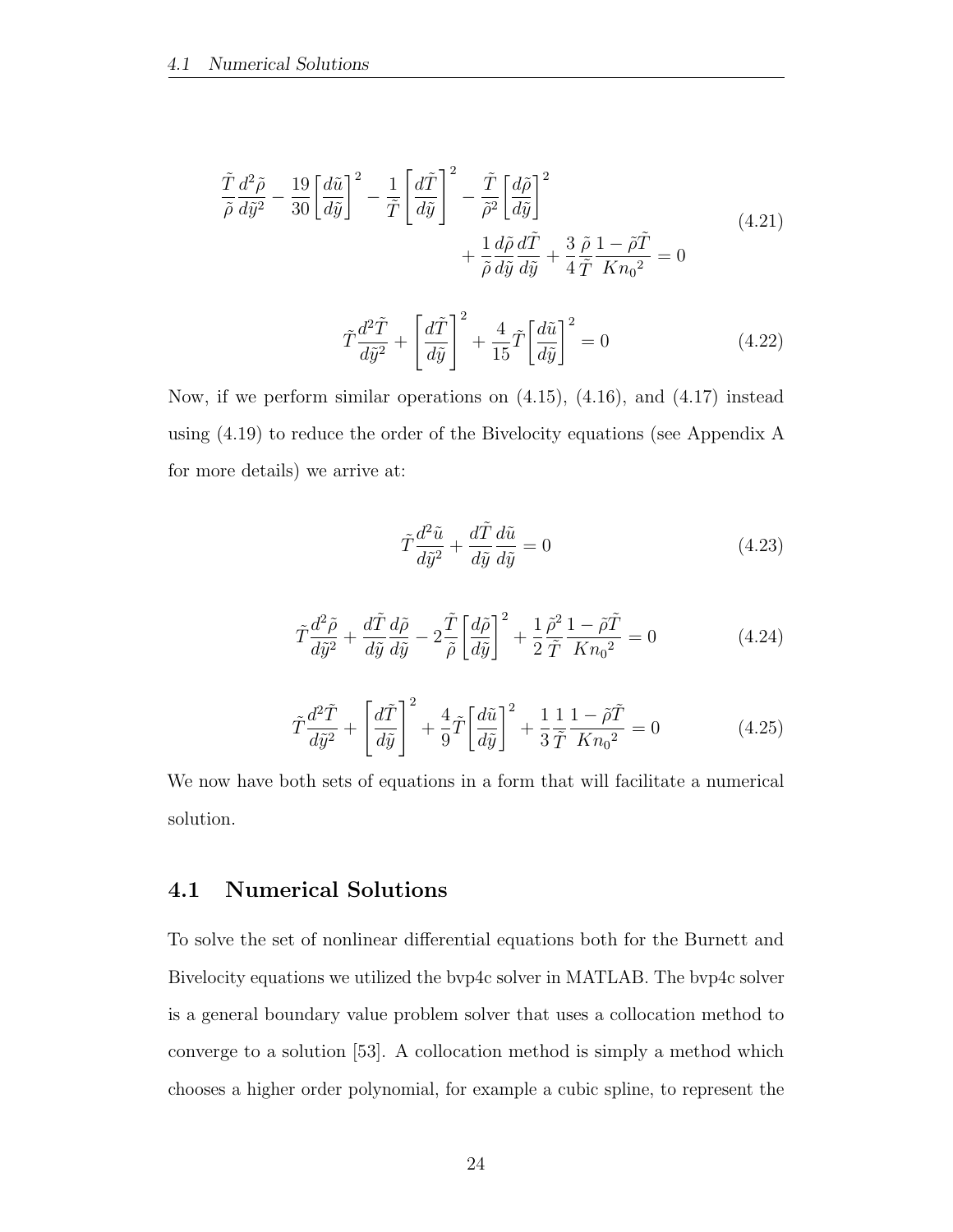differential equations, which matches both the boundary conditions (collocates) and the midpoint within the problem domain. The solver then chooses the solution through iteration that best matches this polynomial, i.e. has the smallest residuals. The bvp4c method can be described as a fourth order solver that solves linearized equations with an adaptive mesh. As with any boundary value problem the initial guess structure is very important and can affect the solution greatly. In order to facilitate consistent and accurate results we use the Knudsen number equal to zero case as our guess to the more general case for Knudsen numbers on of the order of unity.

#### 4.1.1 Solver Accuracy

When using a numerical method to solve a set of equations the accuracy of the chosen method must be considered. For this study I ensured the accuracy of the solution in two ways, the values of the solution residuals were kept below 10<sup>−</sup><sup>5</sup> ; and the solutions mesh independence was analyzed. The residuals, i.e. the difference between the numerical solution and the exact ODEs, is an option that can be set in bvp4c solver. The equations being solved were approximately parabolic in behavior and low residuals were always attained in the analysis. For a solution to exhibit mesh independence there must be minimal and ideally no change in the solution when a different resolution (domain divisions) is chosen. The solutions to the Burnett  $(4.20)$ ,  $(4.21)$  and  $(4.22)$  and Bivelocity  $(4.23)$ ,  $(4.24)$  and  $(4.25)$  equations resulting from applying the byp4c method were determined to be independent of the mesh. The governing equations were first solved with 50 divisions and subsequently solved with finer meshs (100, 200, etc) until 1600 mesh points were used. During each trial there was no significant difference between the results, therefore the solutions were found to be mesh independent. Based on these criteria the numerical method was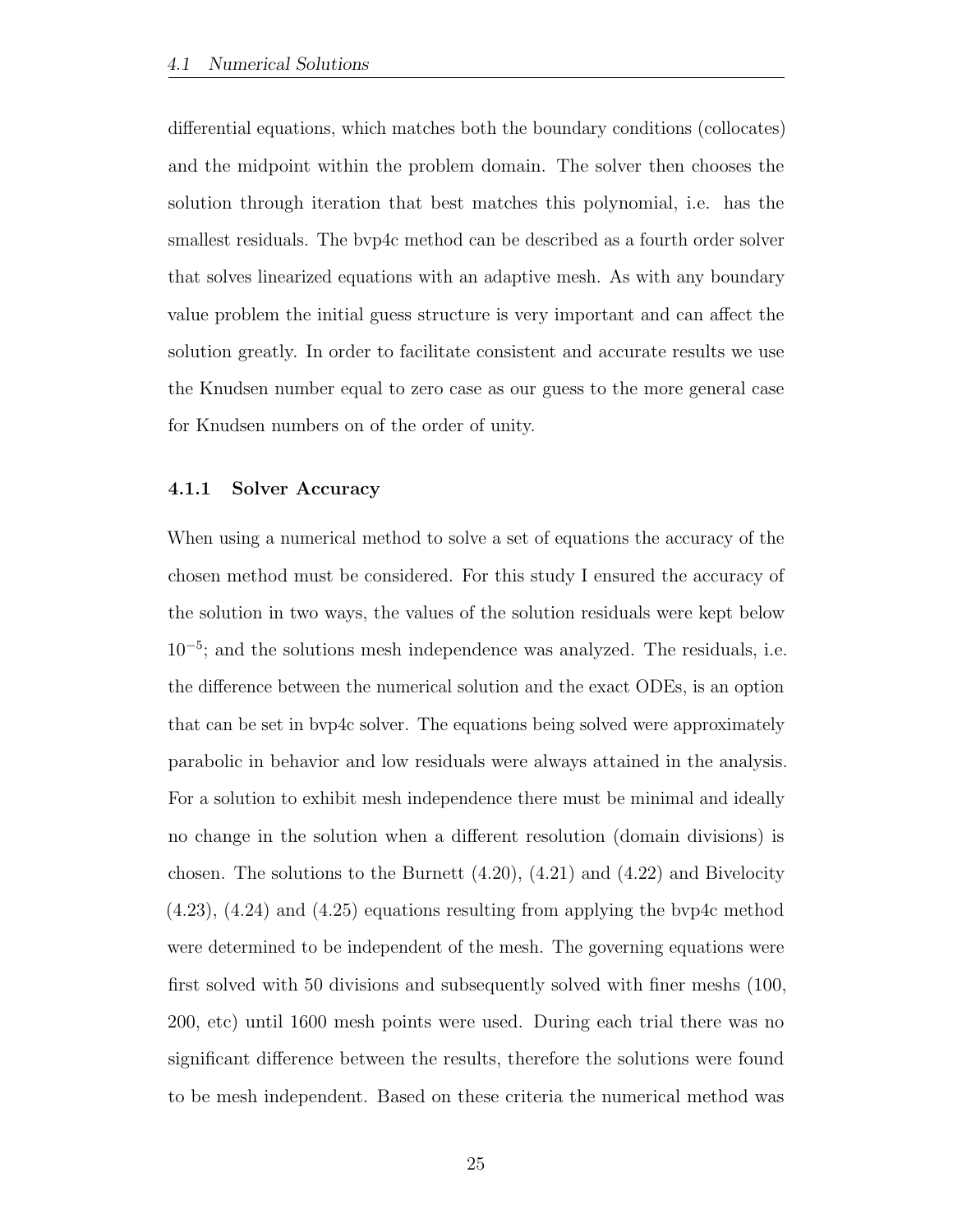determined to be accurate for this set of equations.

### 4.1.2 Initial Guess for Solver  $Kn_0 \to 0$

We will take the Knudsen number equal to zero in order to form our initial guess and the resulting equations are listed below:

$$
\frac{d}{d\tilde{y}}\left[\tilde{\mu}\frac{d\tilde{u}}{d\tilde{y}}\right] = 0\tag{4.26}
$$

$$
\frac{d\tilde{p}}{d\tilde{y}} = 0\tag{4.27}
$$

$$
\frac{d}{d\tilde{y}} \left[ -\tilde{k} \frac{5}{2} \frac{d\tilde{T}}{d\tilde{y}} - \tilde{\mu}\tilde{u} \frac{d\tilde{u}}{d\tilde{y}} \right] = 0 \tag{4.28}
$$

which are identical to the Navier-Stokes-Fourier equations. Both the Burnett and Bivelocity equations reduce to this form in the  $Kn_0 \to 0$  case. While our velocity profile will not be strictly linear in the full model, since the fluid properties depend upon the temperature, we will assume that for the initial profile the velocity is, to a good approximation, linear and given by the profile below:

$$
u = V \frac{y}{H} \tag{4.29}
$$

With the non-dimensional form being

$$
\tilde{u} = \gamma^{1/2} M a \tilde{y} \tag{4.30}
$$

Substituting (4.30) into (4.28) and integrating once we arrive at

$$
\frac{d\tilde{T}}{d\tilde{y}} = -\frac{2}{5}\gamma \frac{\tilde{\mu}}{\tilde{k}} Ma^2 \tilde{y} + \tilde{C}_1
$$
\n(4.31)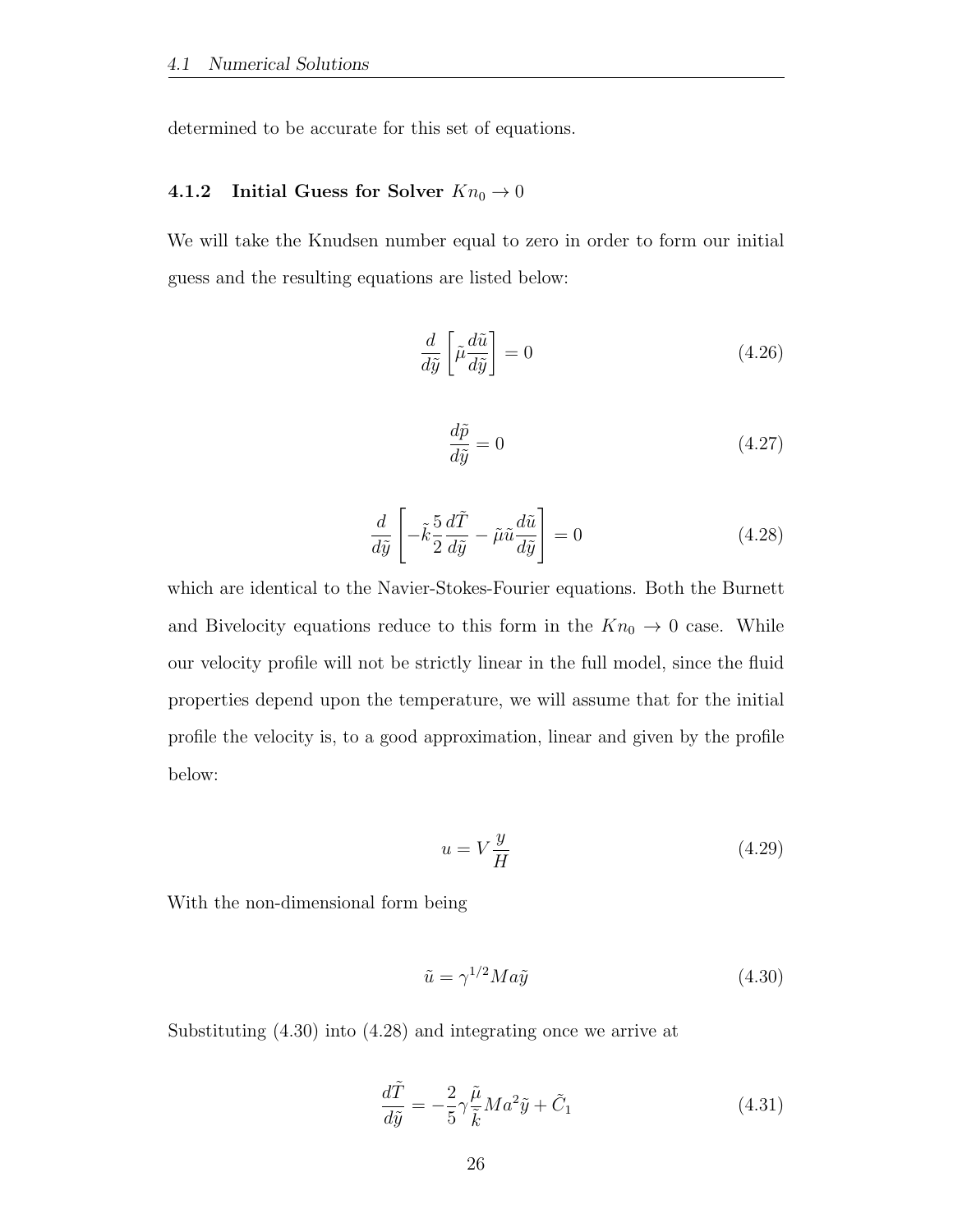Now recognizing that

$$
\Pr = \frac{\tilde{\mu}}{\tilde{k}} = \frac{2}{3} \tag{4.32}
$$

And integrating once more

$$
\tilde{T} = -\frac{4}{30}\gamma Ma^2 \tilde{y}^2 + \tilde{C}_1 \tilde{y} + \tilde{C}_2
$$
\n(4.33)

Now we can apply the equal temperature boundary conditions for the upper and lower plates, along with substituting  $\gamma = 5/3$  for a monatomic gas, which results in:

$$
\tilde{T} = 1 + \frac{2}{9} Ma^2 \tilde{y} (1 - \tilde{y})
$$
\n(4.34)

and is readily seen to be equal to the classic Brinkman solution for simple viscous shear with equal temperature boundaries. This will now be our initial profile for numerically solving the full  $O(1)$  Knudsen number Bivelocity equations.

#### 4.1.3 General Knudsen Number Case

We now have everything we need in order to numerically solve the full set of momentum and energy equations. Using the bvp4c solver method, we were able to obtain stable numerical solutions for a variety of Mach numbers and Knudsen numbers. We have chosen to plot the case when  $Ma = 3$ ; other Mach numbers showed the same behaviour in the profiles just with a more or less pronounced result depending on the magnitude of the Mach number. We began with numerically solving the Burnett equations  $(4.20)$ ,  $(4.21)$ , and  $(4.22)$  to allow for direct comparisons of our results with those of Lockerby [49] and to also ensure that our solution method is producing accurate results. Below in Figures 2 & 3 we have plotted the dimensionless density, temperature, and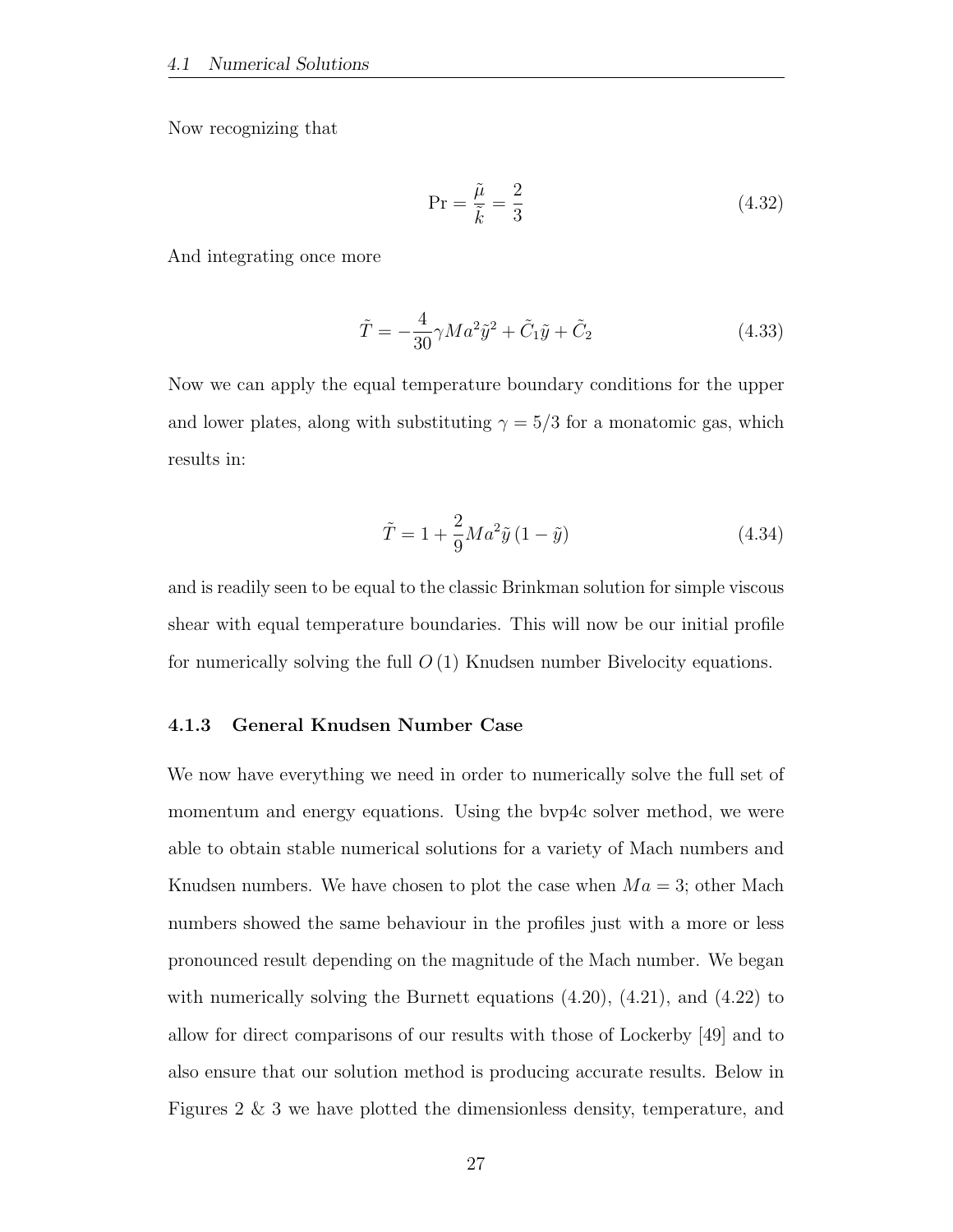velocity profiles for the Burnett equations.



Figure 2: Burnett Density distributions across the micro-channel for  $Ma = 3$ ,  $Kn_0 = 0.01, 0.16, 0.39, 0.78$ 



Figure 3: Burnett Velocity and temperature distributions across the micro-channel for  $Ma=3,\,Kn_0=0.01,0.16,0.39,0.78$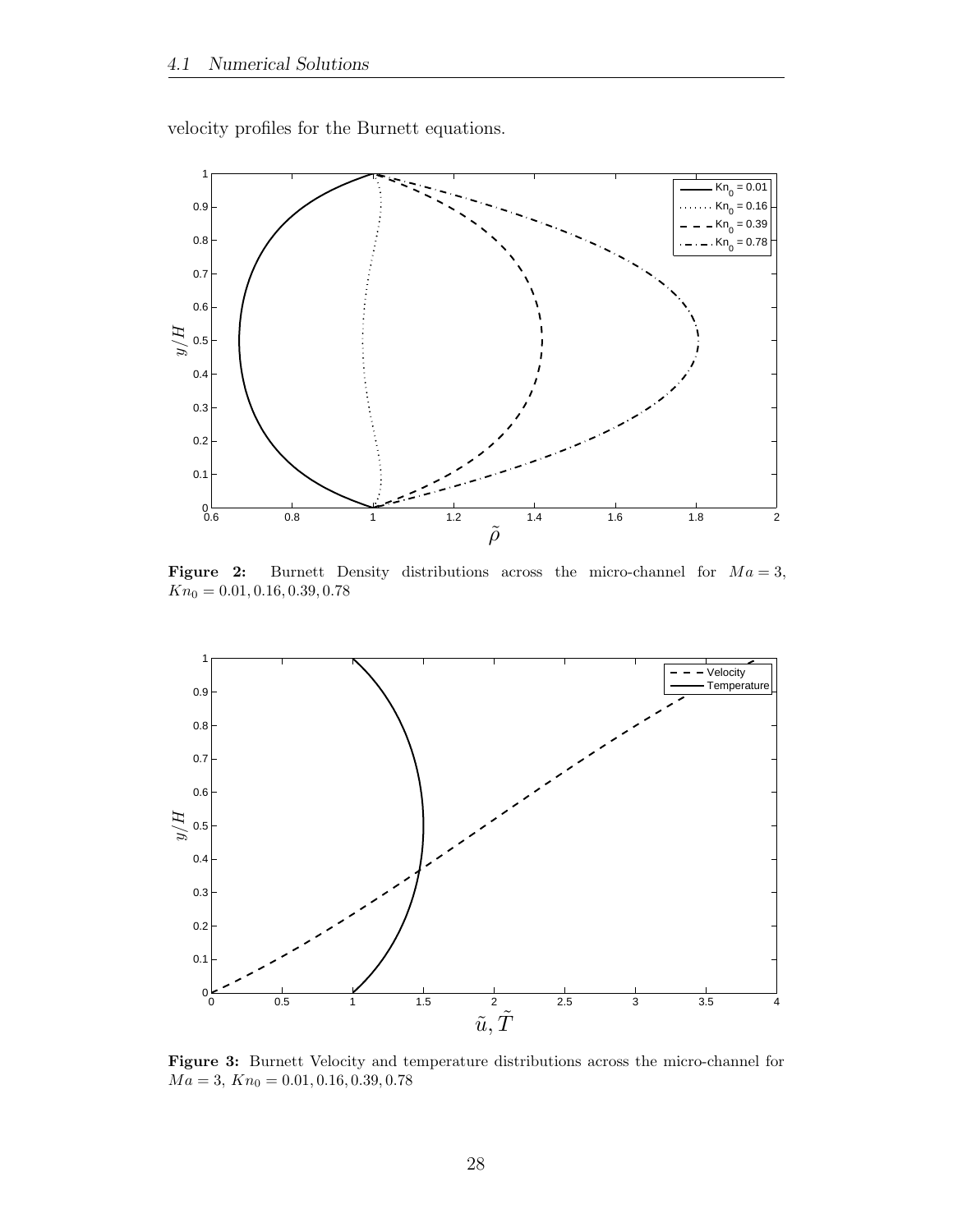Comparing the above figure with that presented in Lockerby [49], the plot matches identically when the data in Figure 2 is multiplied by 5/3 to account for the difference in non-dimensional density definitions. Next, comparing the calculated temperature and velocity profiles in Figure 3 we see that again, when the temperature is multiplied by  $3/2$  to account for the different definitions, the data matches that of Lockerby exactly. Since there is no dependence on the Knudsen number for either the temperature or velocity only one case is plotted.

Owing to both sets of profiles matching those given by [49], we are confident in our solution method and were able to numerically solve the Bivelocity equations (4.23), (4.24), and (4.25). Below we have presented the dimensionless density (Figure 4), along with the temperature and velocity profiles predicted by Bivelocity hydrodynamics (Figure 5). In Figure 5, while the velocity profile will vary based on the Knudsen number, we did not plot more than a single case since there was a negligible variation between the different values of Knudsen number.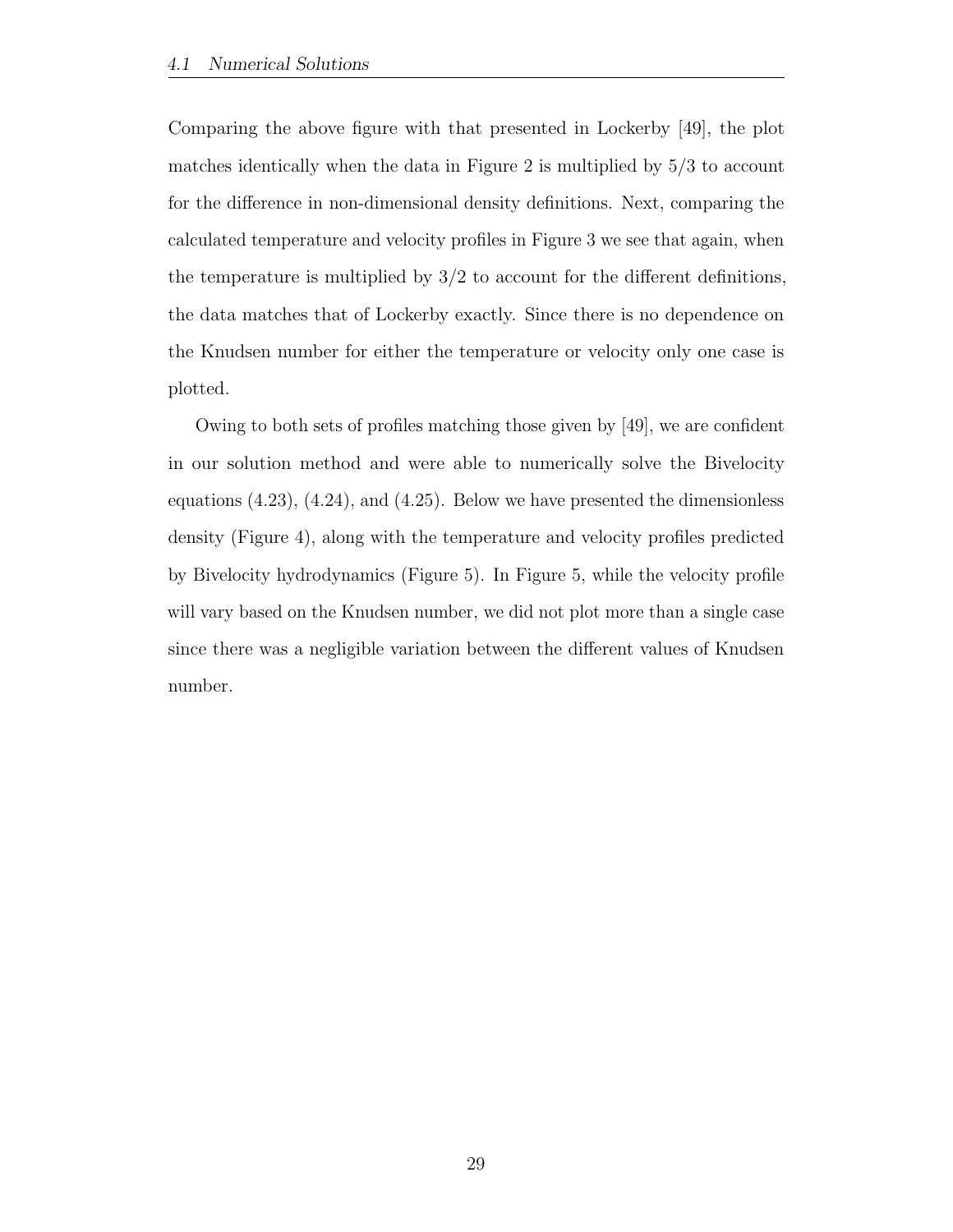

Figure 4: Bivelocity Density distributions across the micro-channel for  $Ma = 3$ ,  $Kn_0 = 0.01, 0.16, 0.39, 0.78$ 



Figure 5: Bivelocity Velocity and temperature distributions across the micro-channel for  $Ma = 3, Kn_0 = 0.01, 0.16, 0.39, 0.78$ 

When the results are compared with the traditional Burnett equations [49, 50] a few fundamental differences arise. First, as we mentioned earlier, the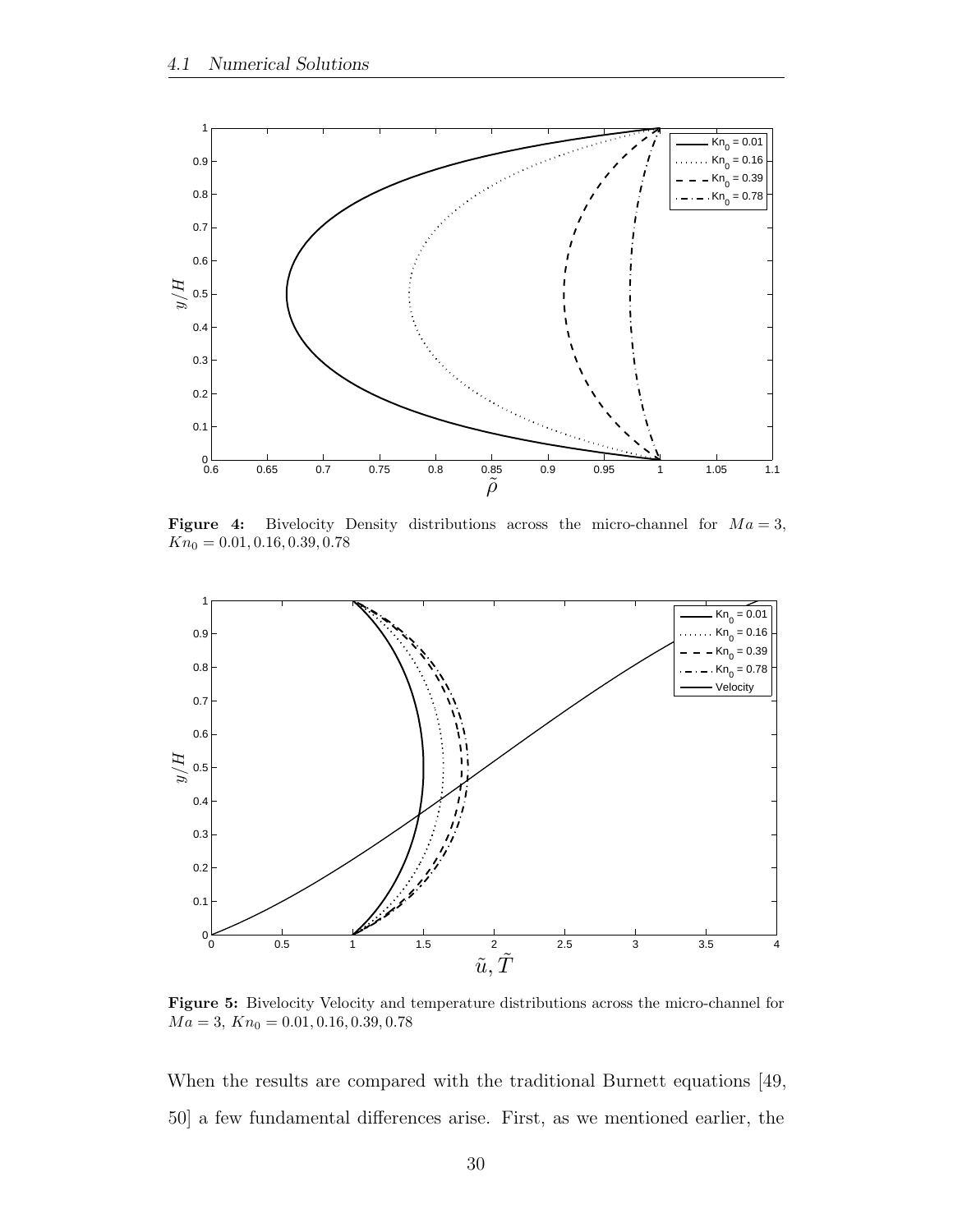temperature across the channel is now dependent on the value of the Knudsen number and increases as the Knudsen number increases. Secondly, while the density does increase as the Knudsen number increases in a similar manner to the Burnett solutions, there is no longer a transition period, approximately  $Kn_0 \approx 0.13 - 0.23$ , where the density gradient changes sign several times as was seen in the Burnett equations (see Figures 2 & 6).



**Figure 6:** Transition period for density with Burnett equations  $Ma = 3$ ,  $Kn_0 = 0.01, 0.16, 0.39, 0.78$ 

This behaviour is not observed in the Bivelocity equations and the density approaches a maximum value equal to the boundary value as the Knudsen number increases (See Figure 4). To further illustrate this difference we examined the mass flow rate, using the following relation plotted at various Knudsen numbers.

$$
\tilde{m}_{dot} = \int_{\tilde{y}=0}^{\tilde{y}=1} \tilde{u} \left( \tilde{y} \right) \tilde{\rho} \left( \tilde{y} \right) d\tilde{y} \tag{4.35}
$$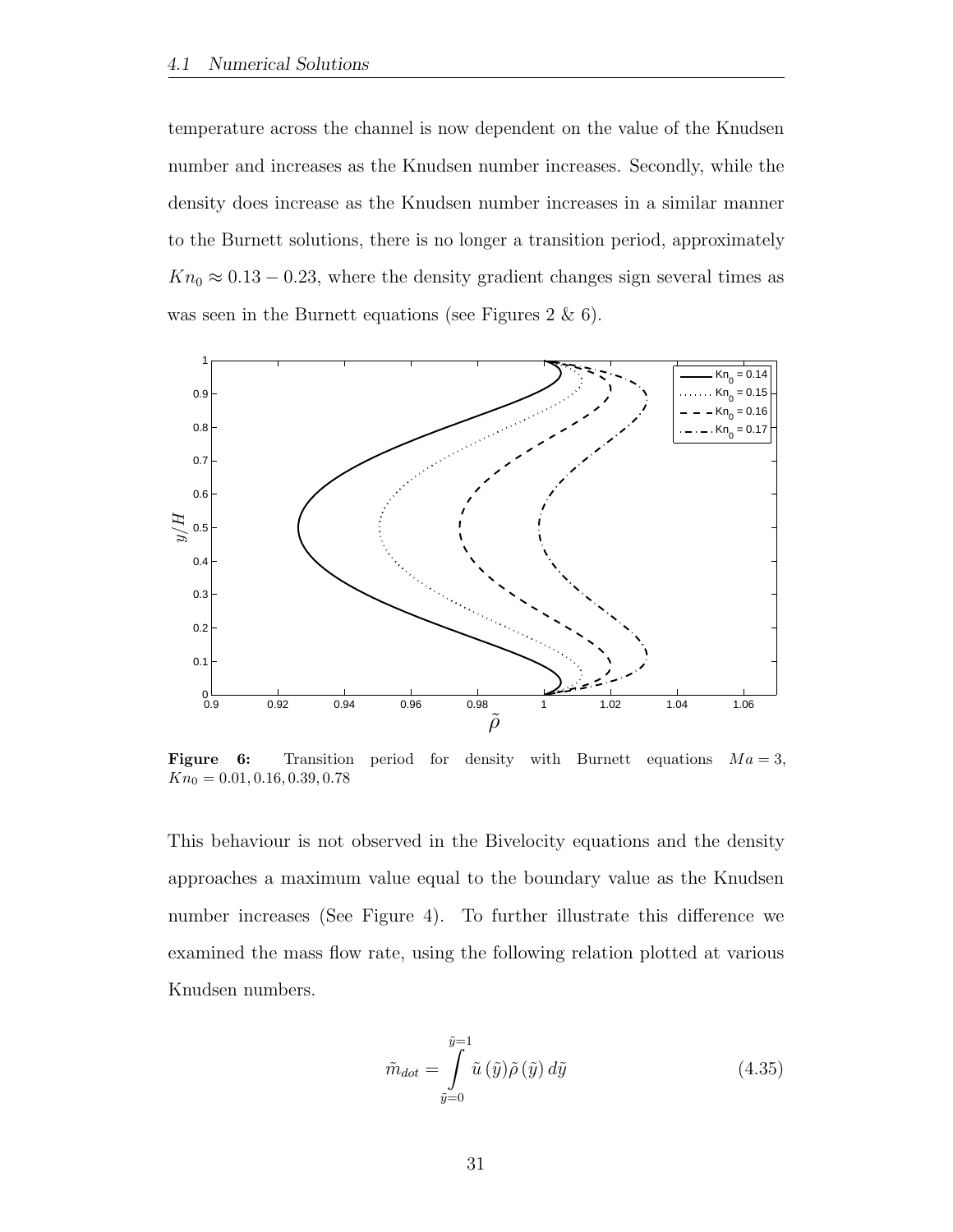where  $\tilde{m}_{dot}$  is the dimensionless mass flow rate per unit depth D and is defined as

$$
\tilde{m}_{dot} = \frac{m_{dot}}{D} \frac{1}{\rho_0 \sqrt{RT_0} H} = \frac{Kn_0}{\mu_0} \frac{m_{dot}}{D}
$$
\n(4.36)

The total mass flow rate for the Burnett case is seen to be significantly higher than that predicted with the Bivelocity equations and at  $Kn_0 = 1$  the ratio is approximately

$$
\frac{(\tilde{m}_{dot})_{Burnett}}{(\tilde{m}_{dot})_{Bivelocity}} \approx 1.63
$$

and can be seen in Figure 7 below.



Figure 7: Dimensionless mass flow rate across the micro-channel at  $Ma = 3$ ,  $Kn_0 = 0.01 \to 1.0$ 

Another important physical prediction of the Bivelocity equations that differs from that of the Burnett equations is the non-zero value of the diffuse volume flux, i.e. the non-zero velocity perpendicular to the mass velocity (See Figure 8 below).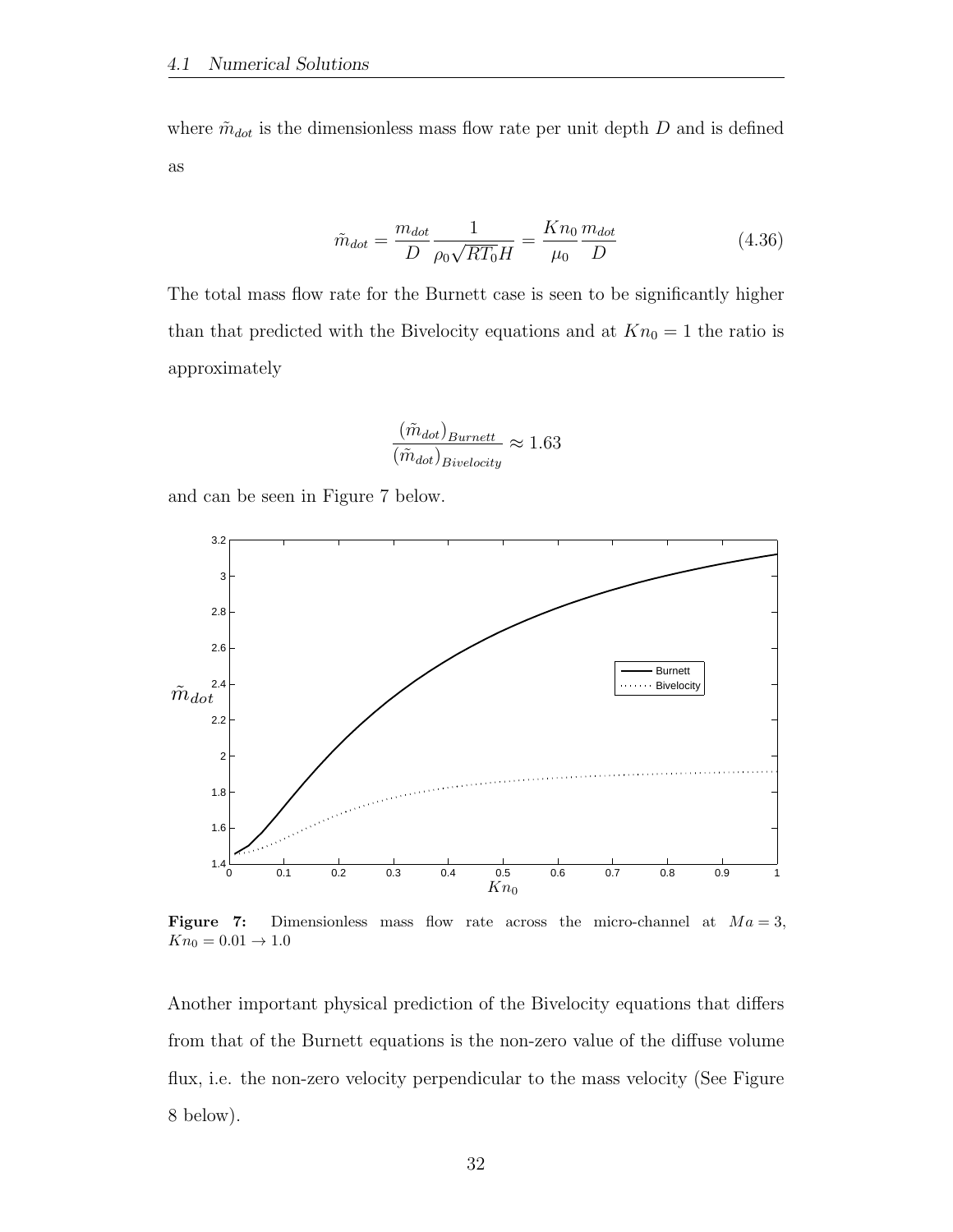

Figure 8: Bivelocity Dimensionless volume flux across the micro-channel at  $Ma = 3$ ,  $Kn_0 = 0.01, 0.16, 0.39, 0.78$ 

This result can be interpreted in exactly the same manner as the phenomenon of thermophoresis [22,25]. A buoyantly neutral non-brownian particle when introduced into the channel would move towards either the bottom or top of the channel. If the particle is introduced at exactly the center of the channel it will remain there, however if the particle is introduced above the centerline  $(\tilde{y} > 0.5)$  it will move towards the top plate and *vice versa*, for example by examining Figure 8 one can see that all values for  $\tilde{j}_v$  above the centerline are positive and will push the particle towards the moving plate.

The pressure distribution in the channel predicted by both the Burnett and Bivelocity equations differs from the constant pressure solution of the Navier-Stokes-Fourier equations. In both theories a cross channel pressure increase is predicted; this can be seen in Figures 9 & 10 below. When we consider the definition of the dimensionless pressure  $(\tilde{p} = \tilde{\rho}\tilde{T})$  this result is not surprising in that both theories predict a cross-channel density increase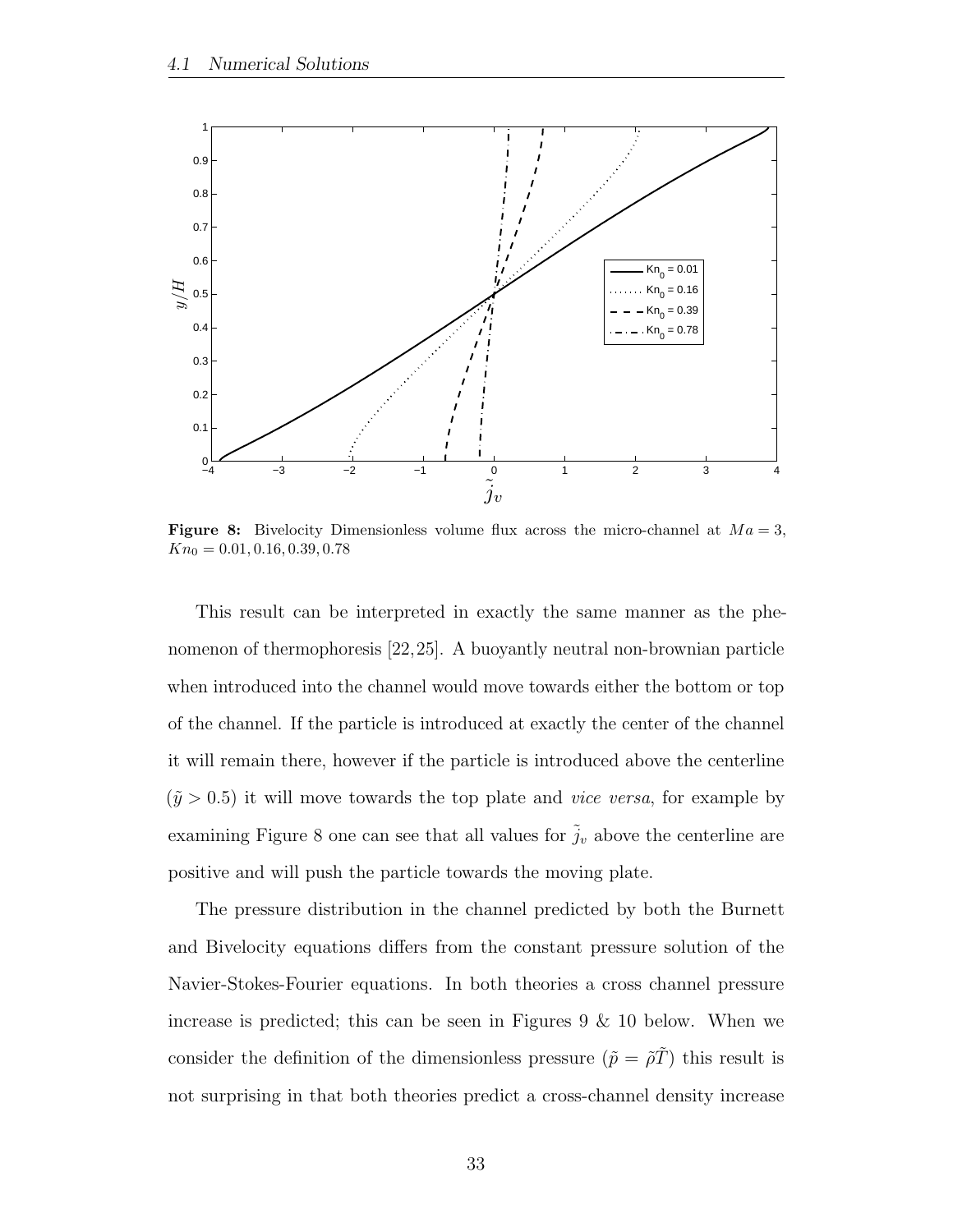along with either the temperature remaining constant (Burnett) or increasing (Bivelocity). This non-constant pressure will also affect a particle being introduced into the channel. The pressure gradient would assist the thermophoretic motion and drive the particle away from the centerline towards either bounding wall. We can see from Figures  $9 \& 10$  that the cross-channel pressure increases predicted by Bivelocity theory are nearly half that of the Burnett predictions.



**Figure 9:** Burnett Dimensionless pressure distribution across the micro-channel at  $Ma = 3$ ,  $Kn_0 = 0.01, 0.16, 0.39, 0.78$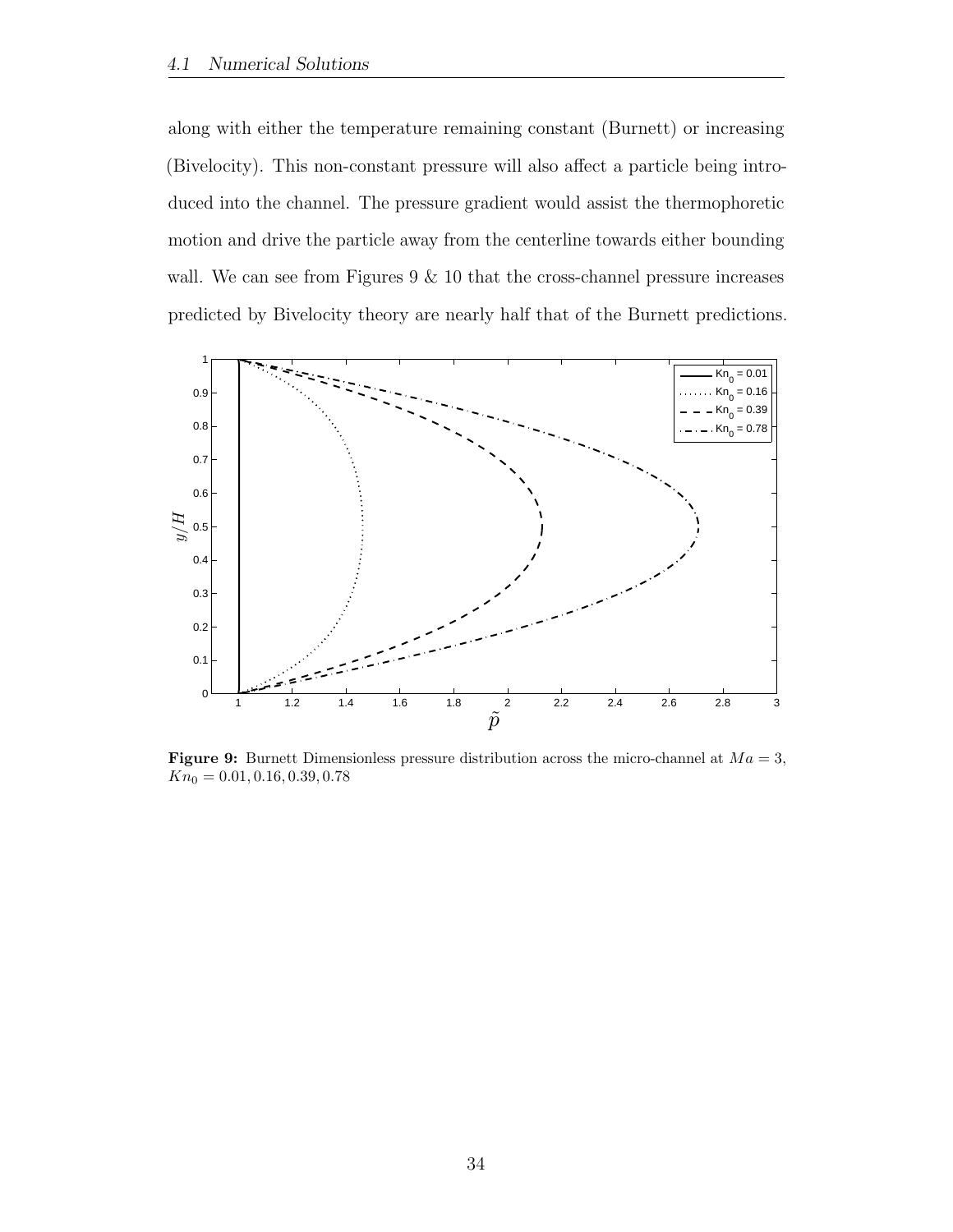

Figure 10: Bivelocity Dimensionless pressure distribution across the micro-channel at  $Ma = 3, Kn_0 = 0.01, 0.16, 0.39, 0.78$ 

## 5 Discussion

### 5.1 Experimental Validation

This thesis has presented the predictions of two competing theories, Burnett and Bivelocity, to describe the behavior of a rarefied gas undergoing simple shearing. While the complete profiles for the temperature, density, and pressure have been presented; a conclusion with regards to which theory is valid cannot be made without conclusive experimental data. Currently, experimental data for this flow geometry for rarefied gases is lacking and new experiments will need to be performed in order to settle the debate.

When an experiment is inevitably performed, it will become necessary to determine the quantities of importance. For example, while directly measuring the cross channel distributions of  $\tilde{T}$ ,  $\tilde{\rho}$ , or  $\tilde{p}$  would allow one to determine the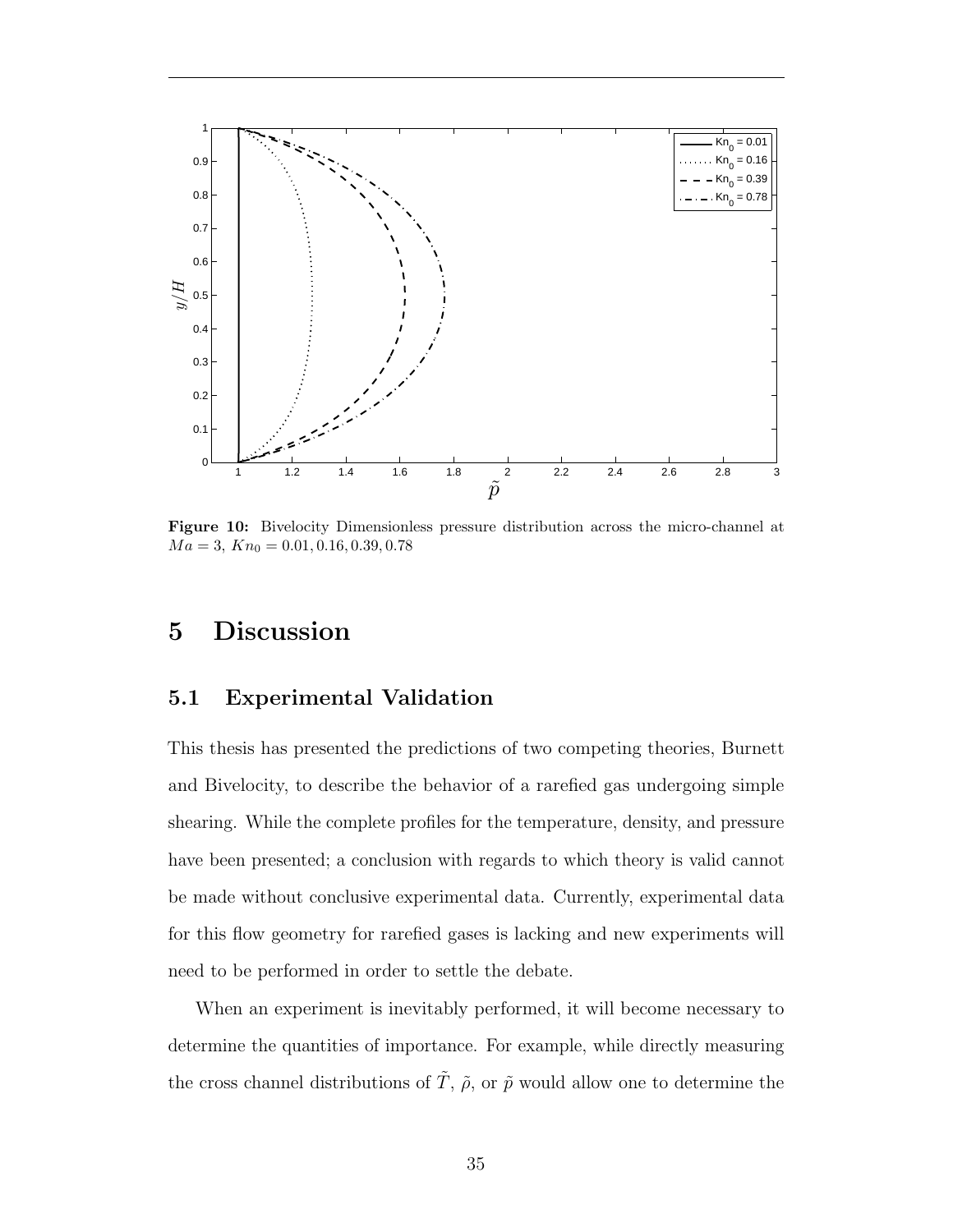accuracy of the proposed theories, the scale of this experiment would make this difficult to achieve. However, measuring the mass flow rate (4.35) would be a more straightforward method and has been successfully performed for other micro channel flow geometries. For example, in [23] Dadzie demonstrated the accuracy of Bivelocity theory, subject to the no-slip velocity on the volume velocity  $v_v$ , by comparing mass flow rate data for a micro channel pressure driven flow to the analytical predictions of Bivelocity hydrodynamics. Another benefit of comparing the mass flow rates is the degree in which the Burnett and Bivelocity solutions differ. As is seen in Figure 7, when the Knudsen number is on the order of unity, the mass flow rate of the Burnett equations is nearly double that of the Bivelocity equations and should be the focus of an experimental study.

### 5.2 Heat Transfer

The temperature distributions predicted by the Burnett (Figure 3) and Bivelocity (Figure 5) equations indicate their respective heat transfers will be fundamentally different. On the one hand, the Burnett equations state that the heat transfer is unaffected by the extent of gas rarefaction, while the Bivelocity equations show the converse. According to Bivelocity theory the flux of internal energy, which will be referred to as the heat flux, is given by (2.30) and (2.31). Combining these two equations, along with using the ideal gas equation, the heat flux  $\mathbf{j}_u$  can be given in terms of the temperature gradient only:

$$
\mathbf{j}_u = -k'\nabla T\tag{5.1}
$$

where  $k' = k/\gamma$ . This relationship (5.1), along with the results presented in Figure 5, show that the heat flux or internal energy flux will increase as the gas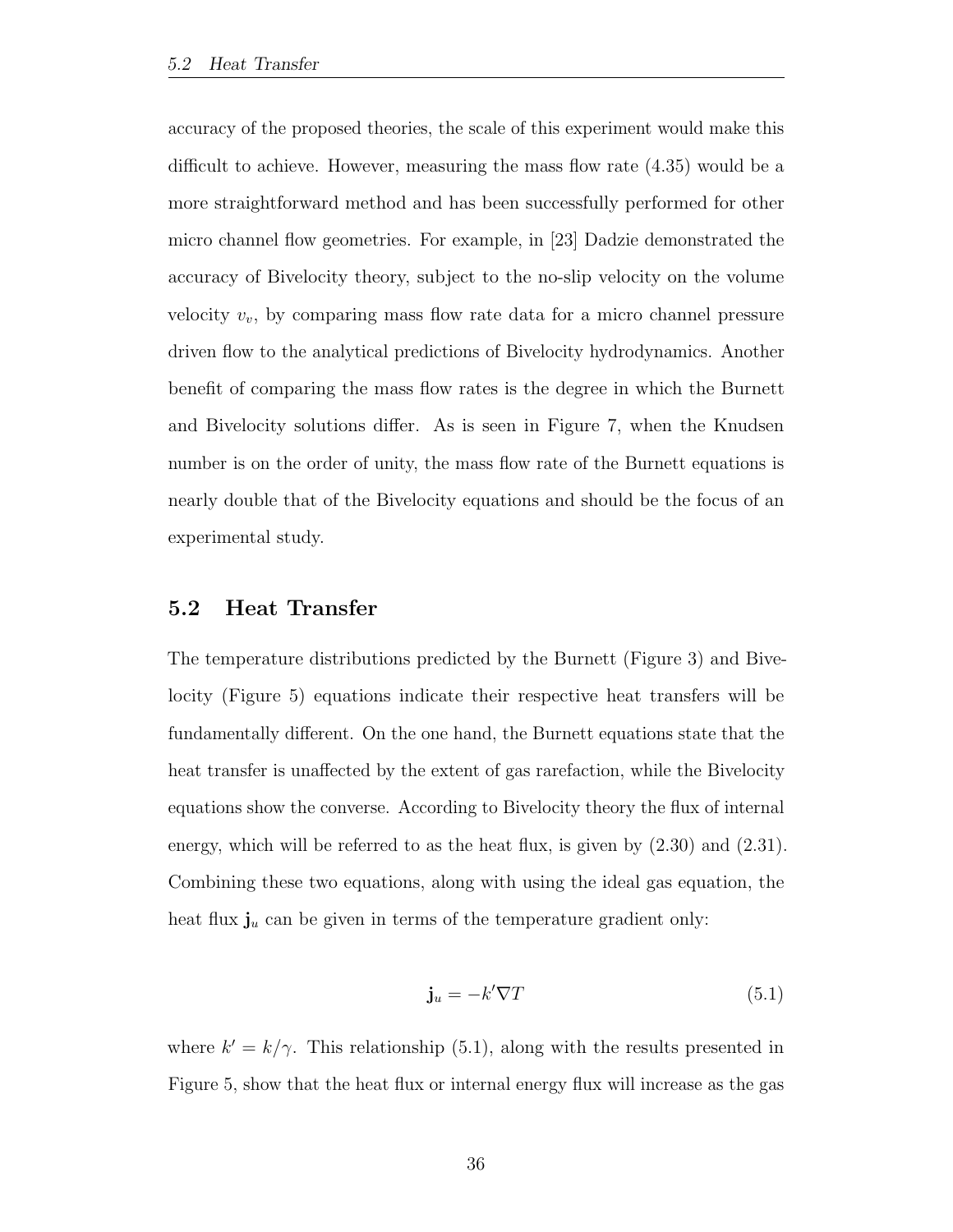becomes increasingly rarefied. However, note that the heat flux will initially be less than the predicted value when using Fourier's law, i.e.  $-k\nabla T$ , owing to  $1/\gamma$ equaling 3/5. This finding will also require experimental investigation and could be a good candidate to determine the accuracy of Bivelocity hydrodynamics for this geometry.

### 6 Conclusions

Bivelocity hydrodynamics, along with the newly introduced no-slip on the volume velocity, has been recently successful in describing experimental phenomena previously explained only through the use of ad-hoc boundary conditions, i.e. those requiring fitting parameters [22, 23]. In this analysis we have presented a full set of mechanically and thermodynamically consistent equations for steady micro-channel Couette flow. The results of which differ significantly from those given by the traditional Burnett equations. It has been shown that the magnitude of the Knudsen number not only affects the density distribution, but the temperature as well, which will also affect the internal energy flux. This thesis has shown that in this geometry a slip-velocity boundary condition is inappropriate and should be replaced with a no-slip on the volume velocity, which also corresponds to a no-slip mass velocity. Therefore in order to determine which of the competing models accurately describes this geometry, experimental data will be needed to make the more informed decision. It is concluded that an investigation of the mass flow rate in this micro-channel would be the best means to determine the accuracy of this theory's predictions.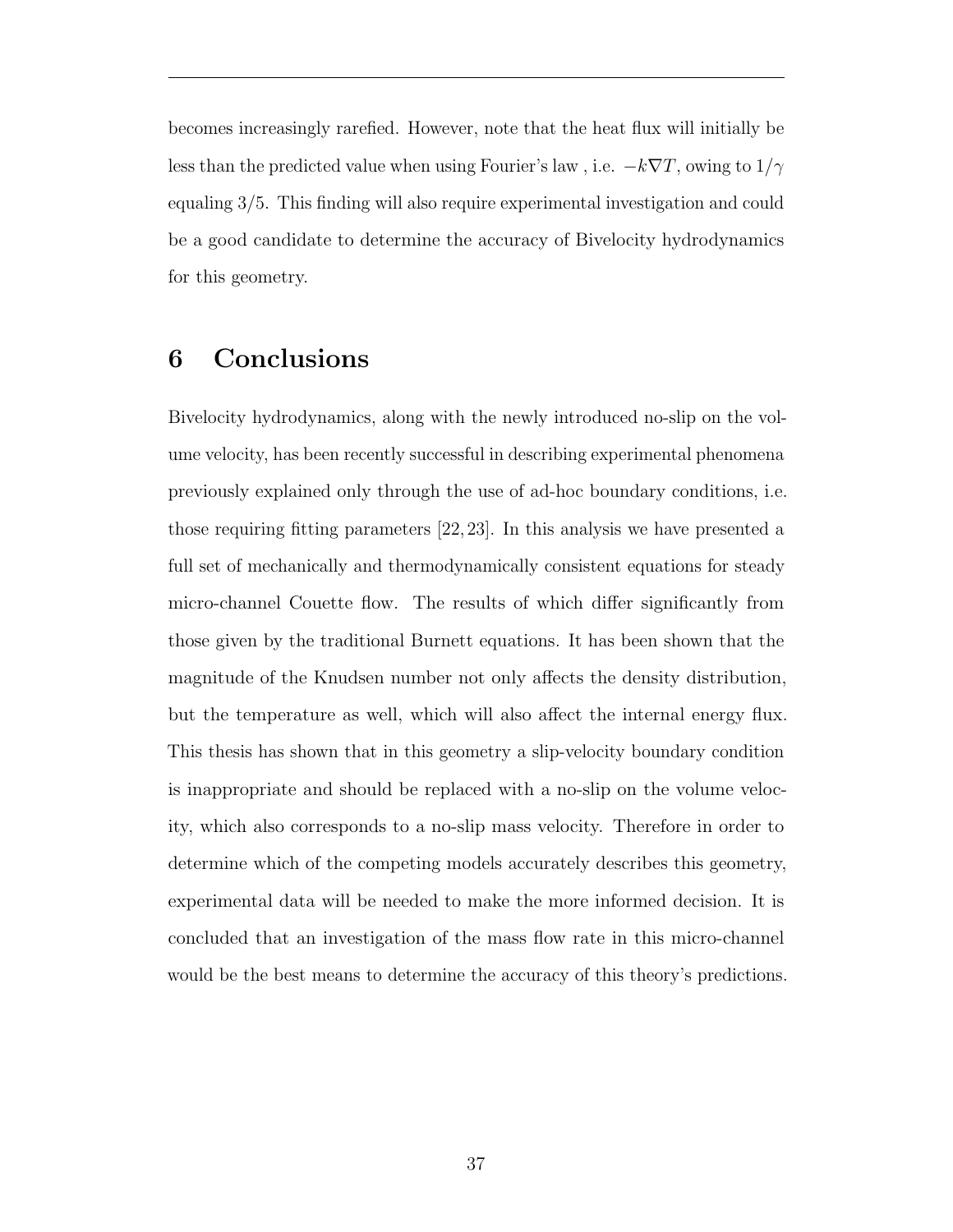# Appendix A Reducing the order of the Bivelocity Equations

In this section we would like to give a more detailed, step-by-step, description of reducing the order (4.15), (4.16), and (4.17) to (4.23), (4.24), and (4.25) using (4.19) because it is not immediately transparent. Starting with the following

$$
\frac{d}{d\tilde{y}} \left[ \tilde{T} \frac{d\tilde{u}}{d\tilde{y}} \right] = 0 \tag{A.1}
$$

$$
\tilde{p} - \frac{4}{3} K n_0^2 \tilde{T} \frac{d\tilde{j}_v}{d\tilde{y}} = 1
$$
\n(A.2)

$$
\frac{d}{d\tilde{y}} \left[ \frac{15}{4} \tilde{T} \frac{d\tilde{T}}{d\tilde{y}} + \tilde{T} \tilde{u} \frac{d\tilde{u}}{d\tilde{y}} - \frac{3}{2} \frac{\tilde{T}}{\tilde{\rho}} \frac{d\tilde{p}}{d\tilde{y}} + \frac{4}{3} K n_0^2 \tilde{T} \tilde{j}_v \frac{d\tilde{j}_v}{d\tilde{y}} \right] = 0 \tag{A.3}
$$

$$
\tilde{j}_v = \frac{3}{2} \frac{\tilde{T}}{\tilde{\rho}^2} \frac{d\tilde{\rho}}{d\tilde{y}} \tag{A.4}
$$

First, expanding the third term in (5.3) in terms of density and temperature we get

$$
-\frac{3\,\tilde{T}}{2\,\tilde{\rho}}\frac{d\tilde{p}}{d\tilde{y}} = -\frac{3\,\tilde{T}^2}{2\,\tilde{\rho}}\frac{d\tilde{\rho}}{d\tilde{y}} - \frac{3}{2}\tilde{T}\frac{d\tilde{T}}{d\tilde{y}}
$$
(A.5)

Next, we rearrange  $(A.2)$  in order to match the last term in  $(A.3)$  as follows

$$
\left[\tilde{\rho}\tilde{T} - 1\right]\tilde{j}_v = \frac{4}{3}Kn_0^2\tilde{T}\tilde{j}_v\frac{d\tilde{j}_v}{d\tilde{y}}\tag{A.6}
$$

Now, we recognize that the first term on the RHS of (A.5) can be rewritten in terms of the diffuse volume flux as follows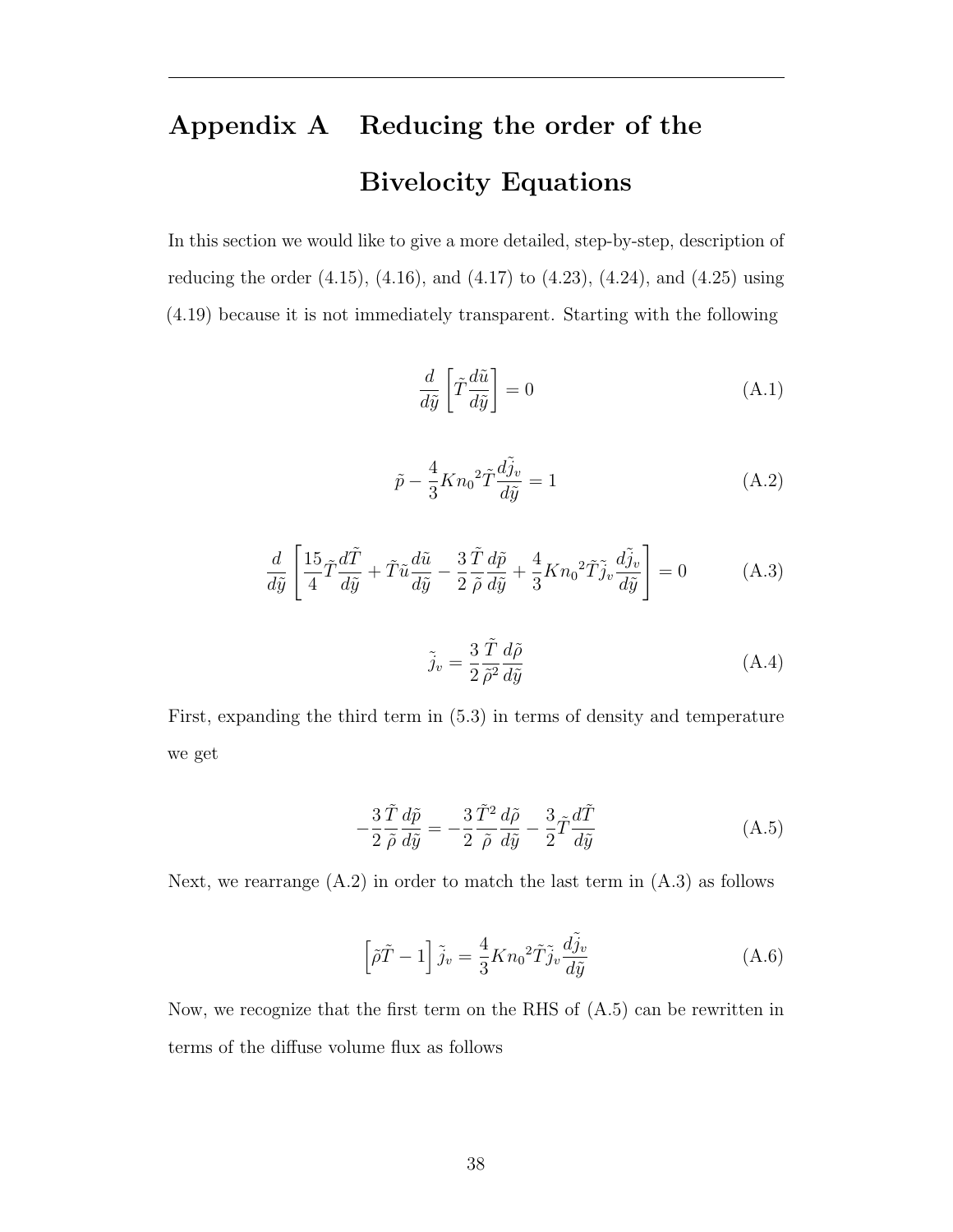$$
-\frac{3}{2}\frac{\tilde{T}}{\tilde{\rho}}\frac{d\tilde{p}}{d\tilde{y}} = -\tilde{\rho}\tilde{T}\tilde{j}_v - \frac{3}{2}\tilde{T}\frac{d\tilde{T}}{d\tilde{y}}
$$
(A.7)

Substituting  $(A.6)$  and  $(A.7)$  into  $(A.3)$  with collecting like terms becomes

$$
\frac{d}{d\tilde{y}} \left[ \frac{9}{4} \tilde{T} \frac{d\tilde{T}}{d\tilde{y}} + \tilde{T} \tilde{u} \frac{d\tilde{u}}{d\tilde{y}} - \tilde{j}_v \right] = 0 \tag{A.8}
$$

Now, expanding  $(A.8)$  out where we have used  $(A.1)$  to simplify the derivative of the second term in (A.8)

$$
\frac{9}{4}\tilde{T}\frac{d^2\tilde{T}}{d\tilde{y}^2} + \frac{9}{4}\left[\frac{d\tilde{T}}{d\tilde{y}}\right]^2 + \tilde{T}\left[\frac{d\tilde{u}}{d\tilde{y}}\right]^2 - \frac{d\tilde{j}_v}{d\tilde{y}} = 0
$$
\n(A.9)

The last step for the energy equation is to substitute the value of  $d\tilde{j}_v/d\tilde{y}$  from (A.2)

$$
\tilde{T}\frac{d^2\tilde{T}}{d\tilde{y}^2} + \left[\frac{d\tilde{T}}{d\tilde{y}}\right]^2 + \frac{4}{9}\tilde{T}\left[\frac{d\tilde{u}}{d\tilde{y}}\right]^2 + \frac{1}{3}\frac{1-\tilde{\rho}\tilde{T}}{Kn_0^2\tilde{T}} = 0
$$
\n(A.10)

The expansion of (A.2) is more straightforward and is as follows starting with expanding  $d\tilde{j}_v/d\tilde{y}$  out

$$
\frac{d\tilde{j}_v}{d\tilde{y}} = \frac{3}{2} \frac{d}{d\tilde{y}} \left[ \frac{\tilde{T}}{\tilde{\rho}^2} \frac{d\tilde{\rho}}{d\tilde{y}} \right] = \frac{3}{2} \frac{\tilde{T}}{\tilde{\rho}^2} \frac{d^2\tilde{\rho}}{d\tilde{y}^2} + \frac{3}{2} \frac{1}{\tilde{\rho}^2} \frac{d\tilde{T}}{d\tilde{y}} \frac{d\tilde{\rho}}{d\tilde{y}} - 3 \frac{\tilde{T}}{\tilde{\rho}^3} \left[ \frac{d\tilde{\rho}}{d\tilde{y}} \right]^2 \tag{A.11}
$$

Now substituting this into (A.2) and rearranging we acquire our last equation

$$
\tilde{T}\frac{d^2\tilde{\rho}}{d\tilde{y}^2} + \frac{d\tilde{T}}{d\tilde{y}}\frac{d\tilde{\rho}}{d\tilde{y}} - 2\frac{\tilde{T}}{\tilde{\rho}}\left[\frac{d\tilde{\rho}}{d\tilde{y}}\right]^2 + \frac{1}{2}\frac{\tilde{\rho}^2}{\tilde{T}}\frac{1 - \tilde{\rho}\tilde{T}}{Kn_0^2} = 0
$$
\n(A.12)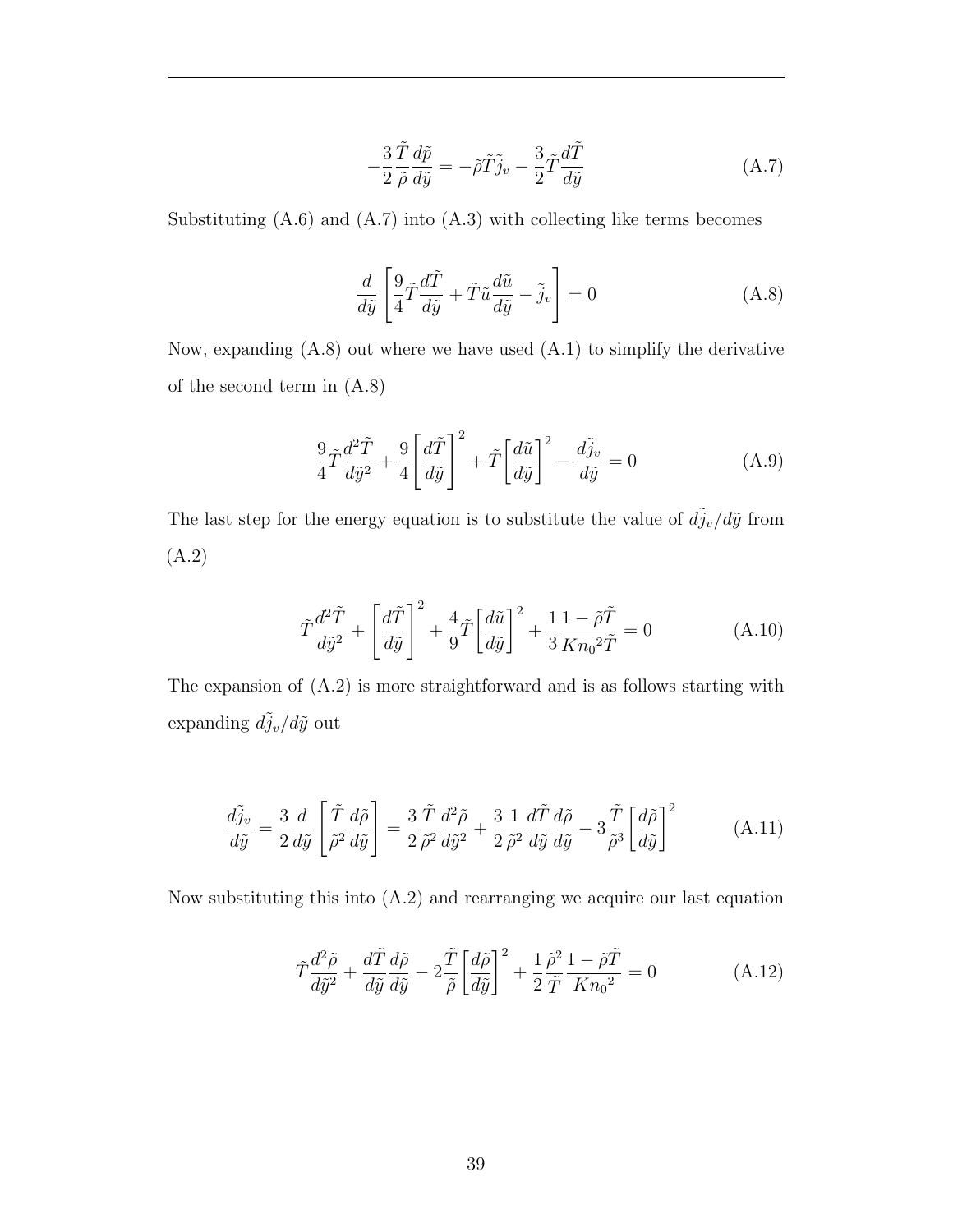# Appendix B Molecular Dynamics

Molecular dynamics (MD) is essentially a computer simulation which tracks all of the individual atoms along with their velocities and momentums in the volume of interest. While it is true that real systems are governed by the principles of quantum mechanics, it would be impractical to solve the full many-body problem [54]. MD simulations are therefore governed by the laws of classical mechanics, most notably Newton's second law  $\mathbf{F}_i = m_i \mathbf{a}_i$ . Each atom i in a system composed of  $N$  atoms carries with it information regarding its coordinates and momentum, which gives the "dynamical state" of a many-body system [55].

Now, any thermo or hydrodynamic state variable that depends on these quantities can be derived from local spatial or time averages. This technique, i.e. that utilizing Newton's second law, is considered the reversible or equilibrium equations of motion due to not allowing for either external heat or work sources. The molecular dynamic method, while tracking each particle, is still considered a statistical method since both spatial and temporal averages must be taken to extract any useful information from the simulations.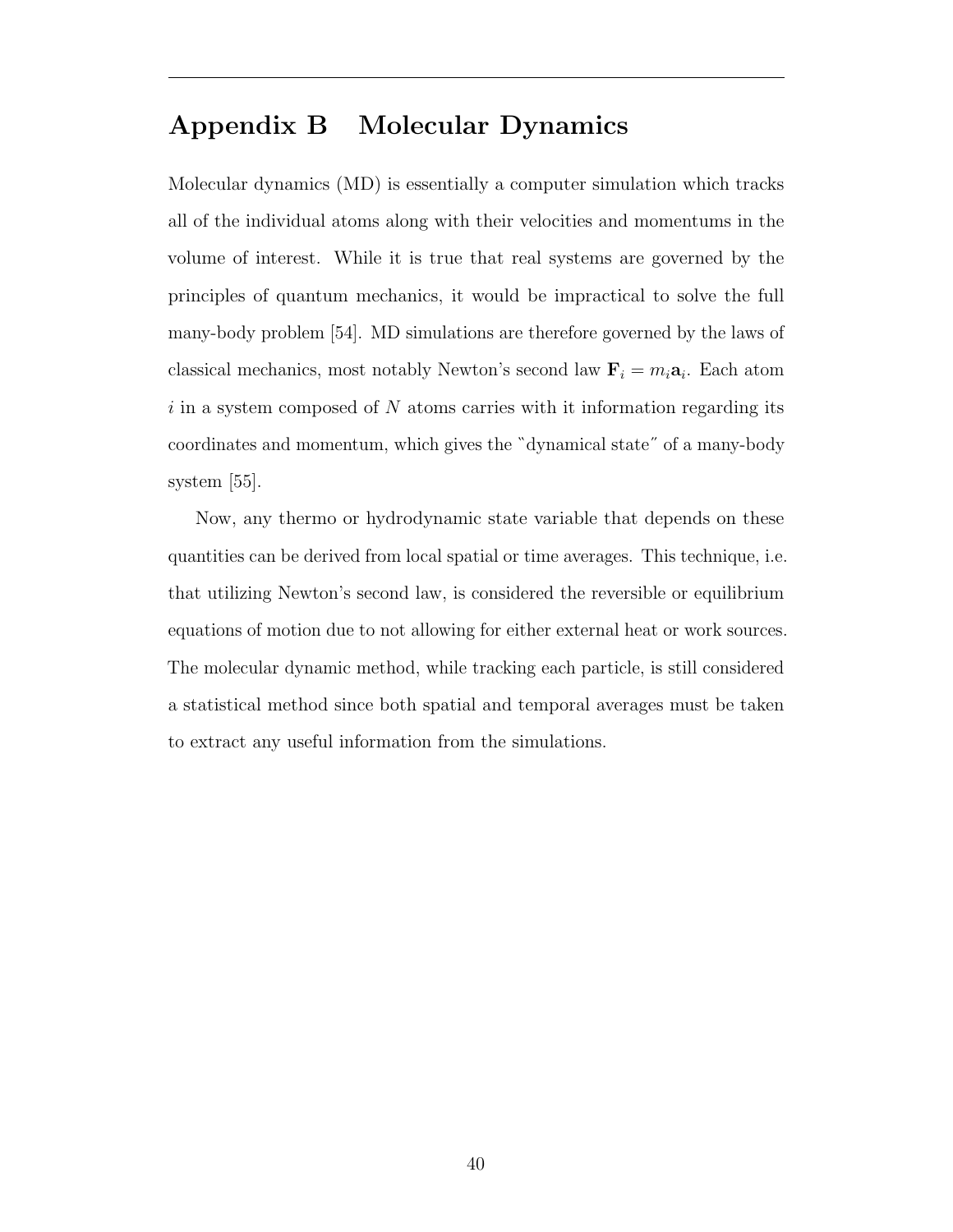# Appendix C Direct Simulation Monte Carlo (DSMC)

The DSMC method is an alternative computer simulation technique that tracks individual particles similar to the molecular dynamic method. The theoretical model behind the DSMC method is the Boltzmann equation. The main difference between the DSMC method and the MD method is that the DSMC takes a probabilistic approach to the intermolecular collisions [12, 13] while the MD method takes a deterministic approach [54]. Put another way, the DSMC method must always have a particle number less than the actual number of particles in the system to obtain a sufficient statistical average and the MD method will have a particle number equal to the true number of particles in the system. This illustrates the main benefit of using the DSMC, which is the reduced complexity of the simulation yielding faster run times.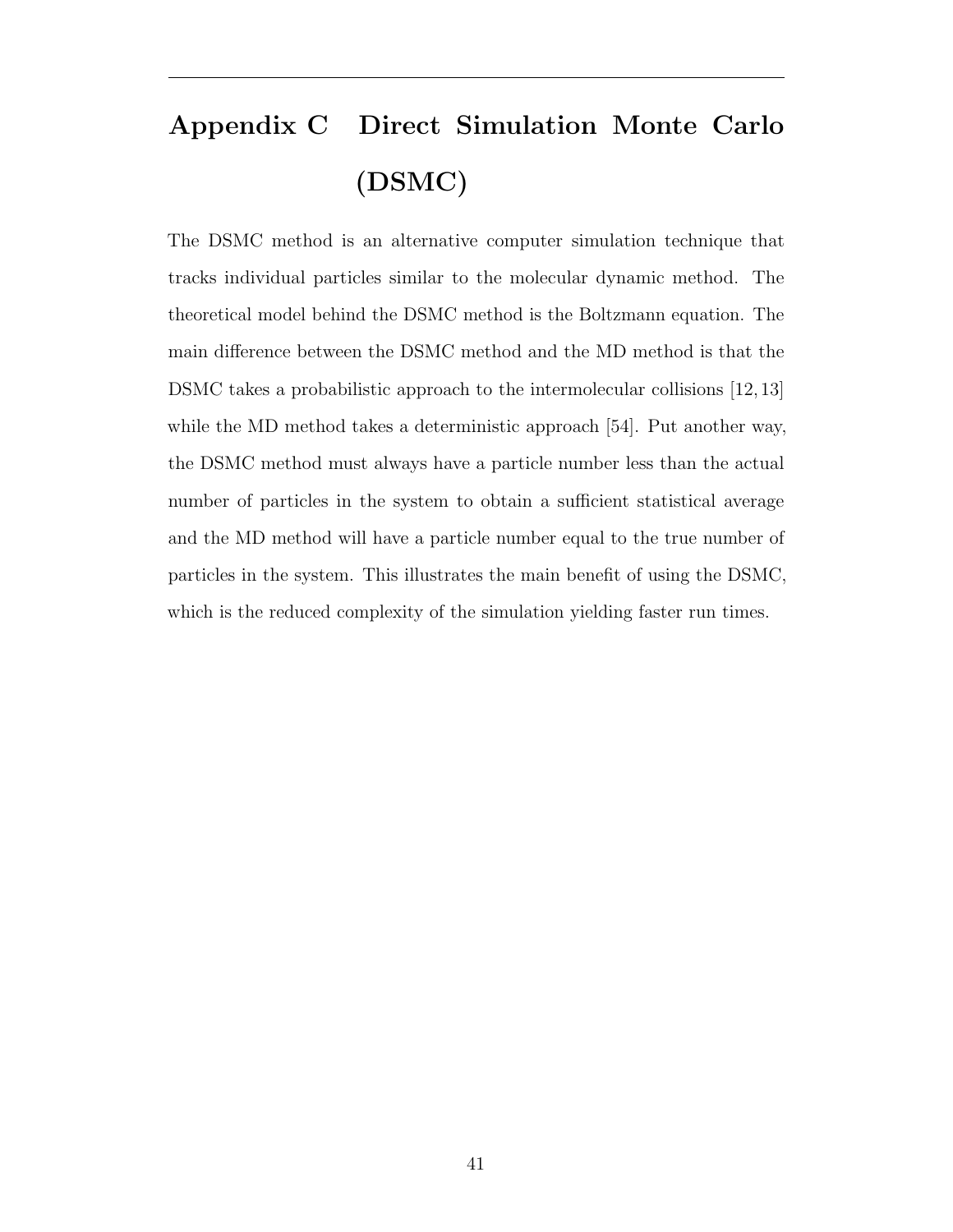# Appendix D Burnett Hydrodynamics

The Burnett hydrodynamic equations (3.1), (3.2) and (3.3) are known to violate a number of thermodynamic and mechanical principles [11, 15]. The most notable are: violation of the second law of thermodynamics at higher Knudsen numbers [56] and mechanical instabilities under small wave length perturbations [15, 57]. Another issue with this set of equations is that the convergence properties are still generally unknown [15]. These difficulties have led to many attempts to rectify the problems. We will list a few of the more notable ones below:

In 1991, Zhong [16] added linearized third order terms to stabilize the Burnett equations. However, these augmented equations were not entirely successful at modeling blunt body wakes and flat plate boundary layers. However, Welder et al [58] showed that due to the nonlinear terms in the Burnett equations, a linear stability analysis alone is insufficient to explain to instabilities at higher Knudsen numbers.

1996-1997, Balakrishnan and Agarwal [17] simplified the nonlinear collision integral and replaced the material derivative terms with spatial derivatives from the Navier-Stokes equations, which has been said to have no physical basis [15]. These simplifications solved many of the problems and is known as the BGK-Burnett equations.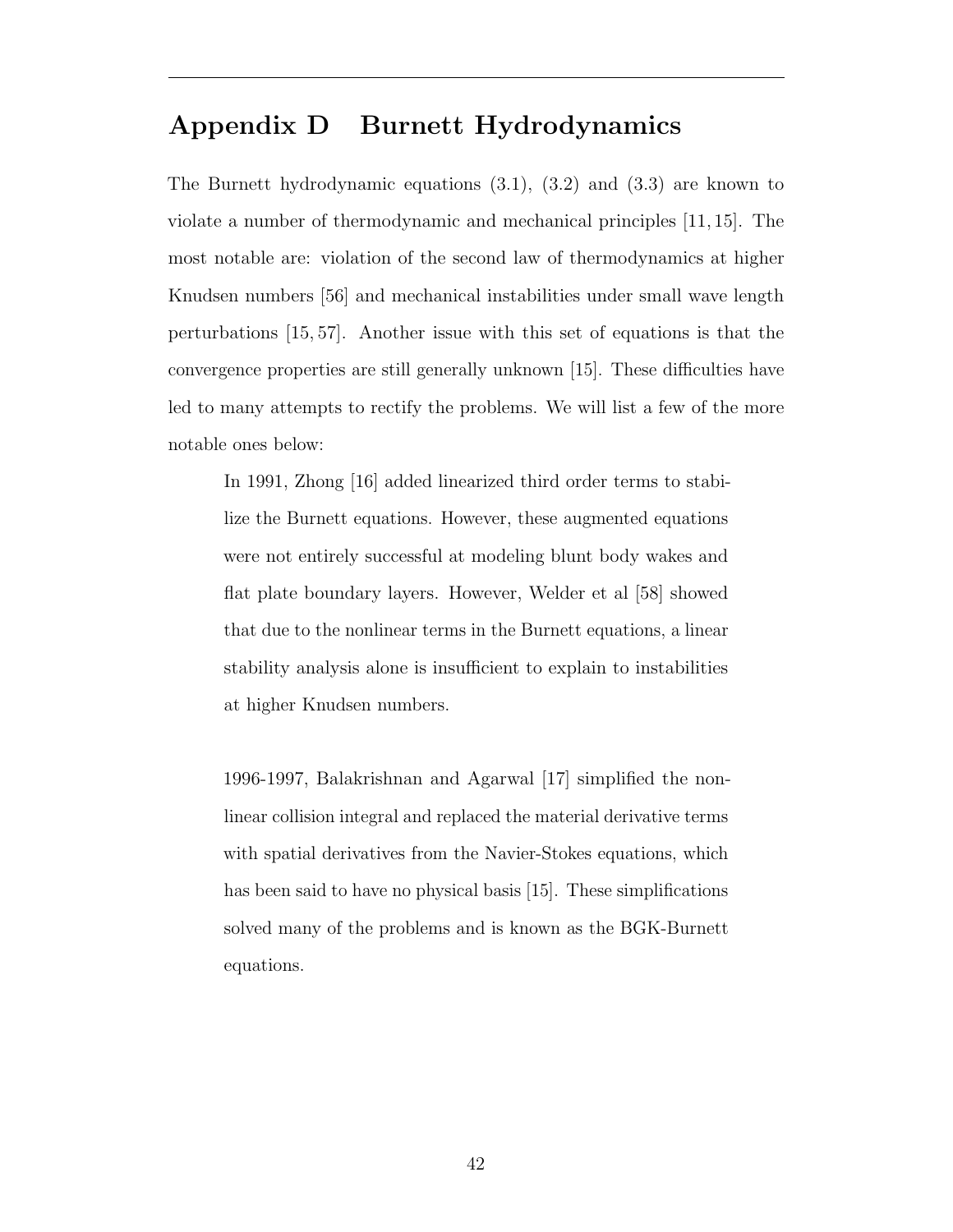# Appendix E MATLAB Code for Numerical

## Solutions

```
function Bivelocity_Numerical_Solver
clear all; clc; close all;
global uMax; %upper plate velocity
global Kn; %Knudsen Number
gamma=5/3; %specific heat ratio for the gas
Kn_Calc=[0.01 0.16 0.39 0.78];%Set of Kn numbers used for analysis
%Defining the figures that will be used for plotting the results
figure(1); hold on; hFig1 = figure(1);figure(2); hold on; hFig2 = figure(2);
figure(3); hold on; hFig3 = figure(3);figure(4); hold on; hFig4 = figure(4);
Mach=3; %Mach number of upper plate. Defined as u/c
%regardless of the knudsen numbers that I want to calculate the solution
%for, I will always calculate the knudsen=0 case first and use this
%solution as my initial guess for the finite knudsen cases
uMax=gamma^0.5*Mach; %Multiplied by gamma^0.5 because of non-dimensional
linestylelist={'-';':';'--';'-.'}; %A list of linestyles used
j=1;\frac{1}{2} is the Burnett equations (burnett)
% i=2 is the bivelocity equations
Kn=0; %starting with Kn=0 to form guess structure
Max_Mesh=1000; %setting the mesh resolution
%initial guess structure for ODE solver
solinit=bvpinit(linspace(0,1,Max_Mesh),[1 1 1 1]);
options=bvpset('RelTol',1e-5,'NMax',Max_Mesh); %sets the solution options
%and max number of grid points to speed up calculations
if j==1
%bvp4c(ODE function, boundary)
```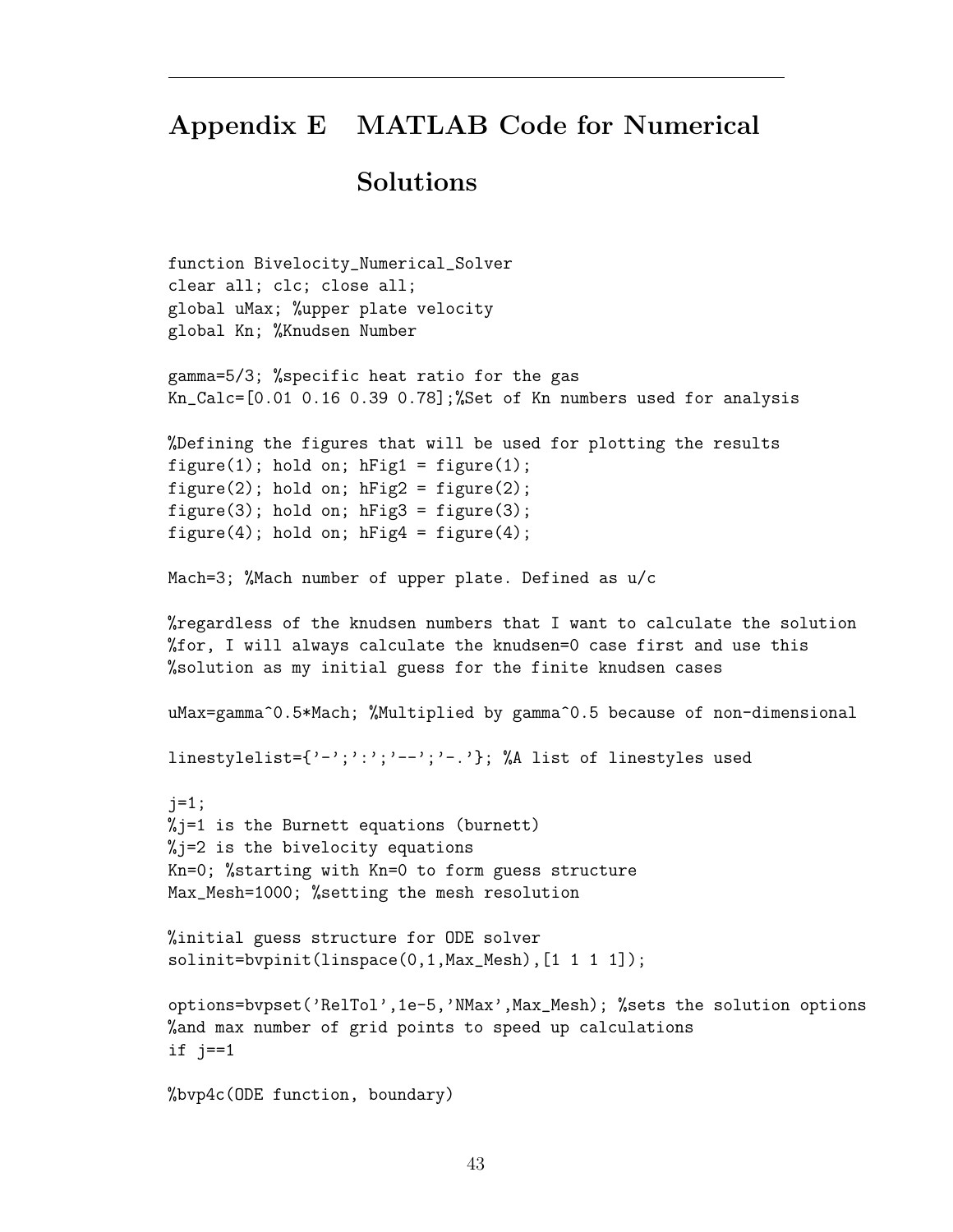```
sol = bvp4c(@Burnett,@ex2bc,solinit,options);
else
sol = bvp4c(@Fullequations,@ex2bc,solinit,options)
end
%conditions function, initial guess, options)
yguess(:,1) = sol.y(1,:); %velocityyguess(:,2) = sol.y(2,:); % velocity derivativeyguess(:,3) = sol.y(3,:); %Temperatureyguess(:,4) = sol.y(4,:); %Temperature derivativeyguess(:,5) = 1./sol.y(3,:); % densityyguess(:,6) = -sol.y(4,:)./sol.y(3,:).^2; %density derivative
finite_kn_guess=guess(sol.x,yguess); %guess structure
%now have the solution for a knudsen=0 and can use this as an initial guess
for i=1:length(Kn_Calc)
    %Now solving the full set of equations
    Kn=Kn_Calc(i);if j==1sol = bvp4c(@Burnett,@ex2bc,finite_kn_guess,options);
    else
        sol = bvp4c(@Fullequations,@ex2bc,finite_kn_guess,options);
    end
    \%up=u' ; Tp=T'; rhop = rho'
    u=sol.y(1,:); up=sol.y(2,:);T=sol.y(3,:); Tp=sol.y(4,:);rho = sol.y(5,:); rho = sol.y(6,:);
    jv=3/2*T./rho.^2.*rhop;
    %plotting the pressure
    figure(1)
    plot(rho.*T,sol.x,strcat(linestylelist{i},'k'),'LineWidth',1.5)
    %plotting the temperature
    figure(2)
    plot(T,sol.x,strcat(linestylelist{i},'k'),'LineWidth',1.5)
    %plotting the volume flux (only if bivelocity)
    if j==2
        figure(3)
        plot(jv,sol.x,strcat(linestylelist{i},'k'),'LineWidth',1.5)
    end
```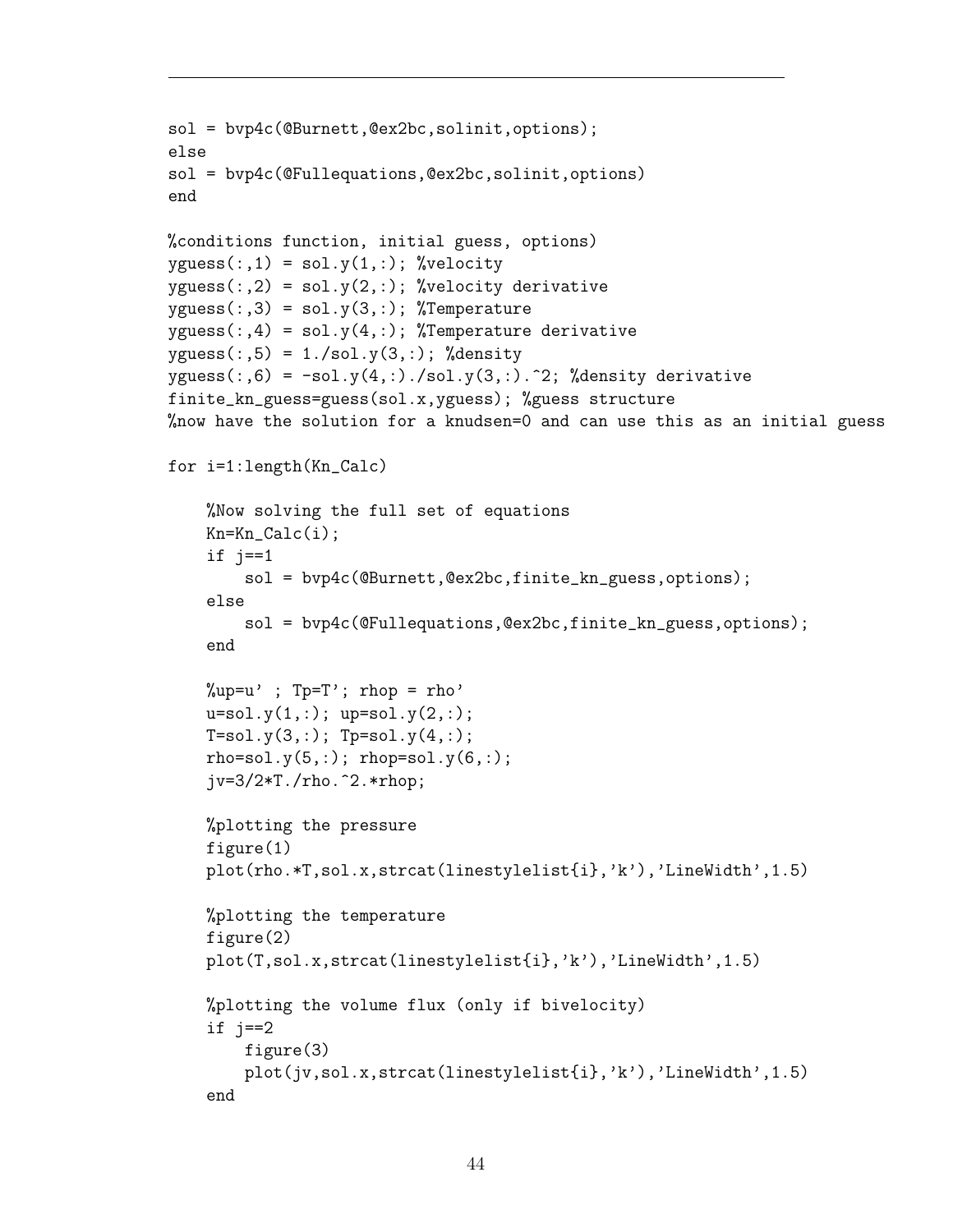```
%plotting the density
    figure(4)
    plot(rho,sol.x,strcat(linestylelist{i},'k'),'LineWidth',1.5)
end
%setting up the legend
for k=1:length(Kn_Calc)
s\{k\} = sprintf('Kn_0 = %.2f', Kn_Calc(k));
end
s{k+1} = 'Velocity';
figure(1)
%pressure plot
box on %put the box around the plot
legend(s) %outputting the legend
ylabel('$y/H$','interpreter','latex', 'FontSize', 15,'rot',90)
% xlabel('$\tilde u,\tilde T$','interpreter','latex', 'FontSize', 20)
xlabel('$\tilde p$','interpreter','latex', 'FontSize', 20)
ylabh = get(gca,'YLabel');
set(ylabh,'Position',get(ylabh,'Position') - [0 0 0])
xlim([0.9 3])
set(hFig1, 'Position', [100 100 889 500])
%Printing the Figure to eps format for quality importing into Latex
set(gcf, 'PaperPositionMode', 'auto');
print -depsc2 Pressure.eps
figure(3)
%volume flux, only for bivelocity
box on
% plot(u,sol.x,strcat('*','k'),'MarkerSize',4)
legend(s,'Location','best')
ylabel('$y/H$','interpreter','latex', 'FontSize', 15,'rot',90)
%xlabel('$\tilde u,\tilde T$','interpreter','latex', 'FontSize', 20)
xlabel('$\tilde j_v$','interpreter','latex', 'FontSize', 20)
ylabh = get(gca,'YLabel');
set(ylabh,'Position',get(ylabh,'Position') - [0 0 0])
\sqrt[6]{x}lim([-4 \ 4])set(hFig3, 'Position', [100 100 889 500])
%Printing the Figure to eps format for quality importing into Latex
set(gcf, 'PaperPositionMode', 'auto');
print -depsc2 flux.eps
figure(4)
%density
```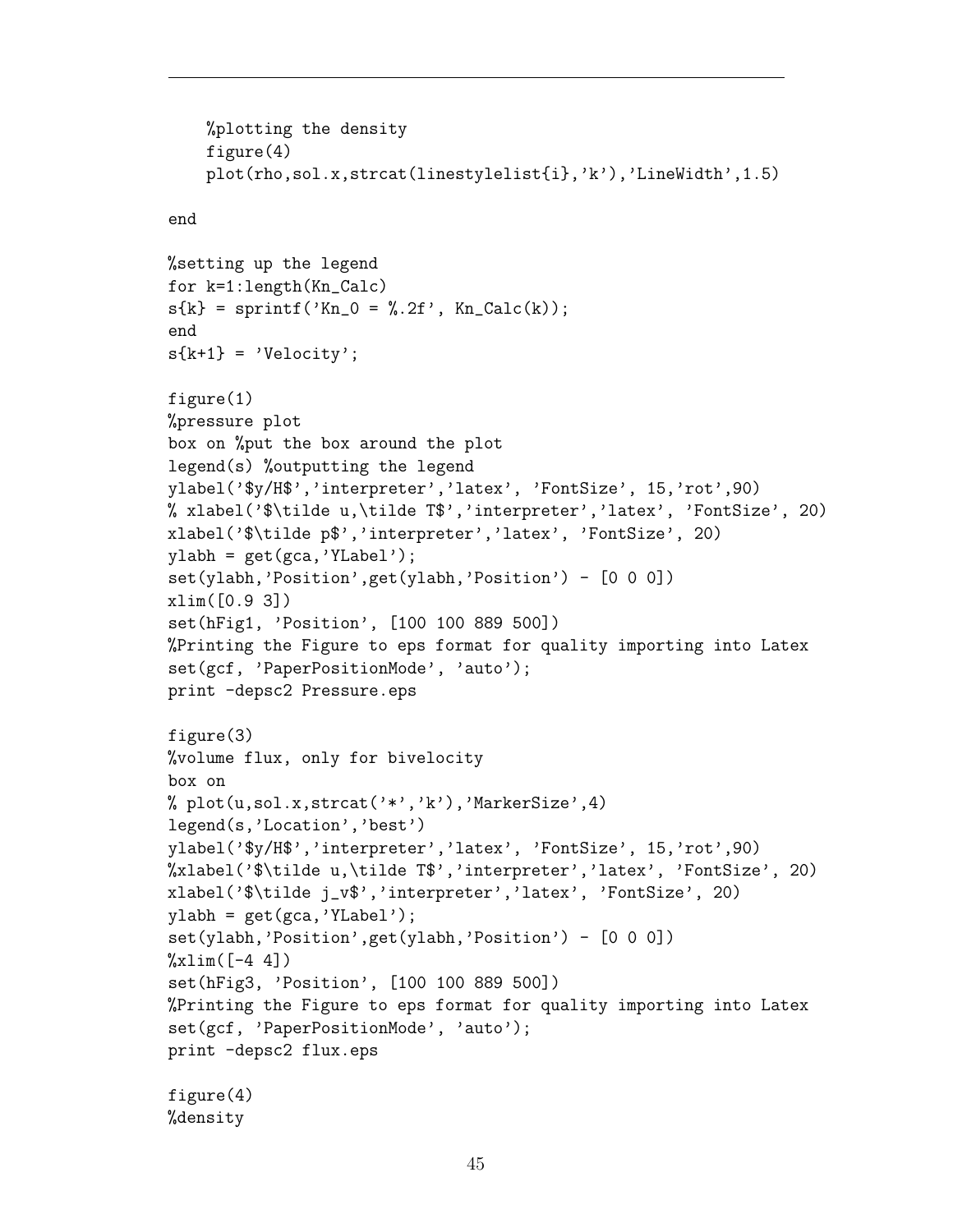```
box on
% plot(u,sol.x,strcat('*','k'),'MarkerSize',4)
legend(s)
ylabel('$y/H$','interpreter','latex', 'FontSize', 15,'rot',90)
%xlabel('$\tilde u,\tilde T$','interpreter','latex', 'FontSize', 20)
xlabel('$\tilde \rho$','interpreter','latex', 'FontSize', 20)
ylabh = get(gca, 'YLabel');
set(ylabh,'Position',get(ylabh,'Position') - [0 0 0])
if j==1else
    xlim([0.6 1.1])
end
set(hFig4, 'Position', [100 100 889 500])
%Printing the Figure to eps format for quality importing into Latex
set(gcf, 'PaperPositionMode', 'auto');
print -depsc2 Density.eps
figure(2)
%Temp and velocity plot
box on
plot(u,sol.x,'k','LineWidth',1)
if j==1s='';
    s{1}='Velocity'
    s{2}='Temperature'
end
legend(s)
set(hFig2, 'Position', [100 100 889 500])
ylabel('$y/H$','interpreter','latex', 'FontSize', 15,'rot',90)
xlabel('$\tilde u,\tilde T$','interpreter','latex', 'FontSize', 20)
ylabh = get(gca, 'YLabel');
set(ylabh,'Position',get(ylabh,'Position') - [0 0 0])
set(gcf, 'PaperPositionMode', 'auto');
print -depsc2 Velocity.eps
function dydx = Fullequations(\tilde{y}, \tilde{y}) %Bivelocity
\sqrt[6]{y(1)} = u | \sqrt[6]{y(3)} = T | \sqrt[6]{y(5)} = rho\sqrt[6]{y(2)}=u' | \sqrt[6]{y(4)}=T' | \sqrt[6]{y(6)}=rho'global Kn;
y1=y(1);y2=y(2);y3=y(3);y4=y(4);
if Kn==0
    dydx=[y2 \; \text{\%}u \cdot-1/y3*y4*y2 %u''
```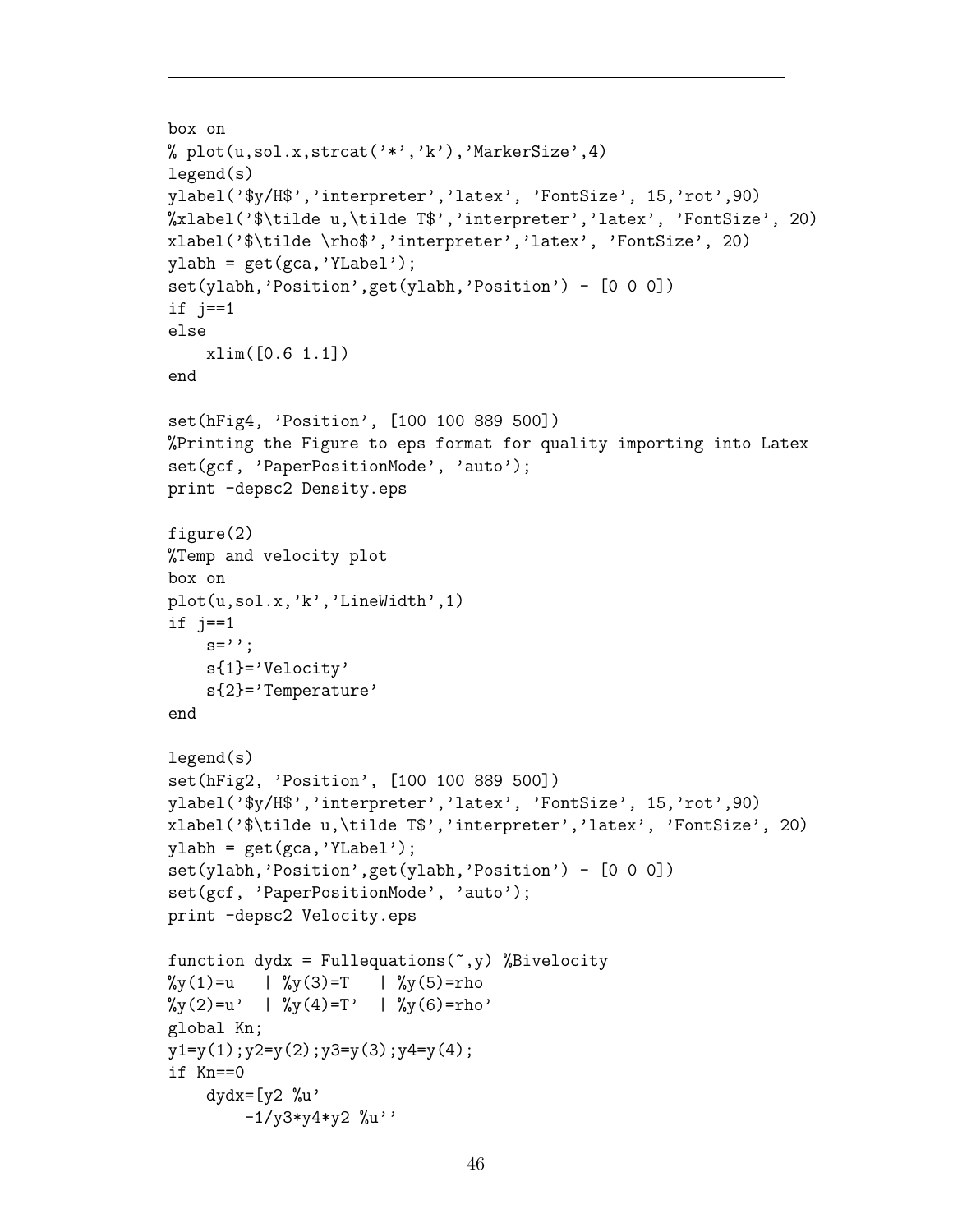```
y4 %T'
         -1/y3*y4^2-4/15*y2^2]; %T''
else
    y5=y(5);y6=y(6);dydx=[y2 \; \%u'-1/y3*y4*y2 %u''
        y4 %T'
         -1/y3*y4^2-4/9*y2^2-1/3*1/y3^2*(1-y5*y3)/(Kn^2) %T''
        y6
        y5^2/y3^2*(y5*y3 - 1)/(2*Kn^2) - 1/y3*y6*y4 + 2/y5*y6^2];end
function dydxBurnett = Burnett(\tilde{y}, \tilde{y}Bivelocity
\sqrt[6]{y(1)}=u | \sqrt[6]{y(3)}=T | \sqrt[6]{y(5)}=rho\sqrt[6]{y(2)} = u' \quad | \sqrt[6]{y(4)} = T' \quad | \sqrt[6]{y(6)} = rho'global Kn;
y1=y(1);y2=y(2);y3=y(3);y4=y(4);if Kn==0
    dydxBurnett=[y2 %u'
        -1/y3*y4*y2 %u''
        v4 \sqrt[6]{T}-1/y3*y4^2-4/15*y2^2]; %T''
else
    y5=y(5);y6=y(6);dydxBurnett=[y2 %u'
         -1/y3*y4*y2 %u''
         y4 %T'
         -1/y3*y4^2-4/15*y2^2 %T''
        y6
        3/4*y5^2/y3^2*(y5*y3-1)/(Kn^2)-19/30*y5/y3*y2^2...+y5/y3^2*y4^2+1/y5*y6^2-1/y3*y6*y4];
end
%boundary condition function that uses one of two equations depending on
%whether or not the knudsen number is equal to zero
function res = ex2bc(ya, yb)global uMax;
global Kn;
if Kn==0
    res=[va(1)]yb(1) - uMax %change this value to change upper plate velocity
     ya(3) - 1 %unity temp deriv at bottom
     yb(3) - 1; "Temp is equal to one on upper plate
else
    res=[ya(1)]
```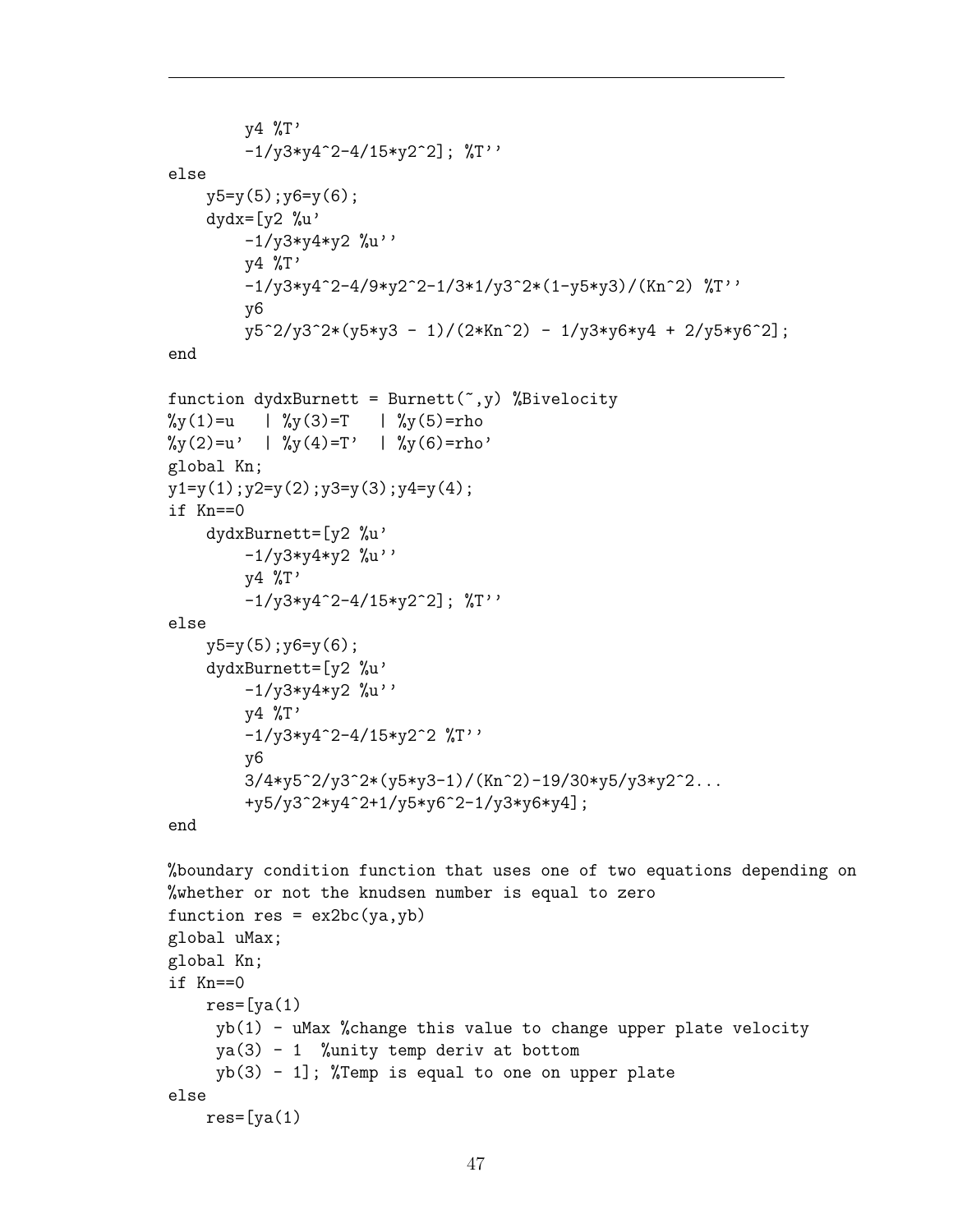```
yb(1) - uMax% + Kn*sqrt(pi/2)*yb(2)ya(3) - 1 %unity temp deriv at bottom
    yb(3) - 1 %Temp is equal to one on upper plate
    ya(5) - 1yb(5) - 1];end
%structure used to form the intial guess for the finite knudsen case.
```
%I use the zero knudsen case as the initial guess

```
function solguess = guess(x,y)solguess.x = x;
   solguess.y = y';
```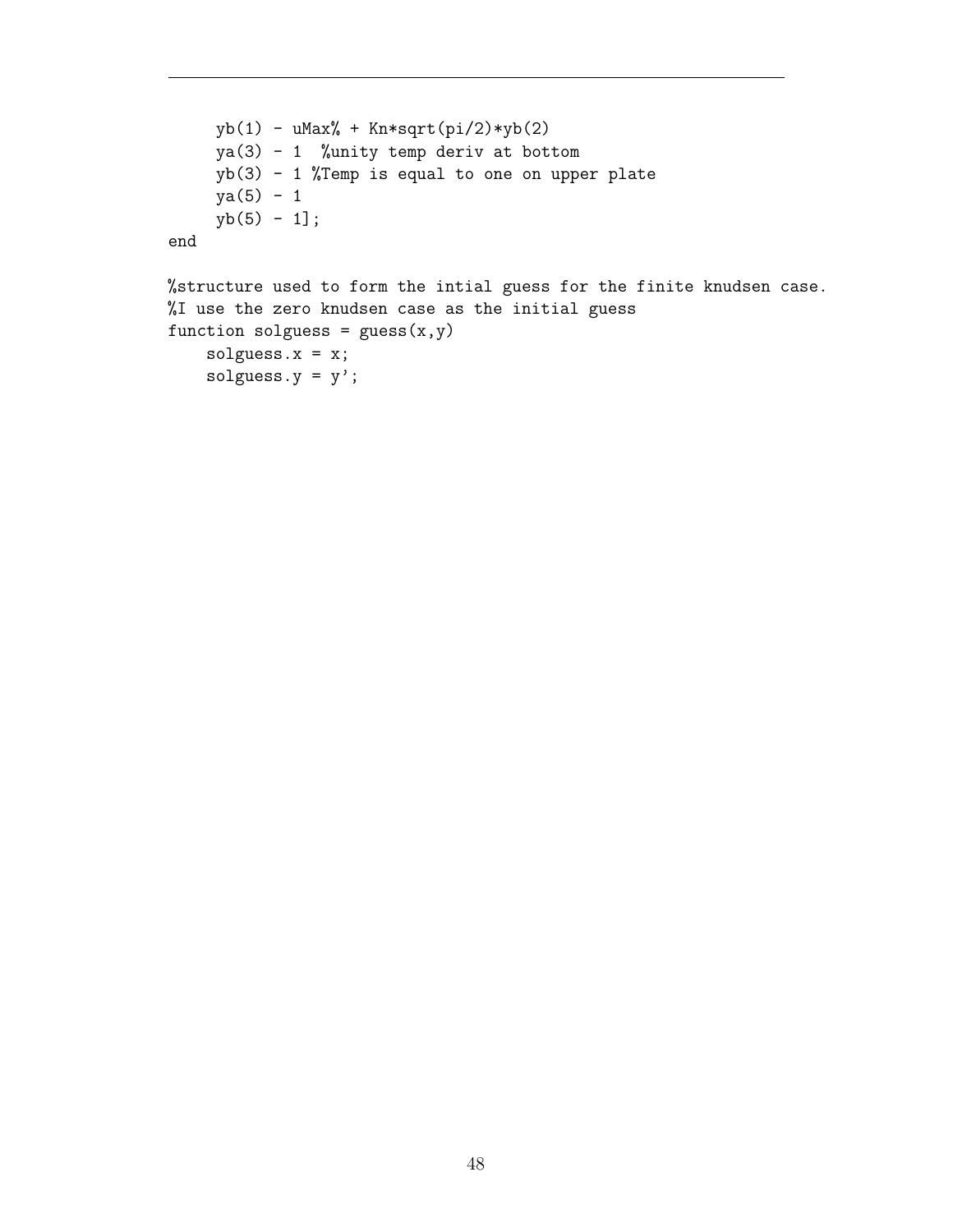# References

- [1] CM Ho and YC Tai. Micro-electro-mechanical-systems (MEMS) and fluid flows. ANNUAL REVIEW OF FLUID MECHANICS, 30:579-612, 1998.
- [2] Howard Brenner. Proposal of a critical test of the navier-stokes-fourier paradigm for compressible fluid continua. Phys. Rev. E, 87(1):013014, January 2013.
- [3] Ching Shen. Rarefied gas dynamics: fundamentals, simulations and micro flows. Springer, 2005.
- [4] Mohamed Gad-el Hak. The fluid mechanics of microdevices-the freeman scholar lecture. TRANSACTIONS-AMERICAN SOCIETY OF MECHAN-ICAL ENGINEERS JOURNAL OF FLUIDS ENGINEERING, 121:533, 1999.
- [5] Martin Knudsen. The law of the molecular flow and viscosity of gases moving through tubes. Ann. Phys, 28:75130, 1909.
- [6] W. Steckelmacher. Knudsen flow 75 years on: the current state of the art for flow of rarefied gases in tubes and systems. Reports on Progress in Physics, 49(10):1083, 1986.
- [7] LD Landau. Fluid mechanics: Volume 6 (course of theoretical physics) author: LD landau, EM lifshitz, publisher: Bu. 1987.
- [8] R Byron Bird, Warren E Stewart, and Edwin N Lightfoot. Transport phenomena. 1960. Madison, USA, 1960.
- [9] SR de Groot and P Mazur. Non-equilibrium thermodynamics. 1962.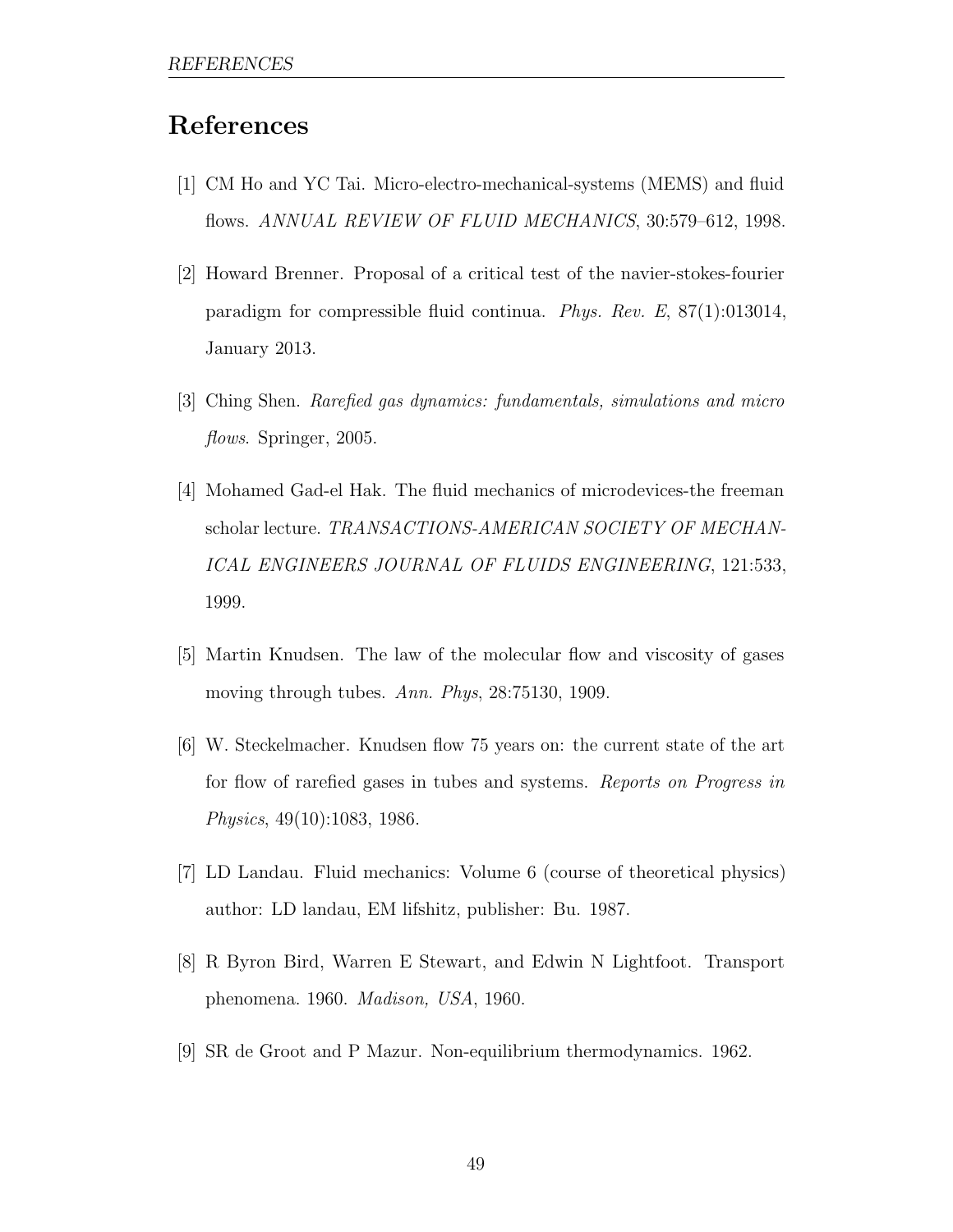- [10] Sydney Chapman and Thomas George Cowling. The mathematical theory of non-uniform gases: an account of the kinetic theory of viscosity, thermal conduction and diffusion in gases. Cambridge university press, 1991.
- [11] Ramesh K. Agarwal, Keon-Young Yun, and Ramesh Balakrishnan. Beyond NavierStokes: burnett equations for flows in the continuumtransition regime. Physics of Fluids, 13(10):3061–3085, 2001.
- [12] GA Bird. Approach to translational equilibrium in a rigid sphere gas. Physics of Fluids, 6:1518, 1963.
- [13] GA Bird. Monte carlo simulation of gas flows. Annual Review of Fluid Mechanics, 10(1):1131, 1978.
- [14] D Burnett. The distribution of velocities in a slightly non-uniform gas. Proceedings of the London Mathematical Society, 2(1):385430, 1935.
- [15] S. Kokou Dadzie. A thermo-mechanically consistent burnett regime continuum flow equation without ChapmanEnskog expansion. Journal of Fluid Mechanics, 716, 2013.
- [16] Xiaolin Zhong. Development and computation of continuum higher order constitutive relations for high-altitude hypersonic flow. Stanford University, 1991.
- [17] Ramesh Balakrishnan and Ramesh Agarwal. Entropy consistent formulation and numerical simulation of the BGK-Burnett equations using a kinetic wave/particle flux splitting algorithm. In Paul Kutler, Jolen Flores, and Jean-Jacques Chattot, editors, Fifteenth International Conference on Numerical Methods in Fluid Dynamics, volume 490 of Lecture Notes in Physics, pages 480–485. Springer Berlin / Heidelberg, 1997. 10.1007/BFb0107148.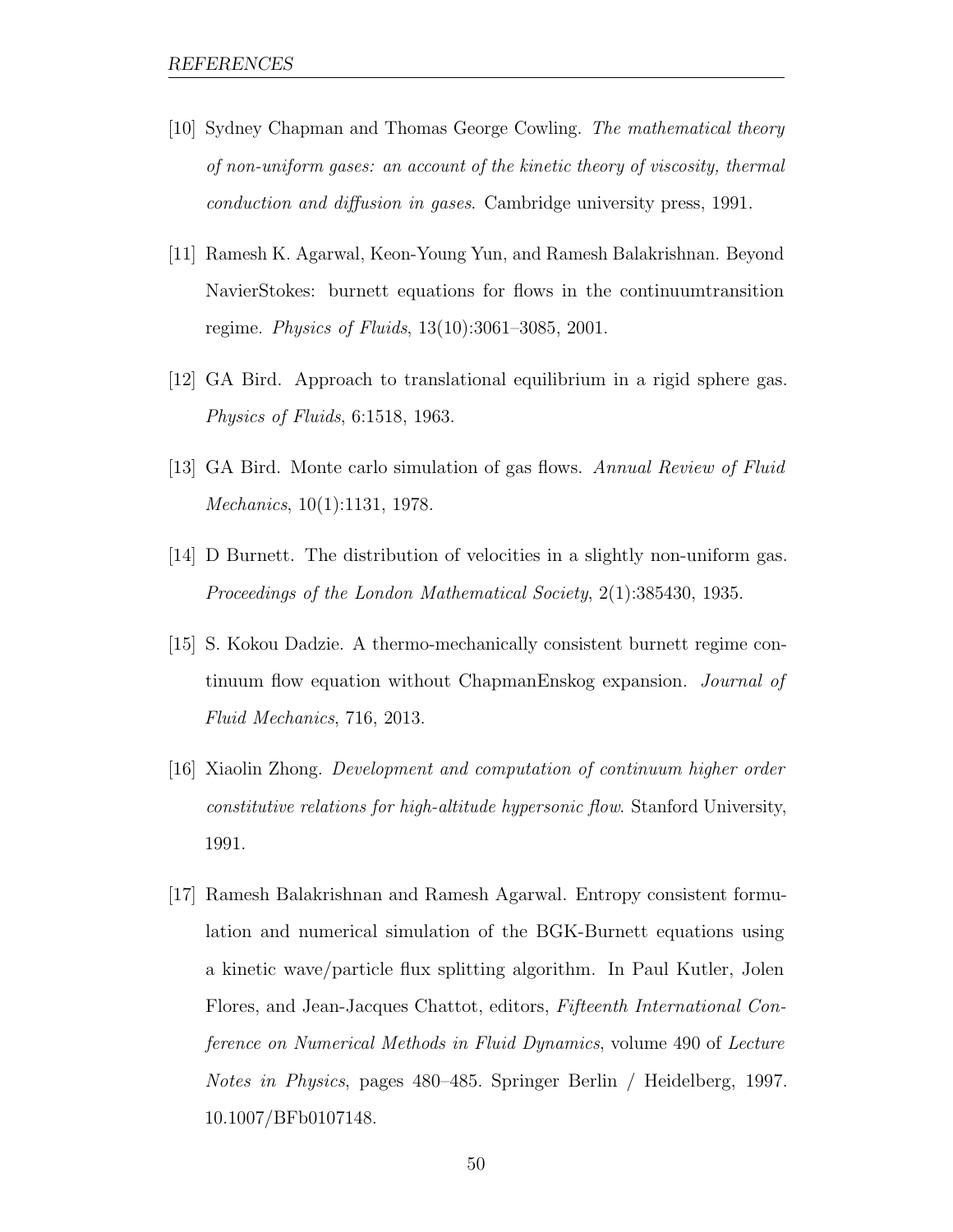- [18] Howard Brenner. Is the tracer velocity of a fluid continuum equal to its mass velocity? Phys. Rev. E, 70(6):061201, December 2004.
- [19] Howard Brenner. Navier-stokes revisited. Physica A: Statistical Mechanics and its Applications,  $349(1-2):60 - 132$ , 2005.
- [20] Howard Brenner. Bi-velocity hydrodynamics. Physica A: Statistical Me*chanics and its Applications,*  $388(17):3391 - 3398$ , 2009.
- [21] Howard Brenner. Beyond NavierStokes. International Journal of Engineering Science,  $54(0):67 - 98$ , 2012.
- [22] Howard Brenner and James R. Bielenberg. A continuum approach to phoretic motions: Thermophoresis. Physica A: Statistical Mechanics and its Applications,  $355(24):251 - 273$ , 2005.
- [23] S. Kokou Dadzie and Howard Brenner. Predicting enhanced mass flow rates in gas microchannels using nonkinetic models. Phys. Rev. E, 86(3):036318, September 2012.
- [24] CHRISTOPHER J. GREENSHIELDS and JASON M. REESE. The structure of shock waves as a test of brenner's modifications to the NavierStokes equations. Journal of Fluid Mechanics, 580:407429, 2007.
- [25] John Tyndall. On dust and disease. W. Clowes and Sons, 1870.
- [26] John Aitken. XV.On the formation of small clear spaces in dusty air. Transactions of the Royal Society of Edinburgh, 32(02):239272, 1884.
- [27] S. Kokou Dadzie, Jason M. Reese, and Colin R. McInnes. A continuum model of gas flows with localized density variations. Physica A: Statistical *Mechanics and its Applications,*  $387(24):6079 - 6094$ ,  $2008$ .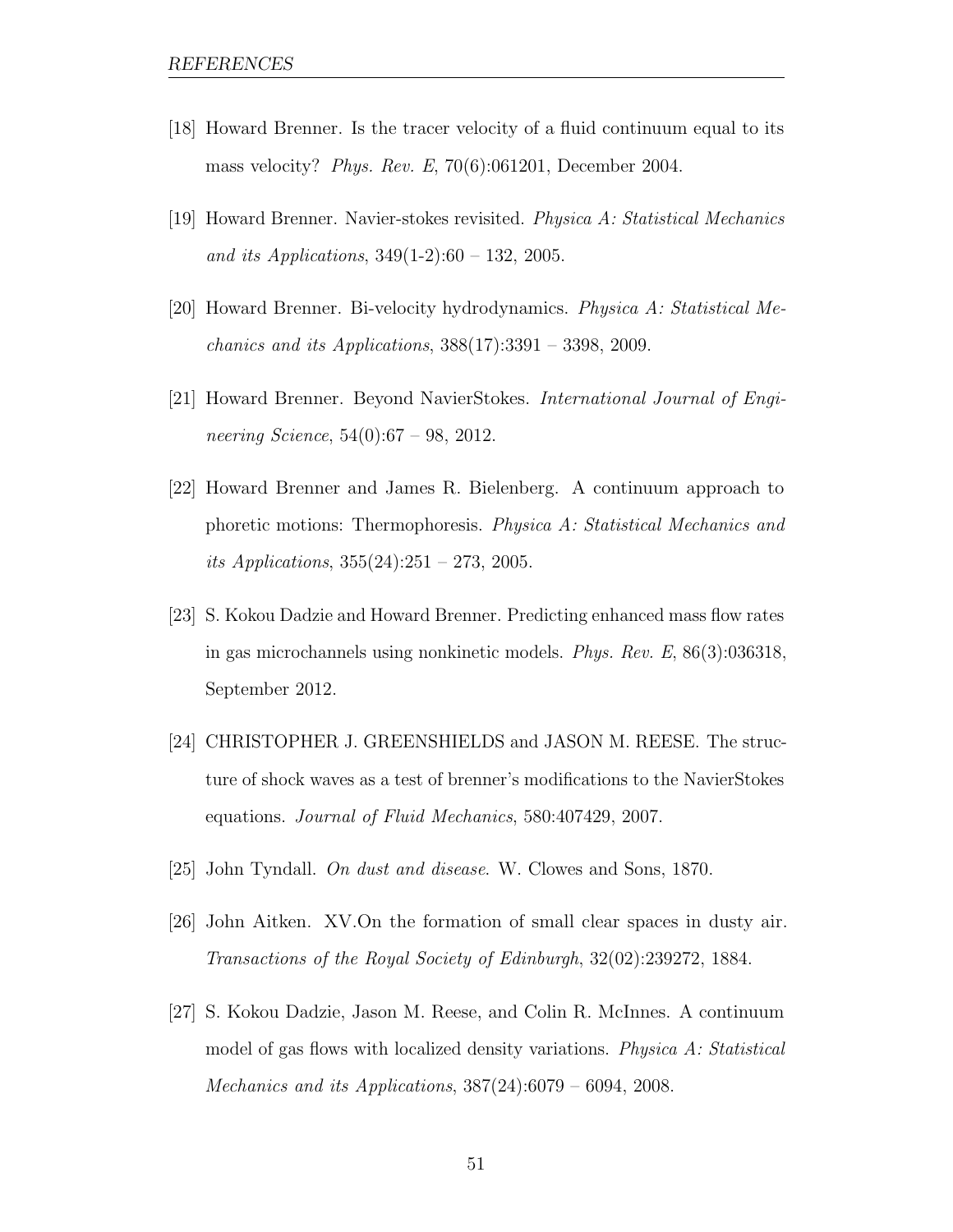- [28] S. Kokou Dadzie and Jason M. Reese. Analysis of the thermomechanical inconsistency of some extended hydrodynamic models at high knudsen number. Phys. Rev. E, 85(4):041202, April 2012.
- [29] Leonhard Euler. Principes generaux du movement des fluides. Abhandlungen der Kniglichen Akademie der Wissenschaften zu Berlin, 1757.
- [30] Peter Kostdt and Mario Liu. Three ignored densities, frame-independent thermodynamics, and broken galilean symmetry. Phys. Rev. E, 58(5):55355540, November 1998.
- [31] Mario Liu. Comment on Weakly and strongly consistent formulations of irreversible processes. Phys. Rev. Lett., 100(9):098901, March 2008.
- [32] Hans Christian Öttinger. Öttinger replies:. *Phys. Rev. Lett.*,  $100(9)$ :098902, March 2008.
- [33] Hans Christian Ottinger, Henning Struchtrup, and Mario Liu. Inconsistency of a dissipative contribution to the mass flux in hydrodynamics. Phys. Rev. E, 80(5):056303, November 2009.
- [34] Howard Brenner. Fluid mechanics in fluids at rest. Phys. Rev. E, 86(1):016307, July 2012.
- [35] Howard Brenner. Kinematics of volume transport. Physica A: Statistical Mechanics and its Applications,  $349(12):11 - 59$ , 2005.
- [36] Byung Chan Eu. Volume transport and generalized hydrodynamic equations for monatomic fluids. The Journal of Chemical Physics, 129(13):134509, 2008.
- [37] Byung Chan Eu. Molecular theory of barycentric velocity: Monatomic fluids. The Journal of Chemical Physics,  $128(20):204507$ ,  $2008$ .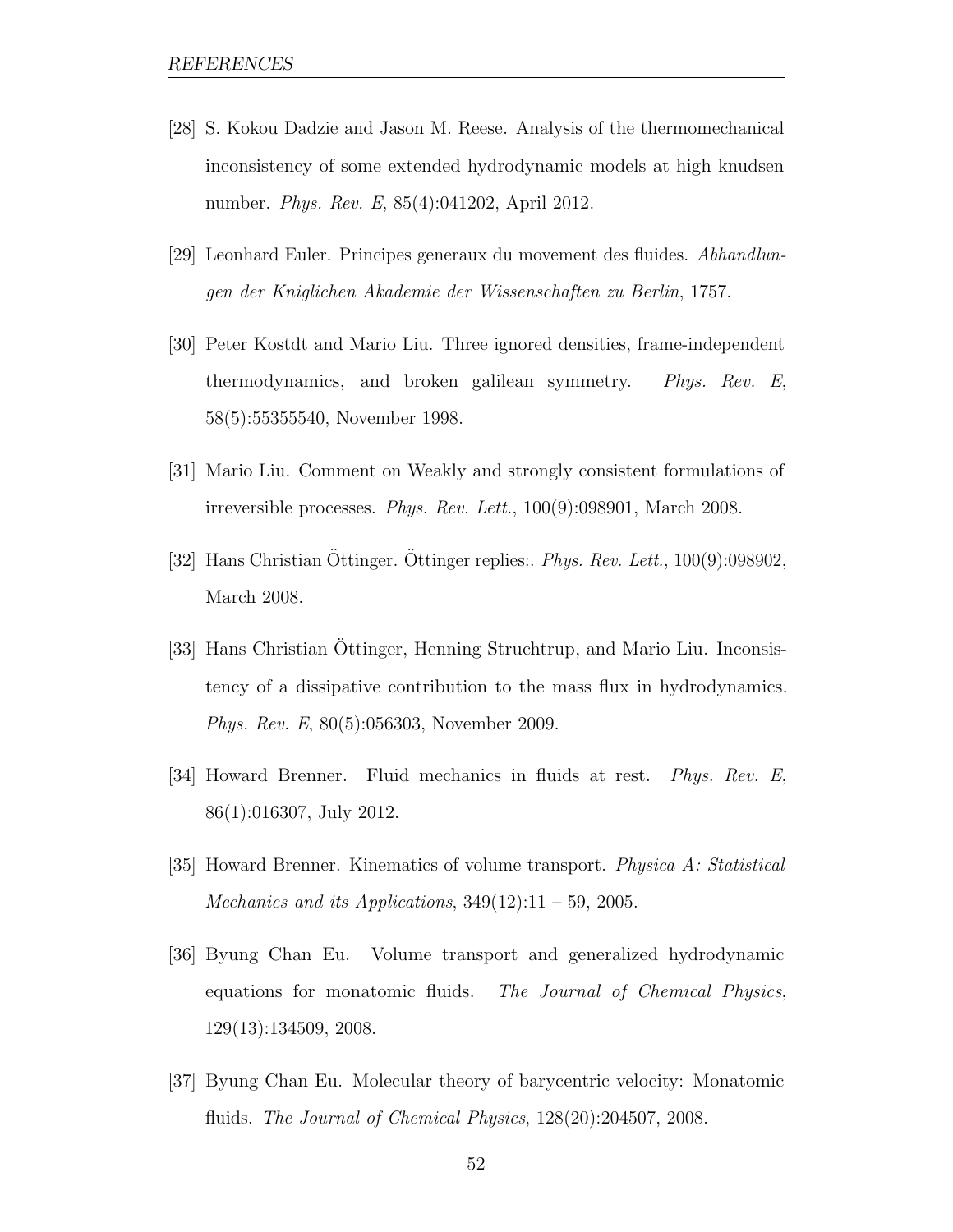- [38] Byung Chan Eu. Molecular representation of molar domain (volume), evolution equations, and linear constitutive relations for volume transport. The Journal of Chemical Physics, 129(9):094502, 2008.
- [39] Jagtar Singh Hunjan and Byung Chan Eu. The voronoi volume and molecular representation of molar volume: Equilibrium simple fluids. The Journal of Chemical Physics, 132(13):134510, 2010.
- [40] J. Clerk Maxwell. On stresses in rarified gases arising from inequalities of temperature. Philosophical Transactions of the Royal Society of London, 170:231–256, 1879.
- [41] Howard Brenner. Beyond the no-slip boundary condition. Phys. Rev. E, 84(4):046309, October 2011.
- [42] G. G. Stokes. On the theories of the internal friction of fluids in motion, and of the equilibrium and motion of elastic solids. Transactions of the Cambridge Philosophical Society, VIII(Part III):287–319, April 1845.
- [43] G. G. Stokes. On the dynamical theory of diffraction. Transactions of the Cambridge Philosophical Society, 9:1–62, November 1849.
- [44] Nishanth Dongari, Franz Durst, and Suman Chakraborty. Predicting microscale gas flows and rarefaction effects through extended Navier-StokesFourier equations from phoretic transport considerations. Microfluidics and Nanofluidics, 9(4-5):831–846, 2010.
- [45] Nishanth Dongari, Ashutosh Sharma, and Franz Durst. Pressure-driven diffusive gas flows in micro-channels: from the knudsen to the continuum regimes. Microfluidics and Nanofluidics, 6(5):679–692, 2009.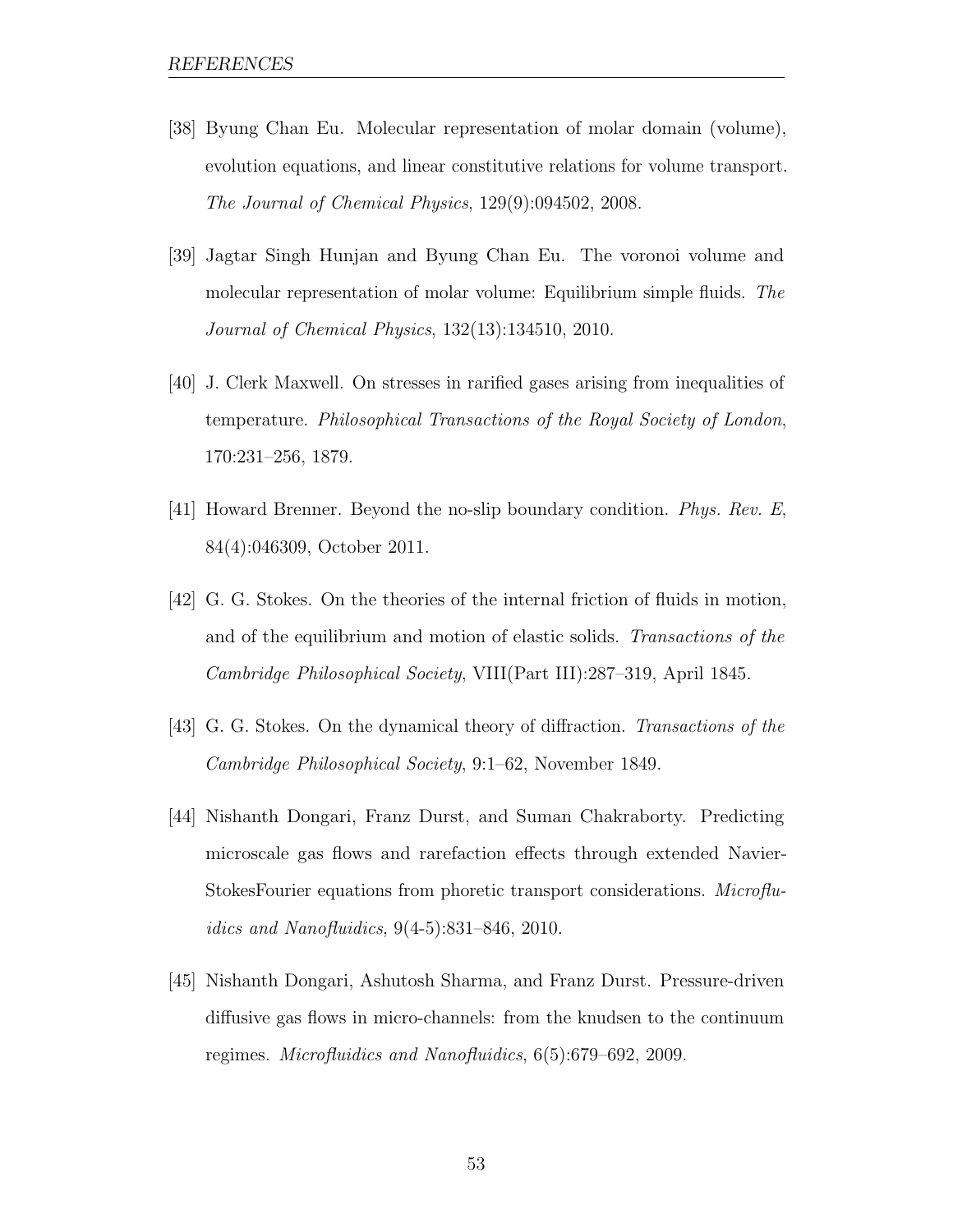- [46] Nishanth DONGARI, Rajamani SAMBASIVAM, and Franz DURST. Extended navier-stokes equations and treatments of micro-channel gas flows. Journal of Fluid Science and Technology, 4(2):454–467, 2009.
- [47] Suman Chakraborty and Franz Durst. Derivations of extended navierstokes equations from upscaled molecular transport considerations for compressible ideal gas flows: Towards extended constitutive forms. Physics of Fluids, 19(8):088104, 2007.
- [48] Paul S Epstein. Zur theorie des radiometers. Zeitschrift fr Physik A Hadrons and Nuclei, 54(7):537563, 1929.
- [49] Duncan A. Lockerby and Jason M. Reese. High-resolution burnett simulations of micro couette flow and heat transfer. Journal of Computational Physics,  $188(2):333 - 347, 2003$ .
- [50] H. Xue, H. M. Ji, and C. Shu. Analysis of micro-couette flow using the burnett equations. International Journal of Heat and Mass Transfer,  $44(21):4139 - 4146, 2001.$
- [51] Vicente Garz and Andrs Santos. Kinetic theory of gases in shear flows: nonlinear transport, volume 131. Springer, 2003.
- [52] C. J. Lee. Unique determination of solutions to the burnett equations. AIAA Journal, 32(5):985–990, May 1994.
- [53] Lawrence F Shampine, Jacek Kierzenka, and Mark W Reichelt. Solving boundary value problems for ordinary differential equations in MATLAB with bvp4c. Tutorial Notes, 2000.
- [54] W G Hoover. Nonequilibrium molecular dynamics. Annual Review of Physical Chemistry, 34(1):103–127, 1983.